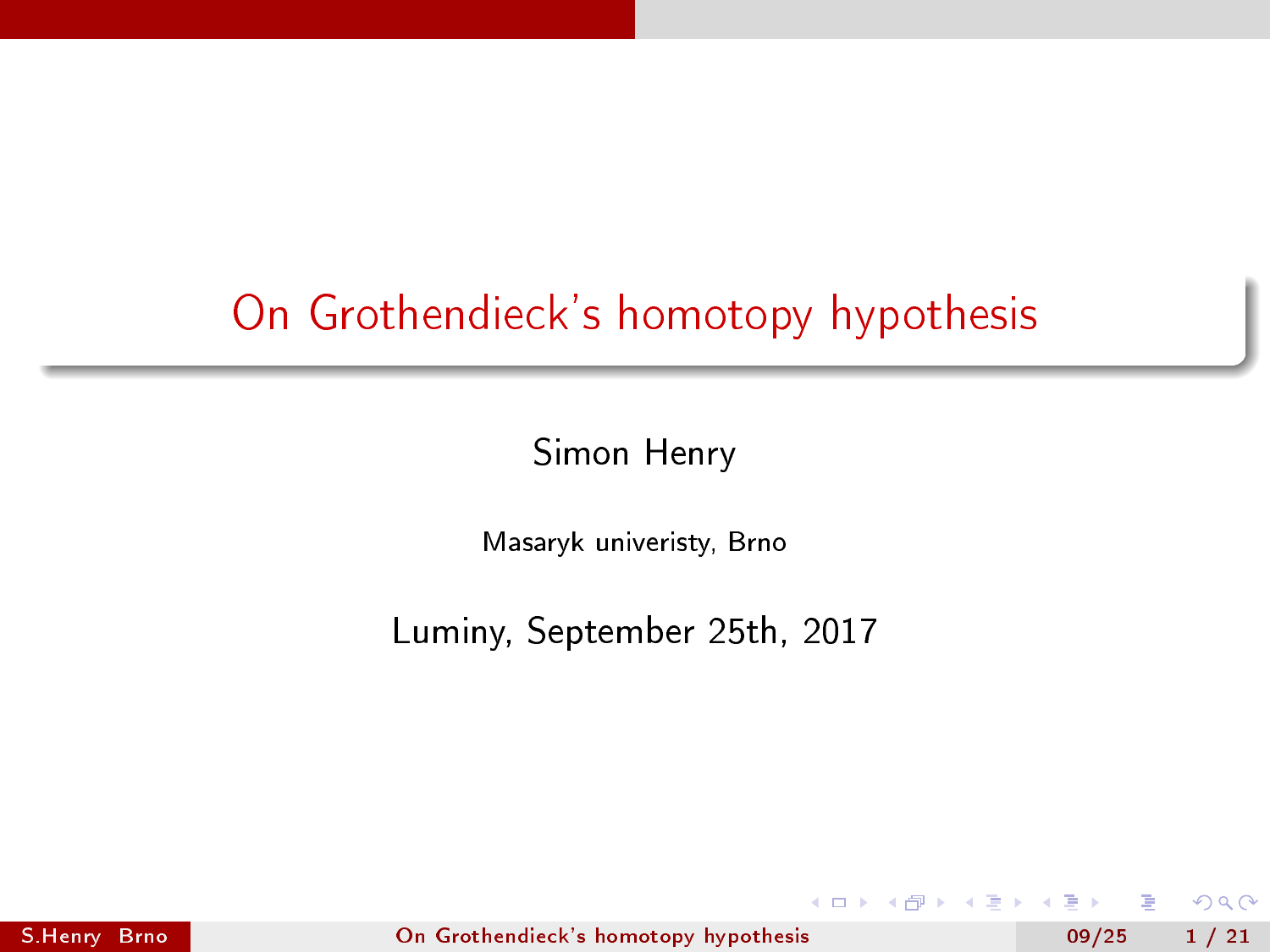$-17.5$ 

 $QQ$ 

э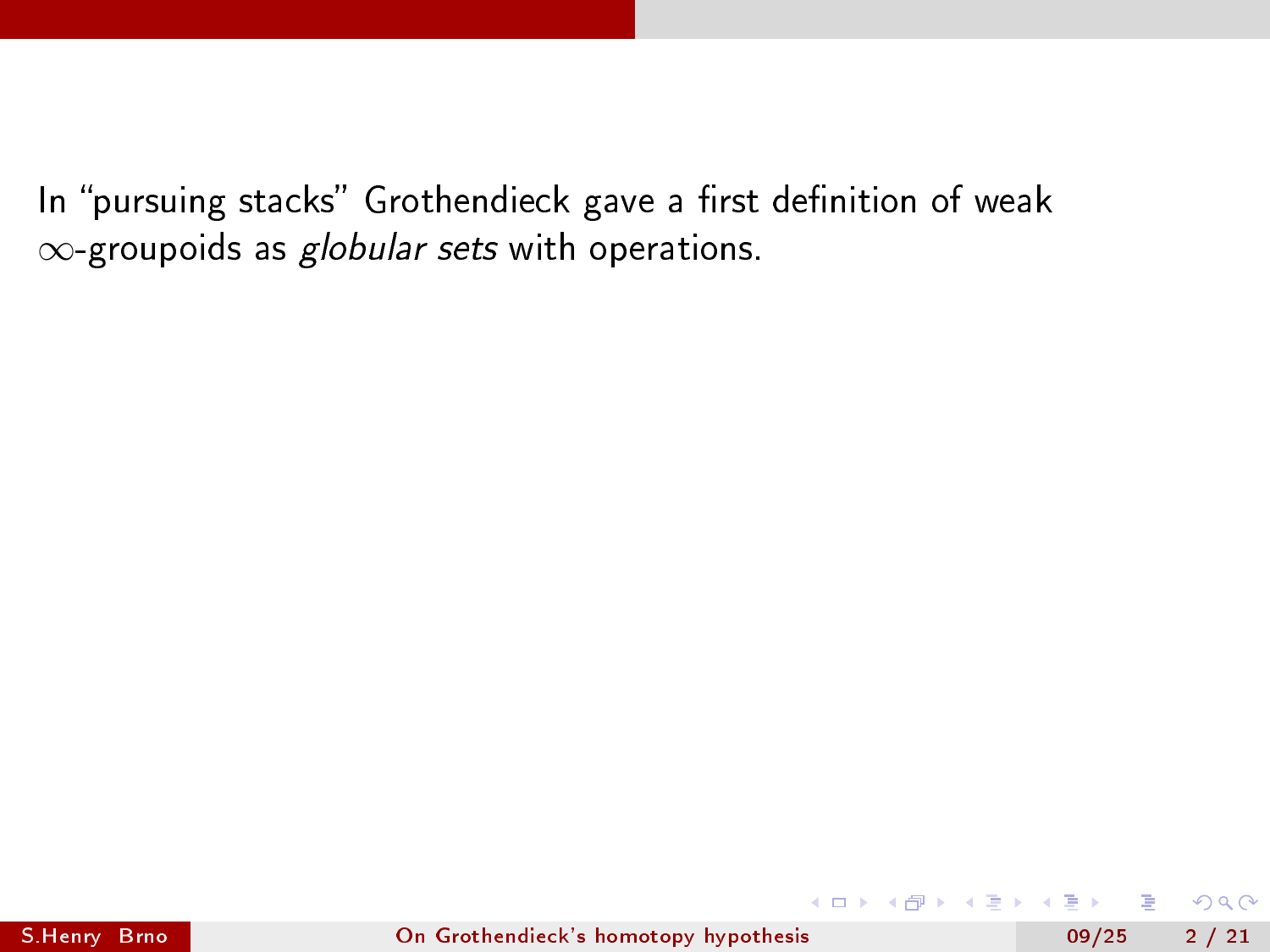While his definition is very natural, there is a lot of things that we do not know how to do: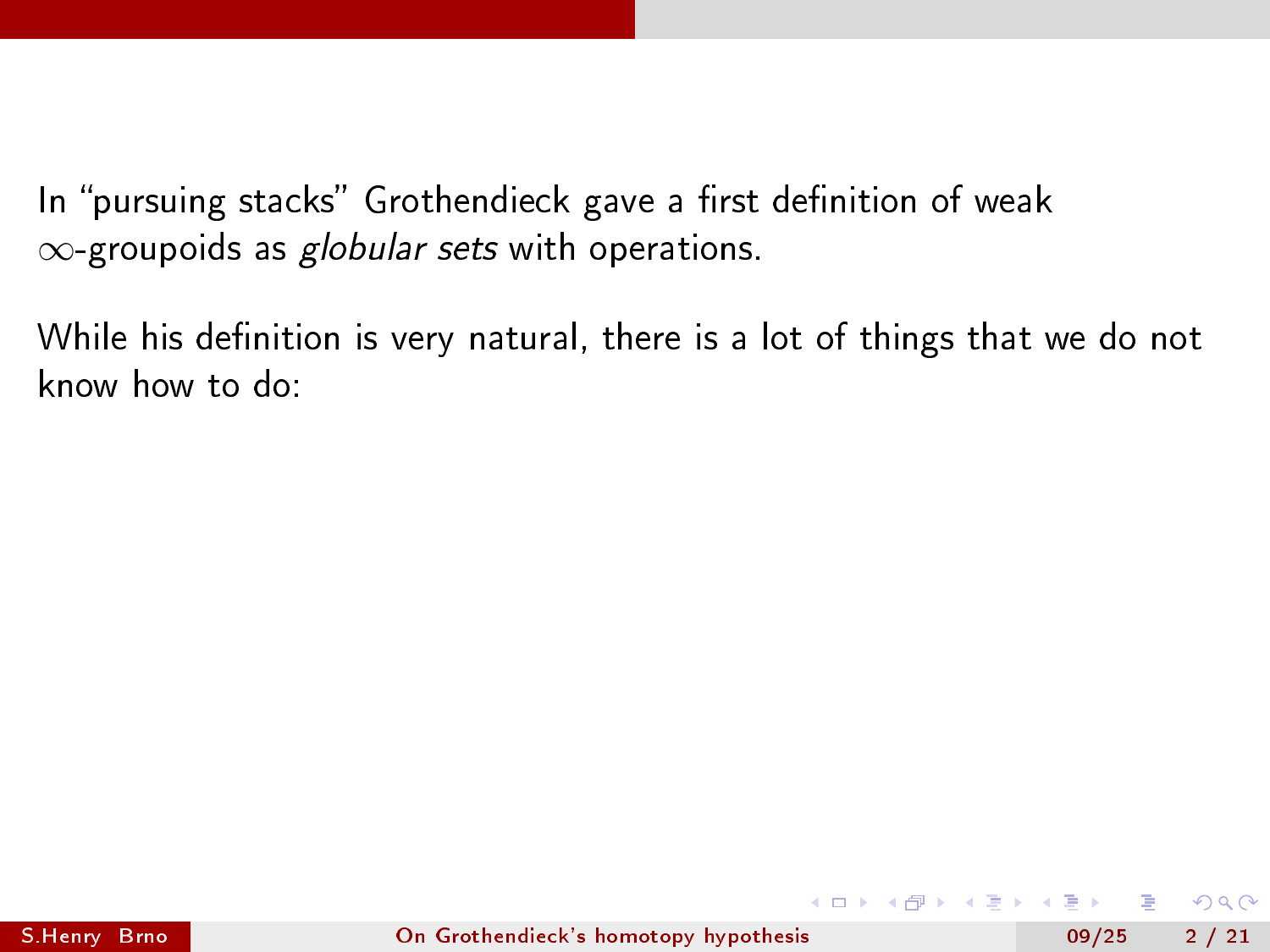While his definition is very natural, there is a lot of things that we do not know how to do:

 $\bullet$  Defining an  $\infty$ -groupoid of (weak) functors between two  $\infty$ -groupoids.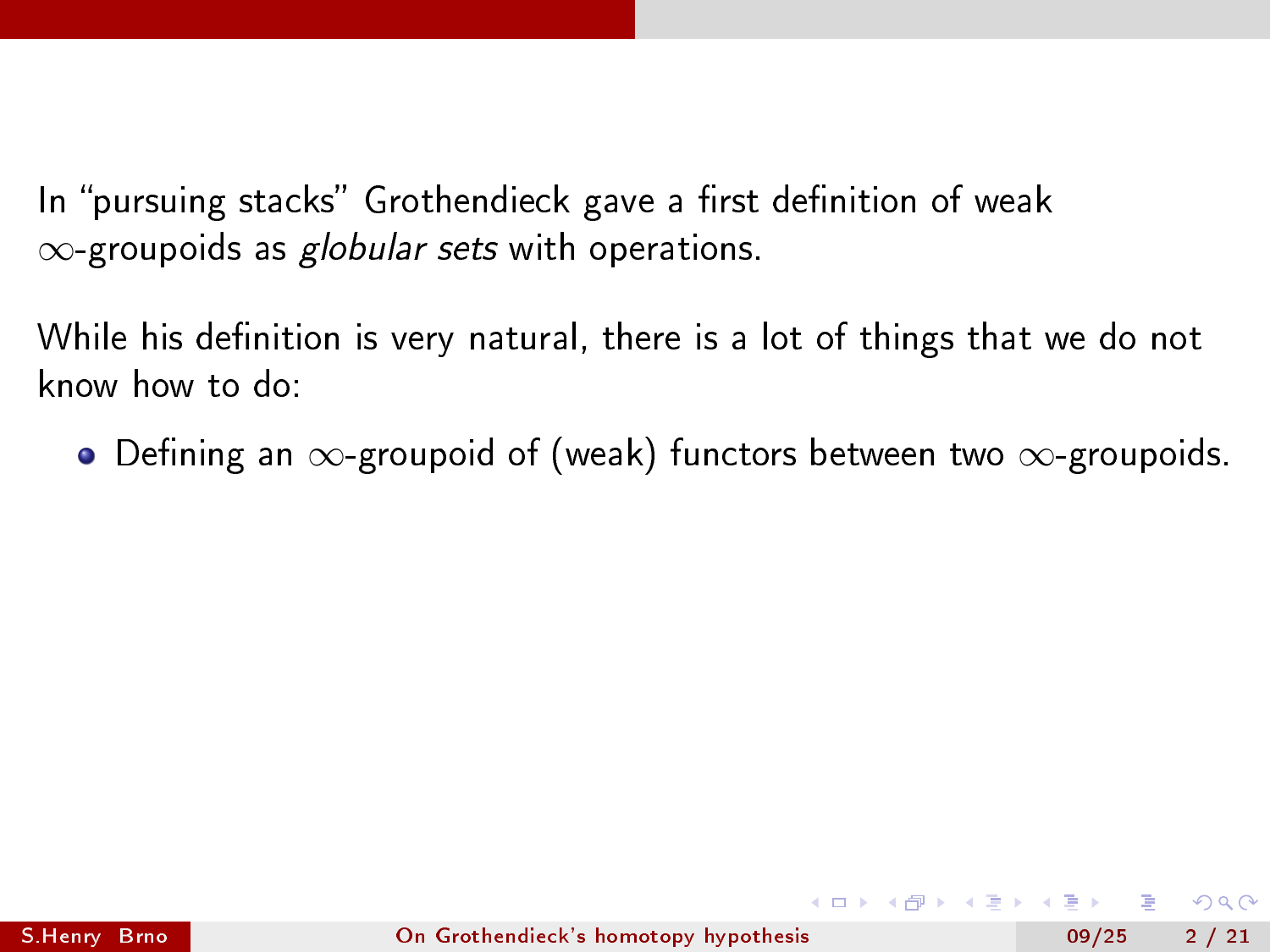While his definition is very natural, there is a lot of things that we do not know how to do:

- $\bullet$  Defining an  $\infty$ -groupoid of (weak) functors between two  $\infty$ -groupoids.
- $\bullet$  Defining a path space for an  $\infty$ -groupoid (an  $\infty$ -groupoid of arrows).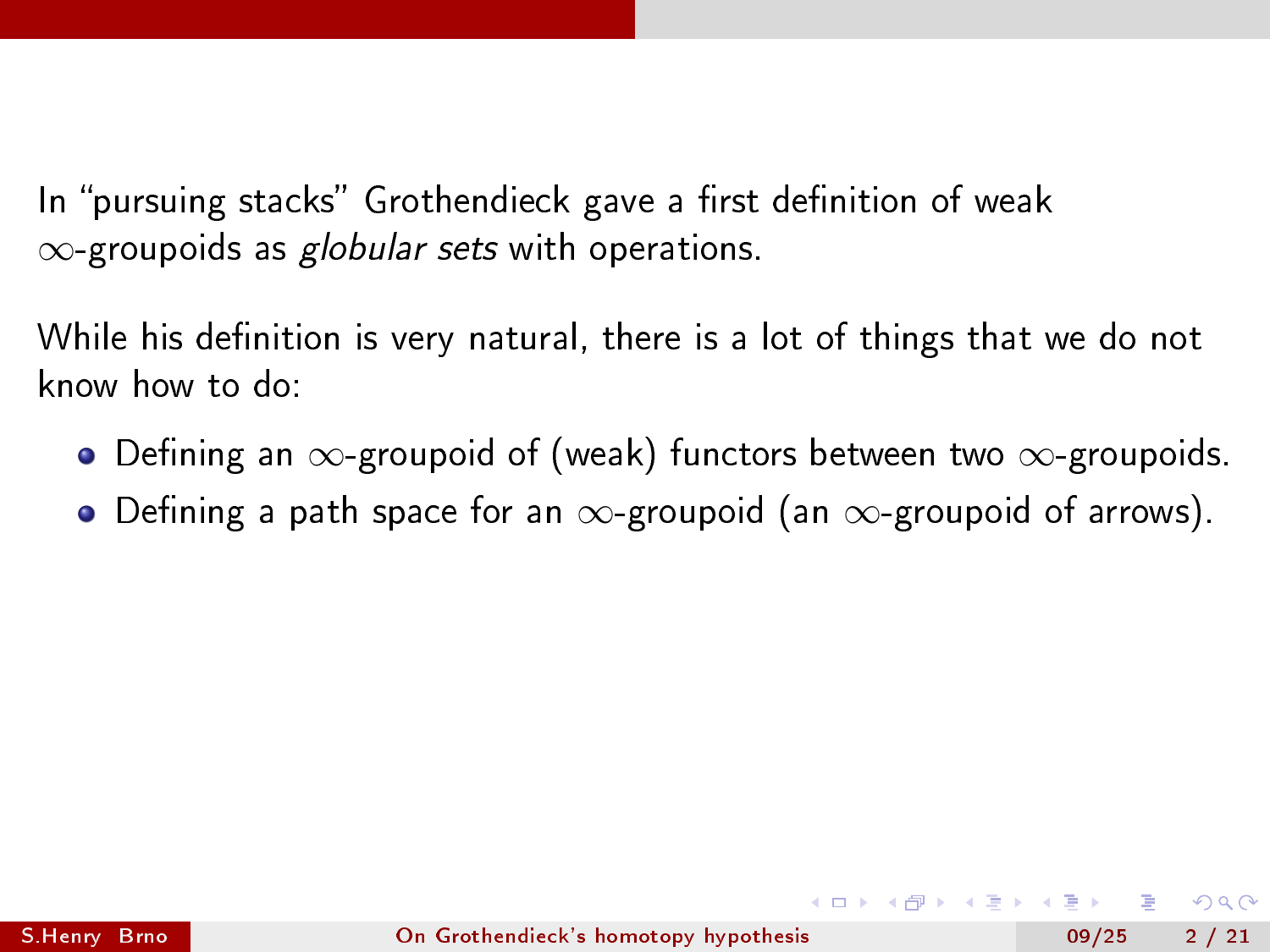While his definition is very natural, there is a lot of things that we do not know how to do:

- $\bullet$  Defining an  $\infty$ -groupoid of (weak) functors between two  $\infty$ -groupoids.
- $\bullet$  Defining a path space for an  $\infty$ -groupoid (an  $\infty$ -groupoid of arrows).
- $\bullet$  Constructing a "folk" Quillen model category of  $\infty$ -groupoids.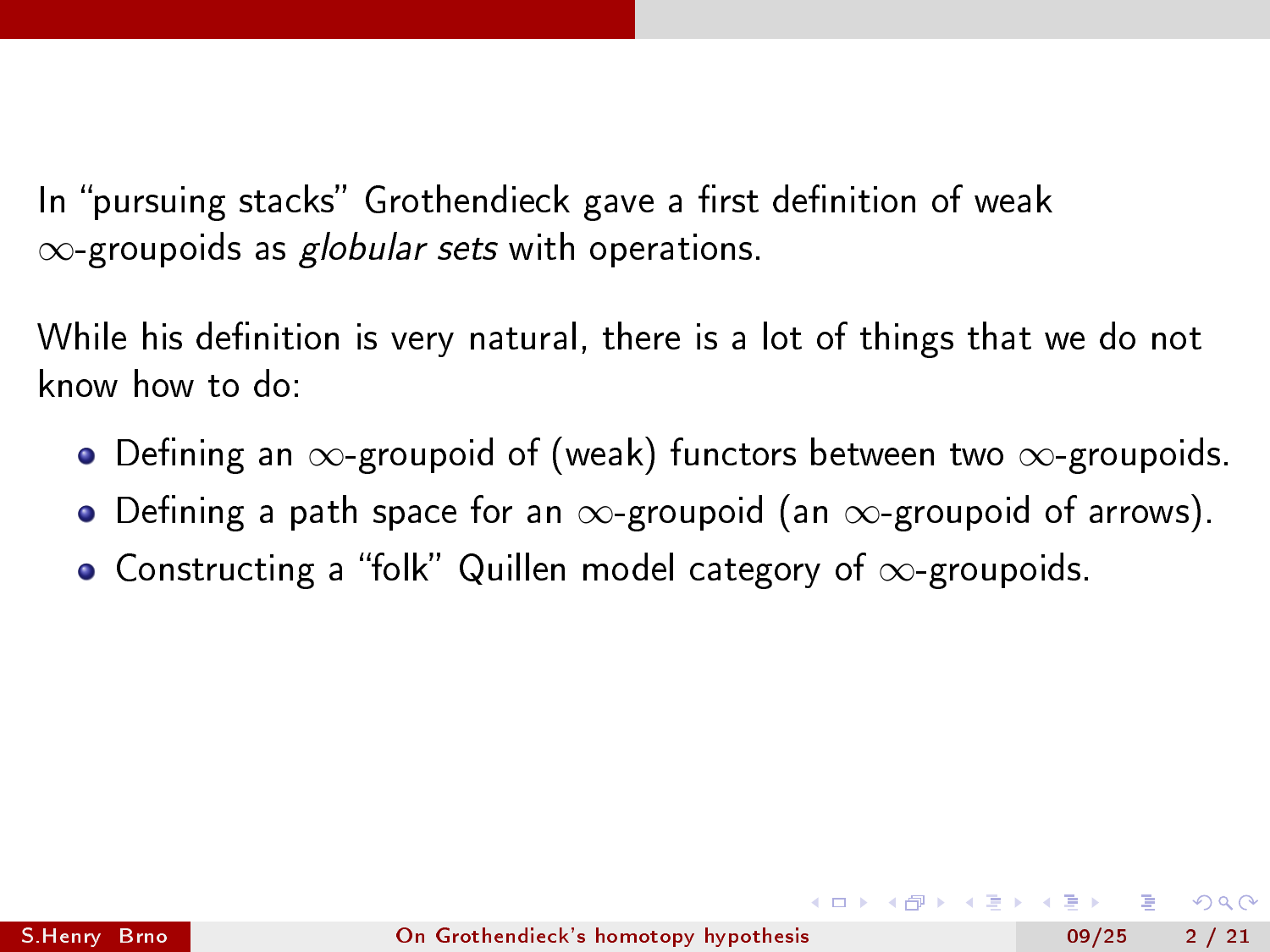While his definition is very natural, there is a lot of things that we do not know how to do:

- $\bullet$  Defining an  $\infty$ -groupoid of (weak) functors between two  $\infty$ -groupoids.
- $\bullet$  Defining a path space for an  $\infty$ -groupoid (an  $\infty$ -groupoid of arrows).
- $\bullet$  Constructing a "folk" Quillen model category of  $\infty$ -groupoids.
- Proving that  $\infty$ -groupoids "up to equivalence" are equivalent to homotopy types. (The homotopy hypothesis)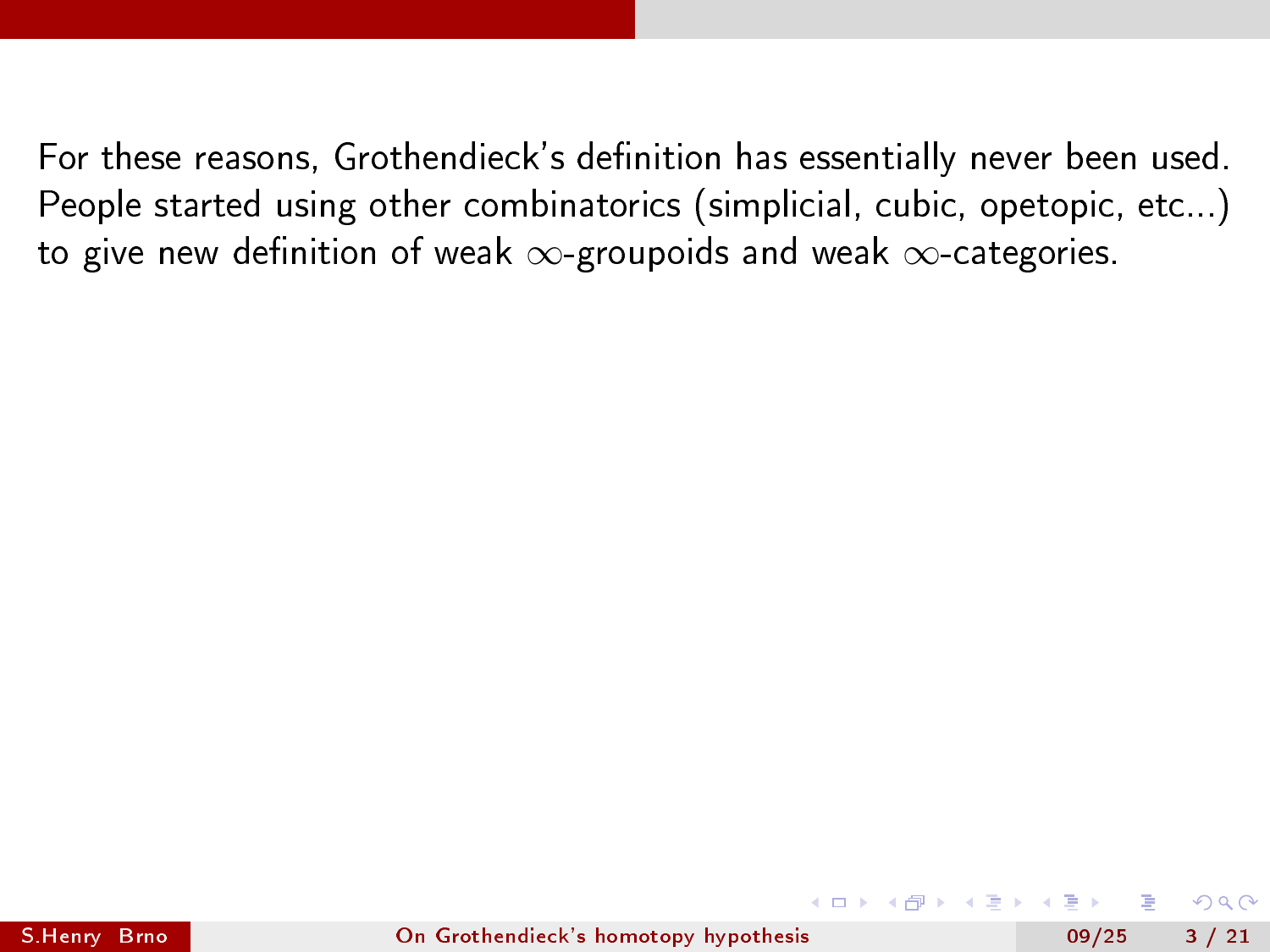However, it has been observed (Brunerie, Altenkirch, Rypáček) that Grothendieck's definition of  $\infty$ -groupoids can be formalized within the framework of homotopy type theory, which is not the case of any other definition of  $\infty$ -groupoid that we know of.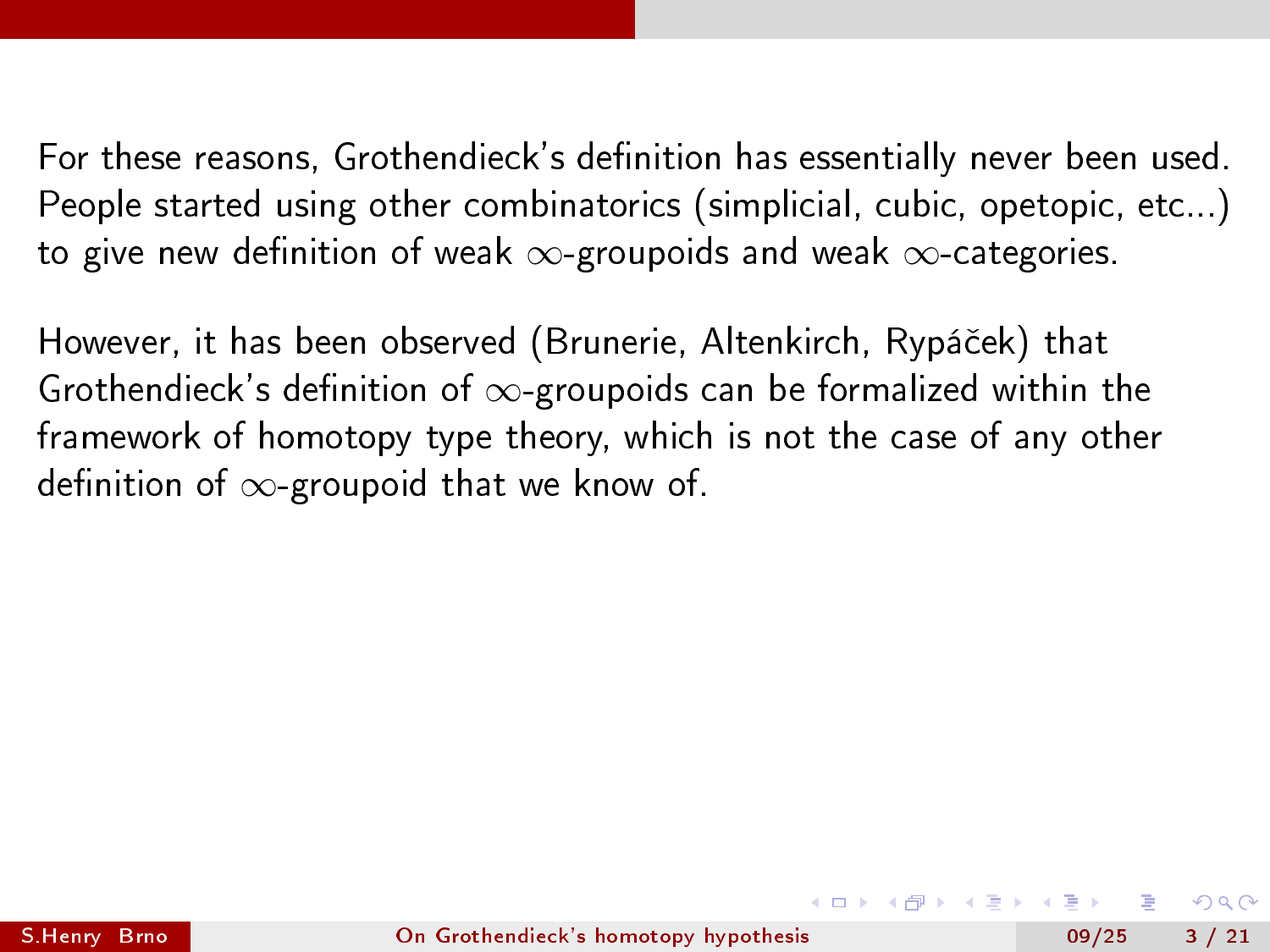However, it has been observed (Brunerie, Altenkirch, Rypáček) that Grothendieck's definition of  $\infty$ -groupoids can be formalized within the framework of homotopy type theory, which is not the case of any other definition of  $\infty$ -groupoid that we know of.

Note: Grothendieck's definition has been extended by G.Maltsioniotis to a definition of weak  $\infty$ -categories, and S. Mimram and E. Finster recently gave a syntactic presentation of this definition that should also be interpretable in homotopy type theory.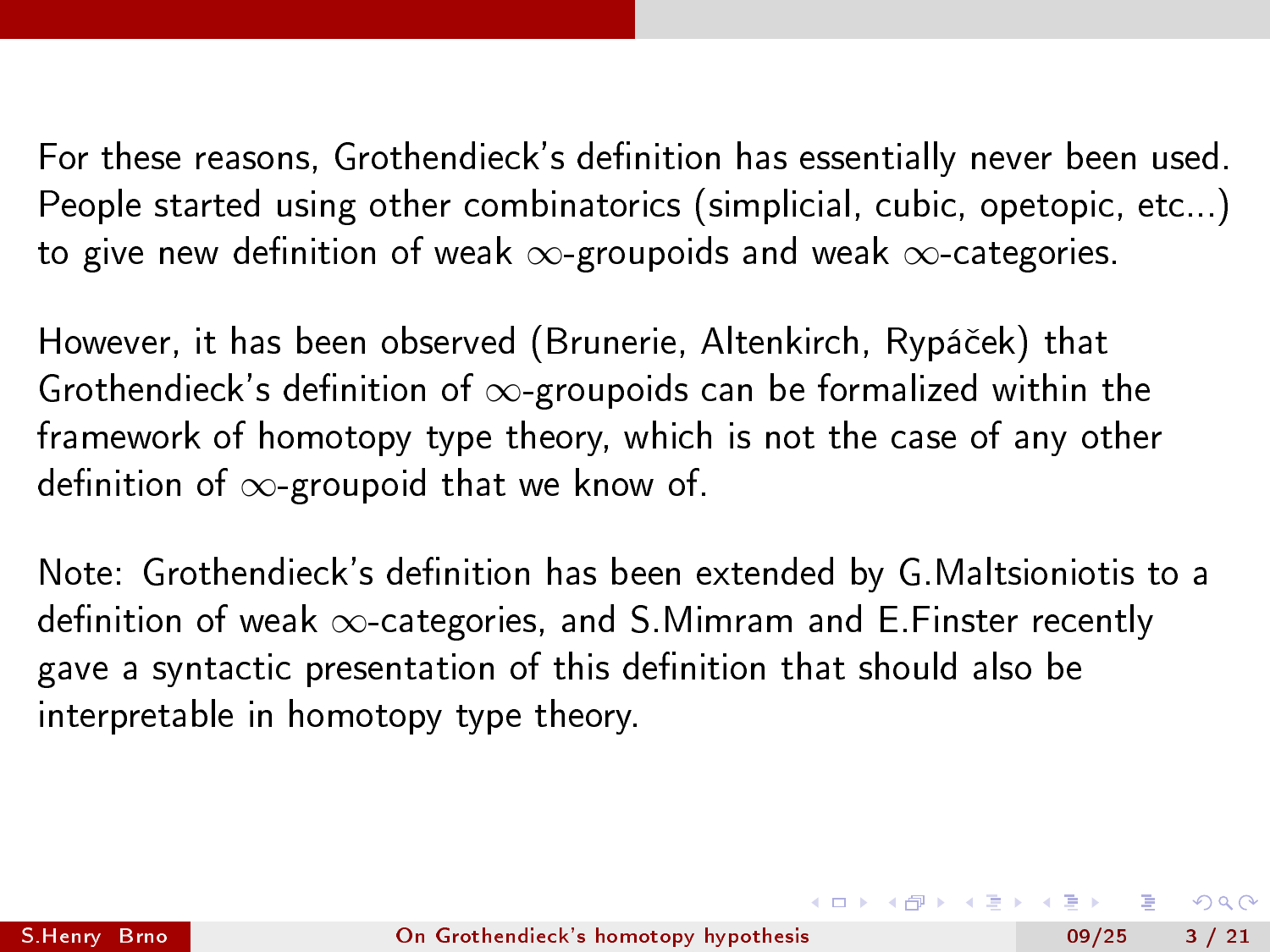However, it has been observed (Brunerie, Altenkirch, Rypáček) that Grothendieck's definition of  $\infty$ -groupoids can be formalized within the framework of homotopy type theory, which is not the case of any other definition of  $\infty$ -groupoid that we know of.

Note: Grothendieck's definition has been extended by G.Maltsioniotis to a definition of weak  $\infty$ -categories, and S. Mimram and E. Finster recently gave a syntactic presentation of this definition that should also be interpretable in homotopy type theory. But in this talk, we will focus on the case of ∞-groupoids.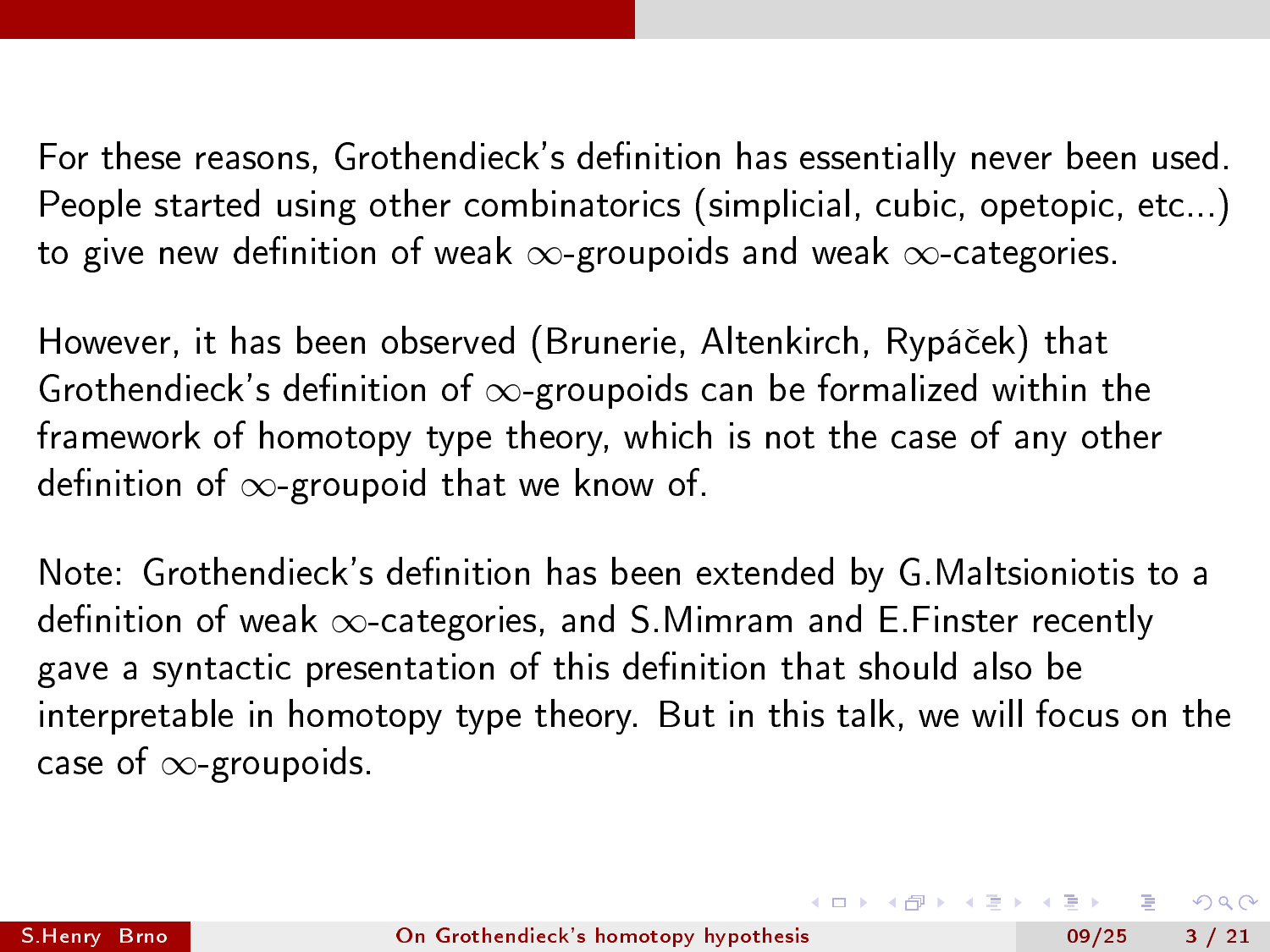Main results (H. 'Algebraic models of homotopy types and the homotopy hypothesis' arXiv:1609.04622):

4 **D** F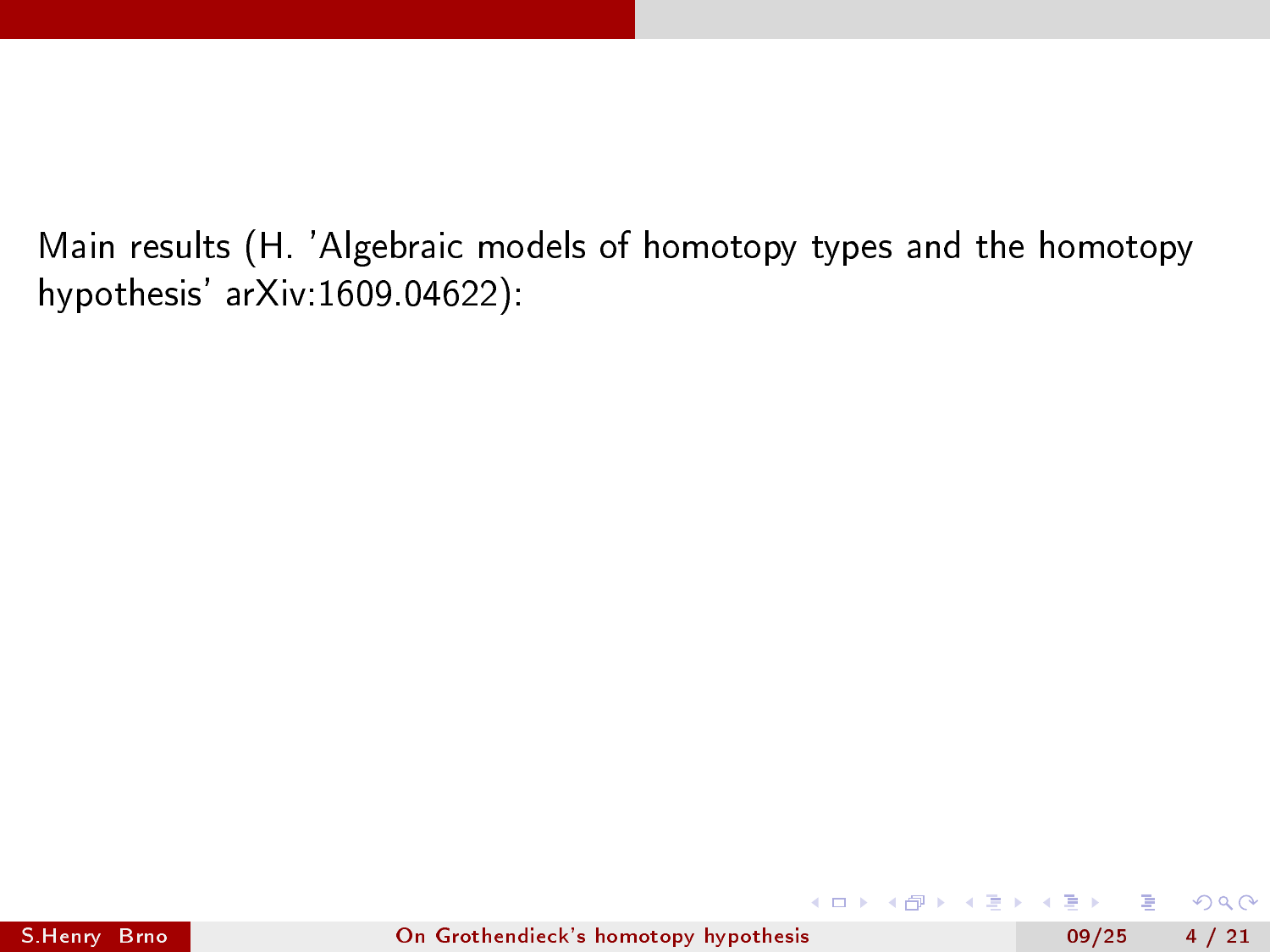Main results (H. 'Algebraic models of homotopy types and the homotopy hypothesis' arXiv:1609.04622):

• We will give an "algebraic" and "globular" definition of weak ∞-groupoids, for which the homotopy hypothesis can be proved and such that this definition can be formalized within type theory.

つへへ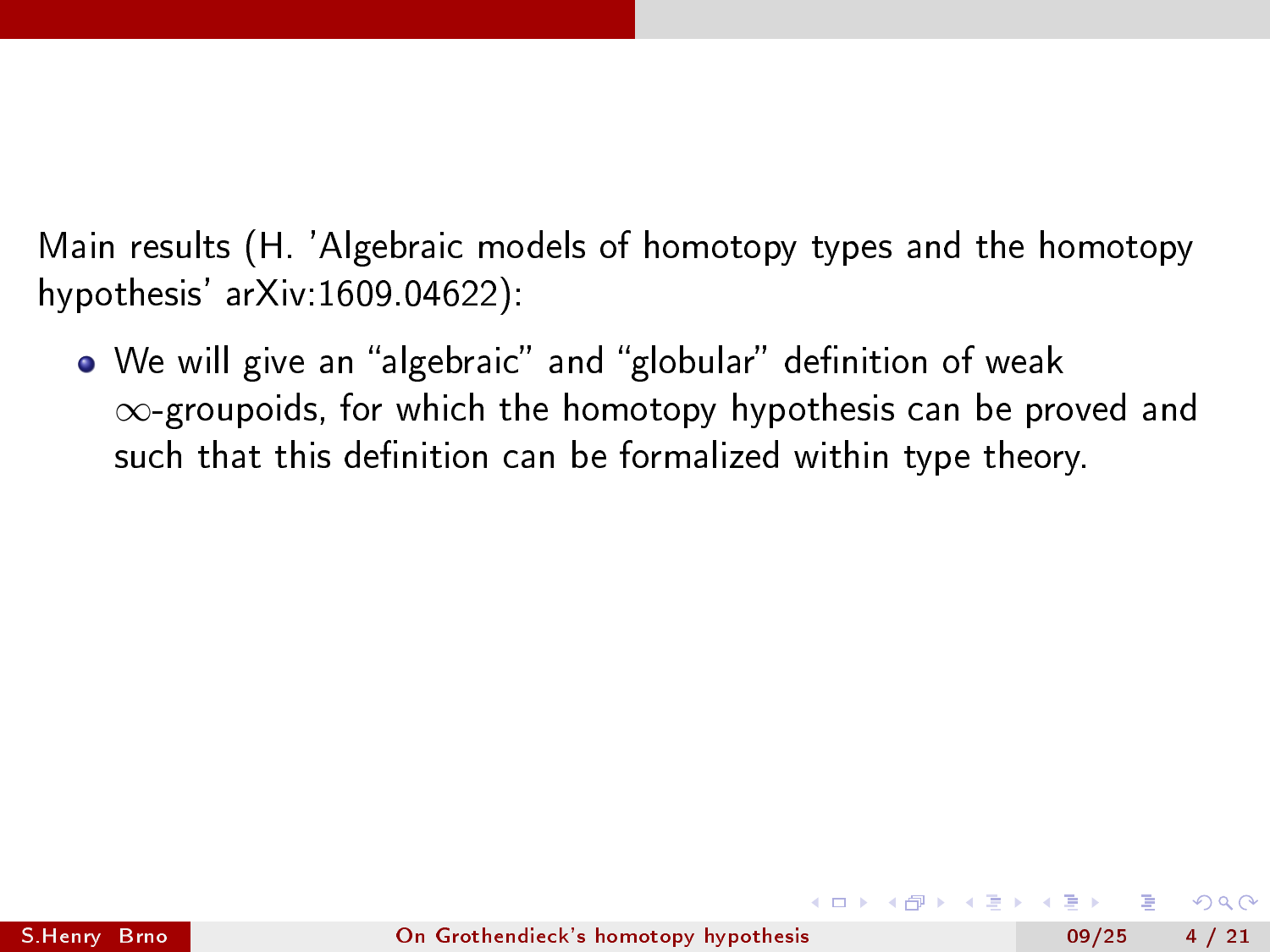Main results (H. 'Algebraic models of homotopy types and the homotopy hypothesis' arXiv:1609.04622):

- We will give an "algebraic" and "globular" definition of weak ∞-groupoids, for which the homotopy hypothesis can be proved and such that this definition can be formalized within type theory.
- Under a simple looking technical conjecture regarding Grothendieck's definition, one can prove the original version of the homotopy hypothesis.

つへへ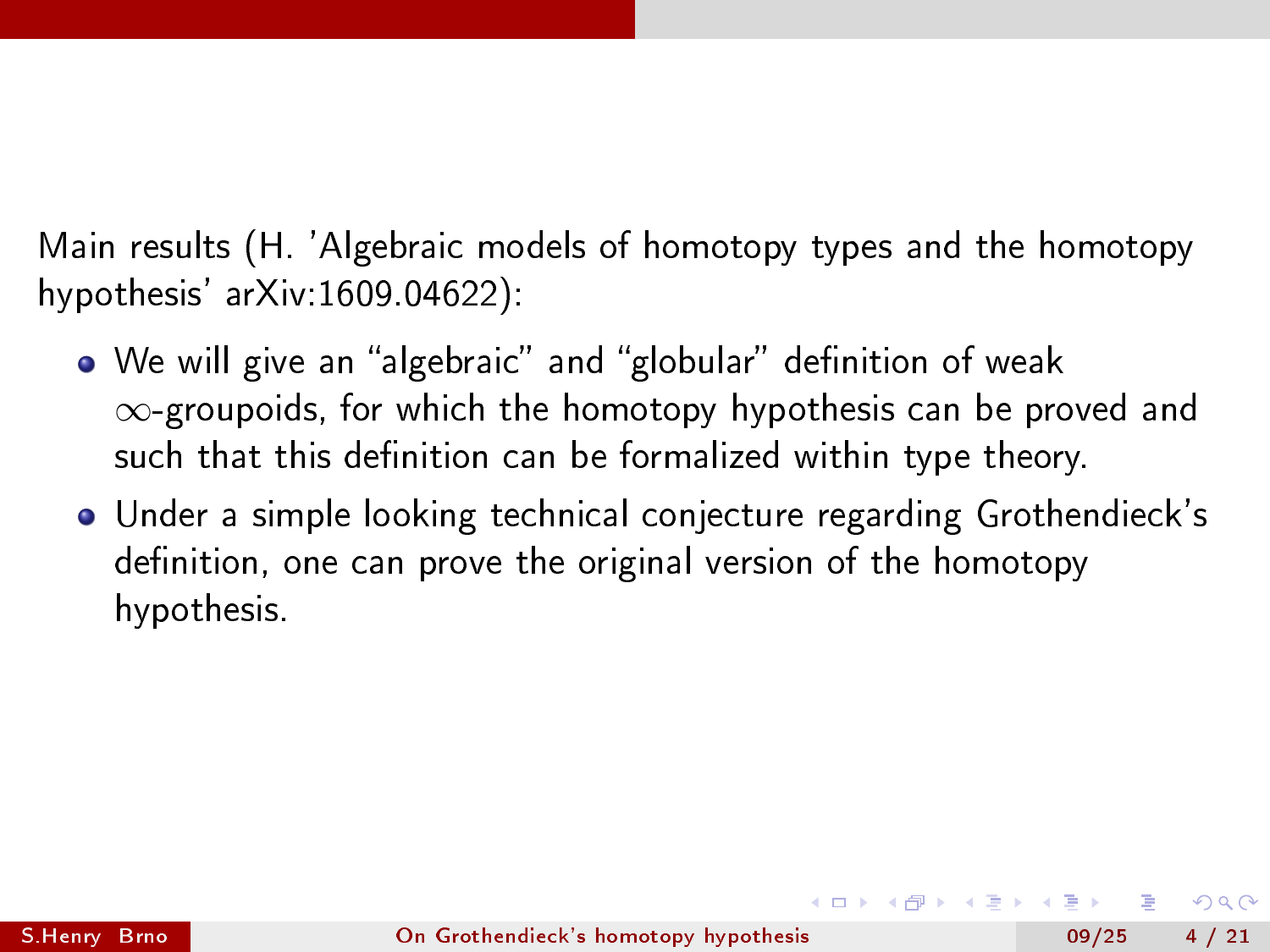• Type theory is "globular". But the formalism of type theory allows to do a lot more than Grothendieck's definitions:

4 D F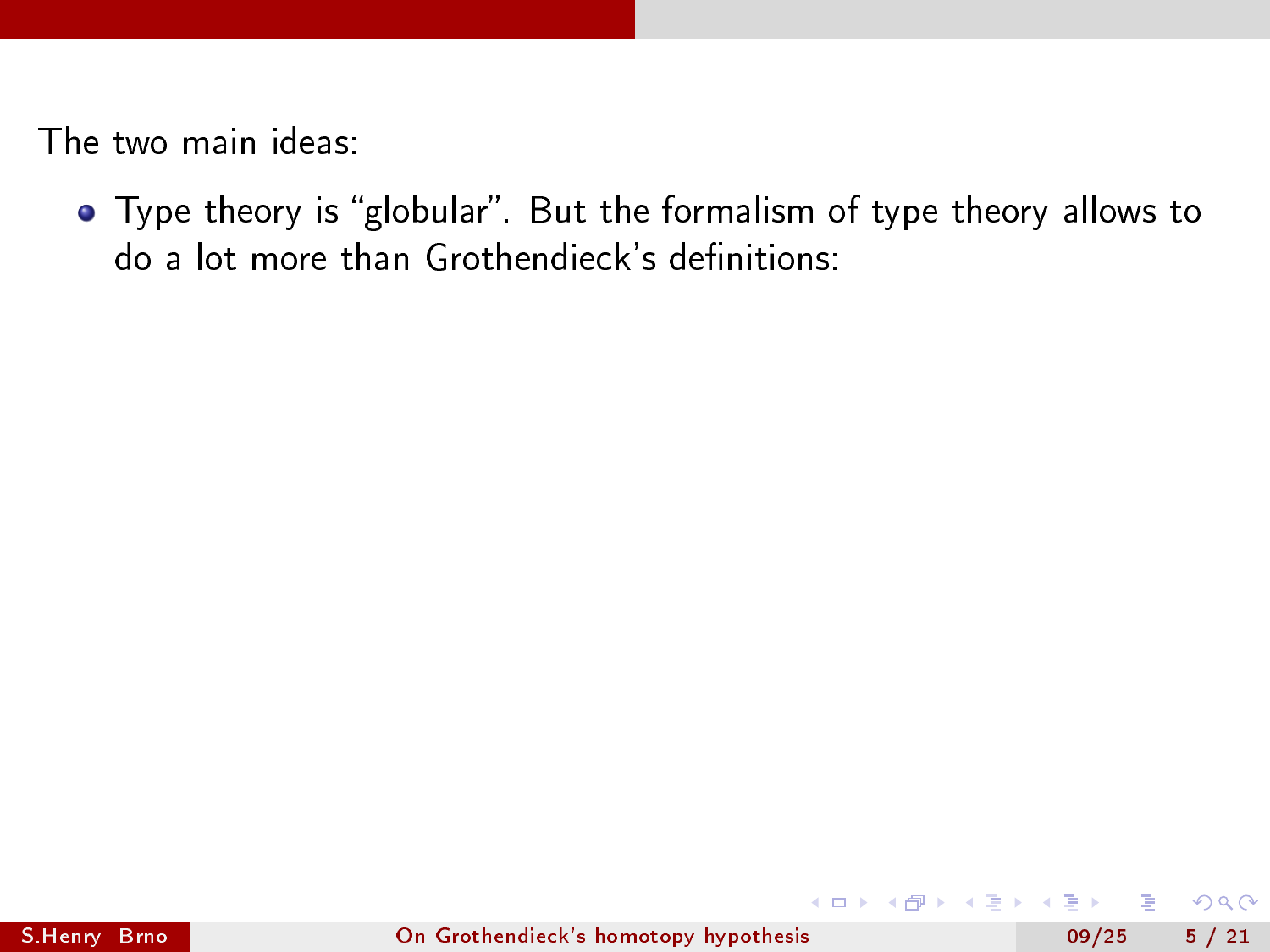• Type theory is "globular". But the formalism of type theory allows to do a lot more than Grothendieck's definitions: Any type has the structure of a  $\infty$ -groupoid (Lumsdaine, Van den berg, Garner, Bourke),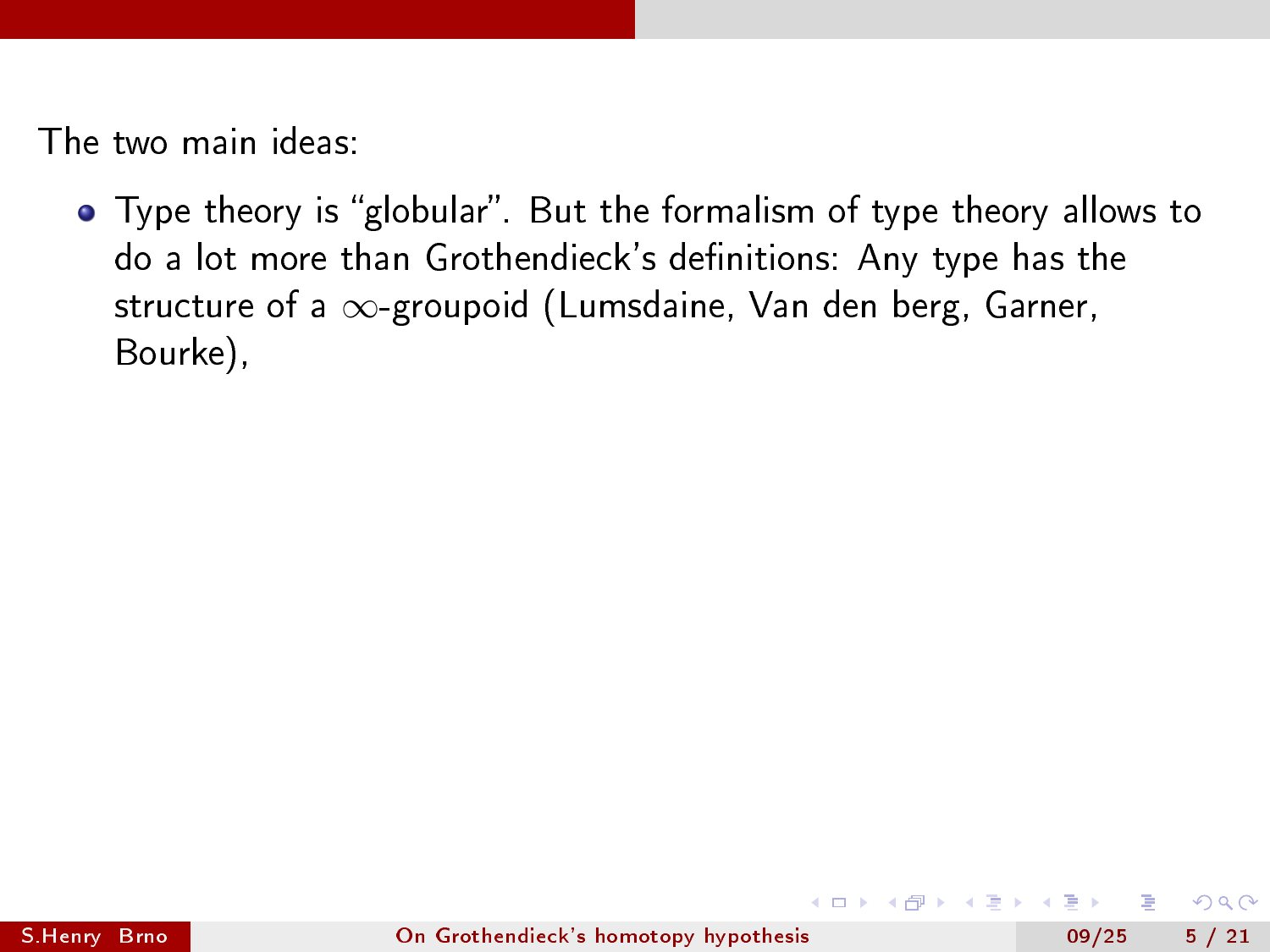• Type theory is "globular". But the formalism of type theory allows to do a lot more than Grothendieck's definitions: Any type has the structure of a  $\infty$ -groupoid (Lumsdaine, Van den berg, Garner, Bourke), but it also have a path space (its total identity type) which also has the structure of an  $\infty$ -groupoids.

つへへ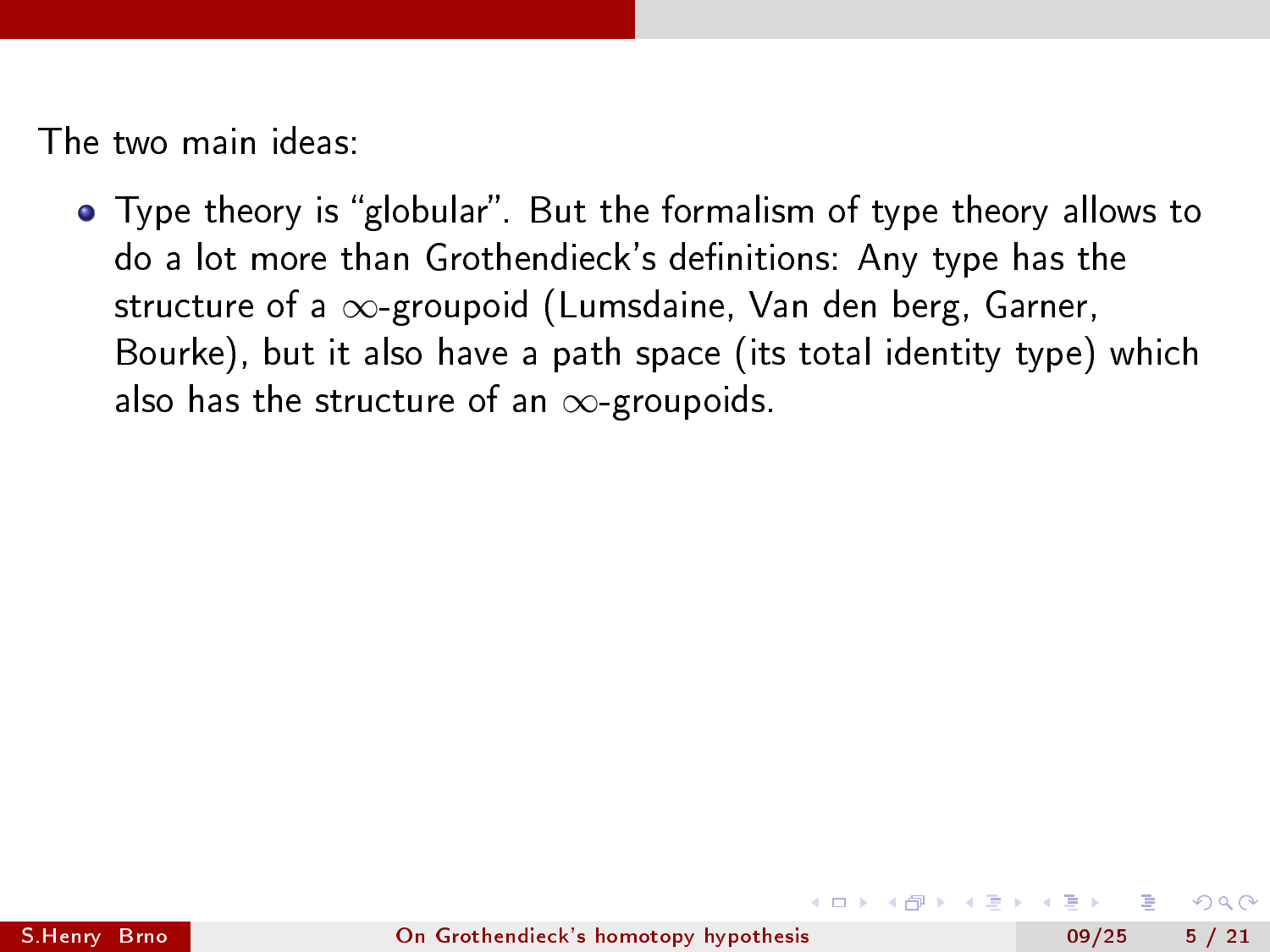- Type theory is "globular". But the formalism of type theory allows to do a lot more than Grothendieck's definitions: Any type has the structure of a  $\infty$ -groupoid (Lumsdaine, Van den berg, Garner, Bourke), but it also have a path space (its total identity type) which also has the structure of an  $\infty$ -groupoids.
- $\bullet$  (Ara, Grothendieck) If X is a cofibrant object in a Quillen model category  $C$  where every objects is fibrant, one can construct an adjunction:

$$
L:\infty-\mathit{Gpd}\leftrightarrows\mathcal{C}:\pi_{\infty}([X,\_])
$$

such that  $L(*) = X$ . This should be thought of as a universal property of the category of weak  $\infty$ -groupoids.

(ロトス何) スランスラン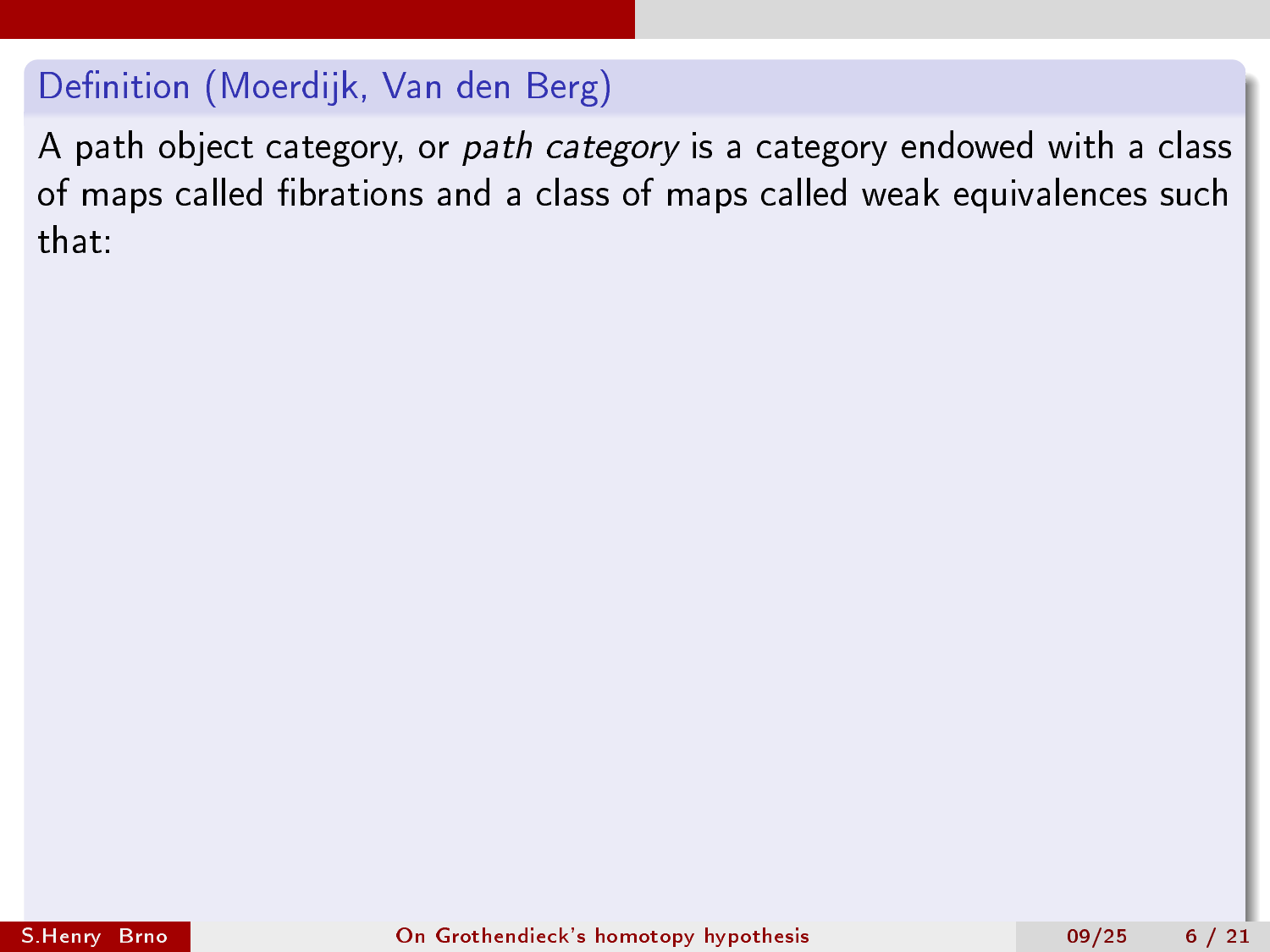A path object category, or path category is a category endowed with a class of maps called fibrations and a class of maps called weak equivalences such that:

Fibrations and weak equivalences are stable under compositions and contains all isomorphisms.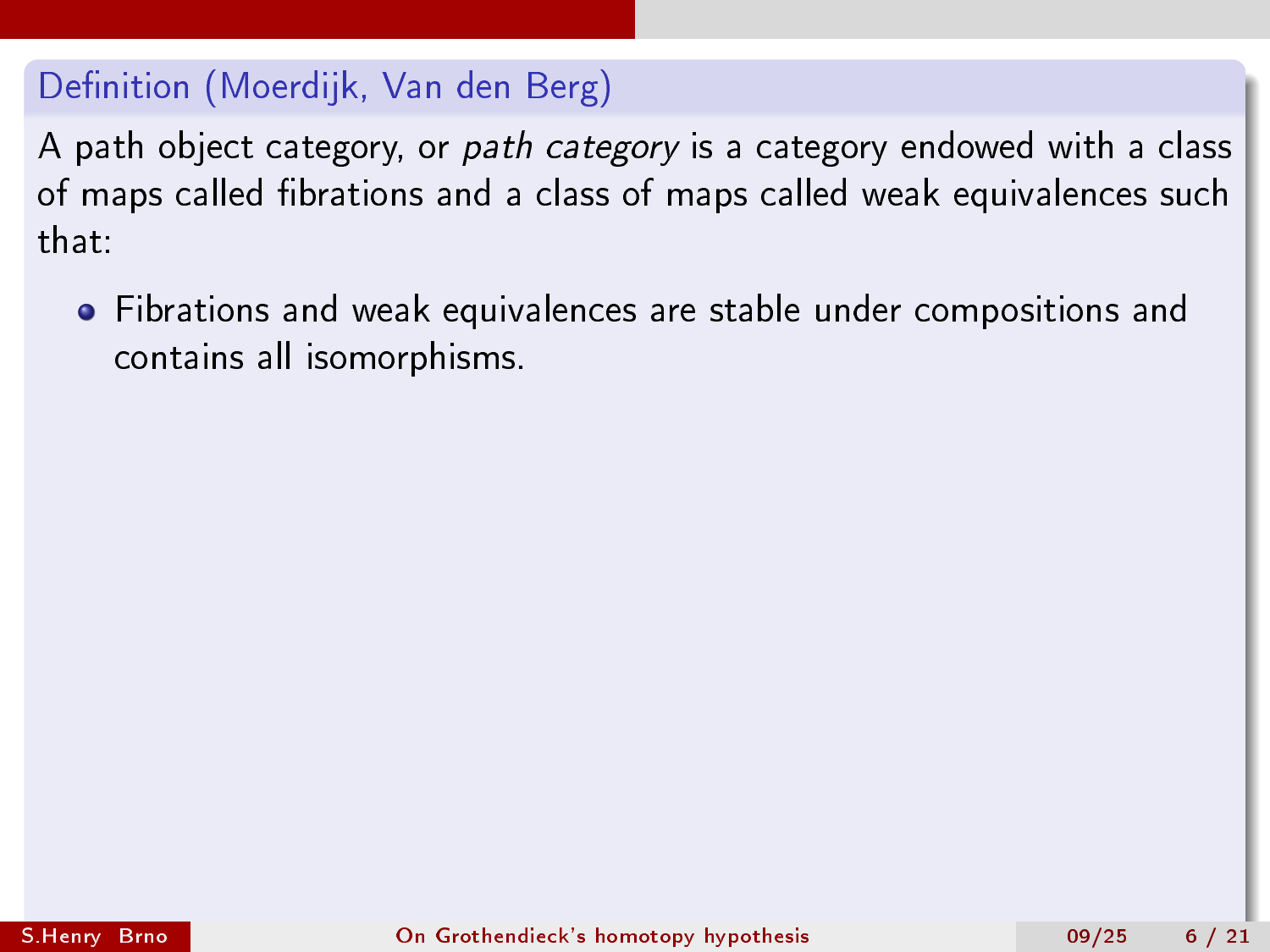- Fibrations and weak equivalences are stable under compositions and contains all isomorphisms.
- Weak equivalences satisfies the 2-out-of-6 property: if  $f \circ g$  and  $g \circ h$ are weak equivalences then  $f, g$  and h are weak equivalences.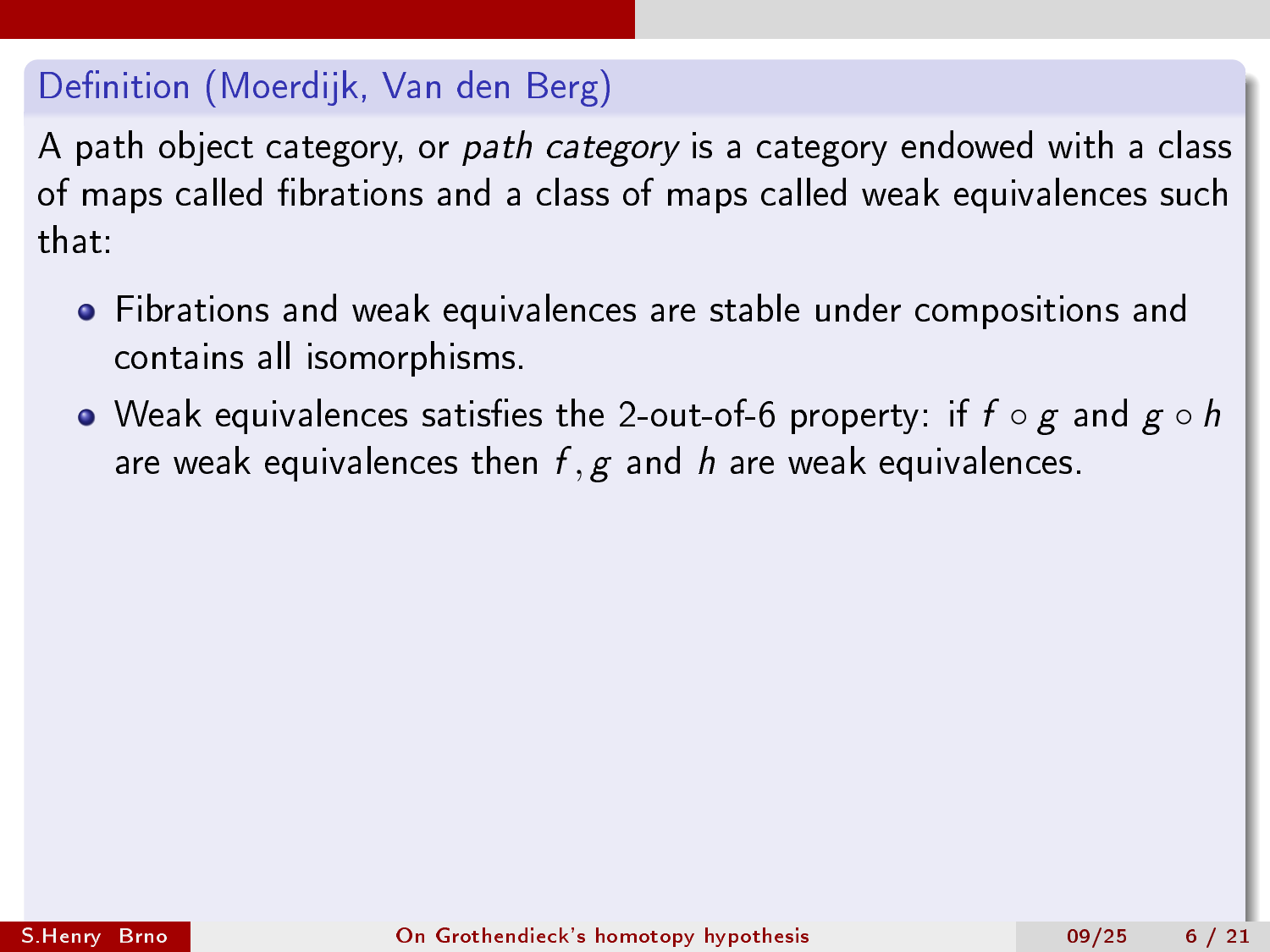- Fibrations and weak equivalences are stable under compositions and contains all isomorphisms.
- Weak equivalences satisfies the 2-out-of-6 property: if  $f \circ g$  and  $g \circ h$ are weak equivalences then  $f, g$  and h are weak equivalences.
- $\bullet$  The category has a final object 1 and for all object X the map  $X \to 1$ is a fibration.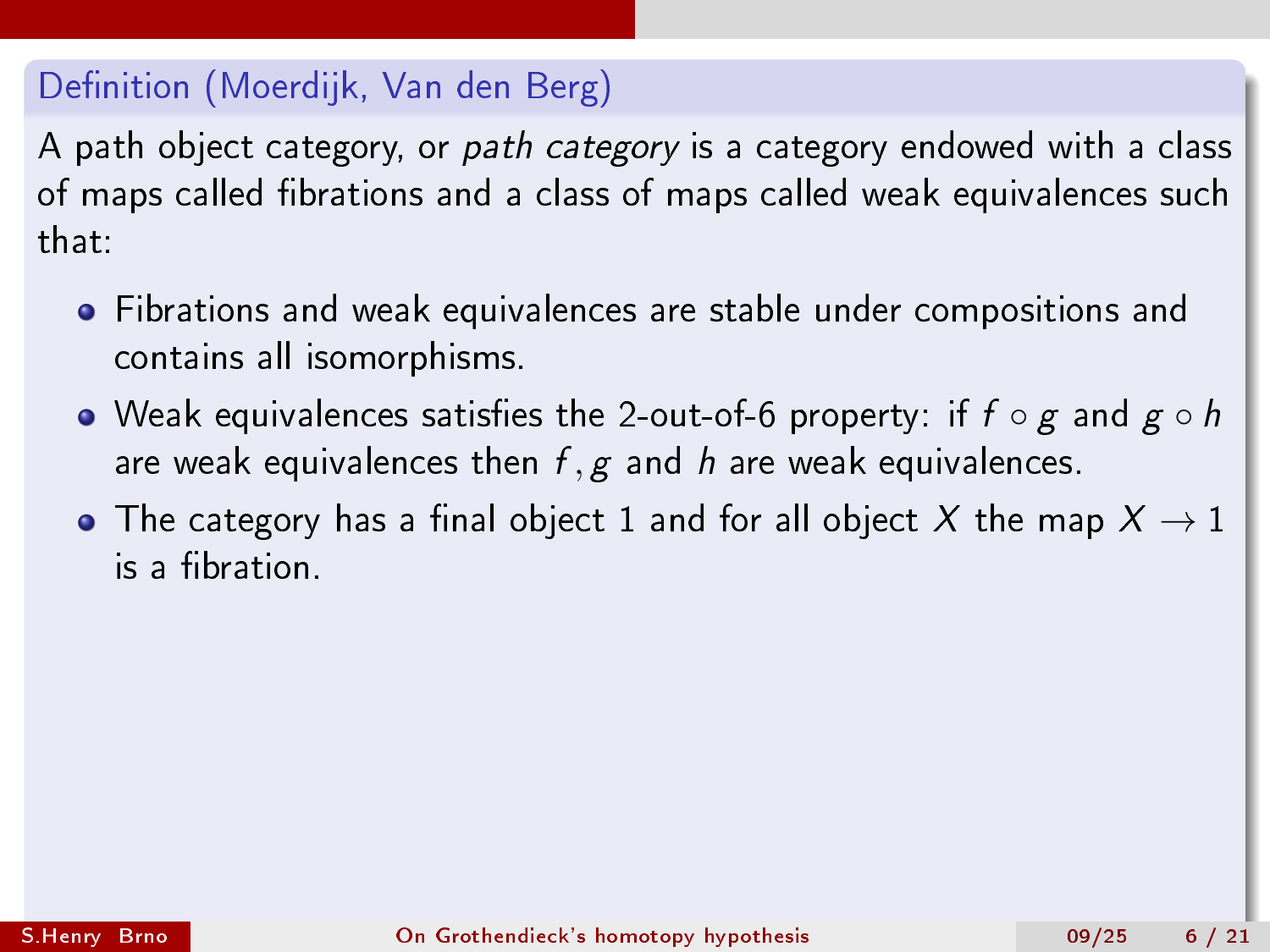- Fibrations and weak equivalences are stable under compositions and contains all isomorphisms.
- Weak equivalences satisfies the 2-out-of-6 property: if  $f \circ g$  and  $g \circ h$ are weak equivalences then  $f, g$  and h are weak equivalences.
- $\bullet$  The category has a final object 1 and for all object X the map  $X \to 1$ is a fibration.
- **•** Pullback of fibrations exists and are fibrations.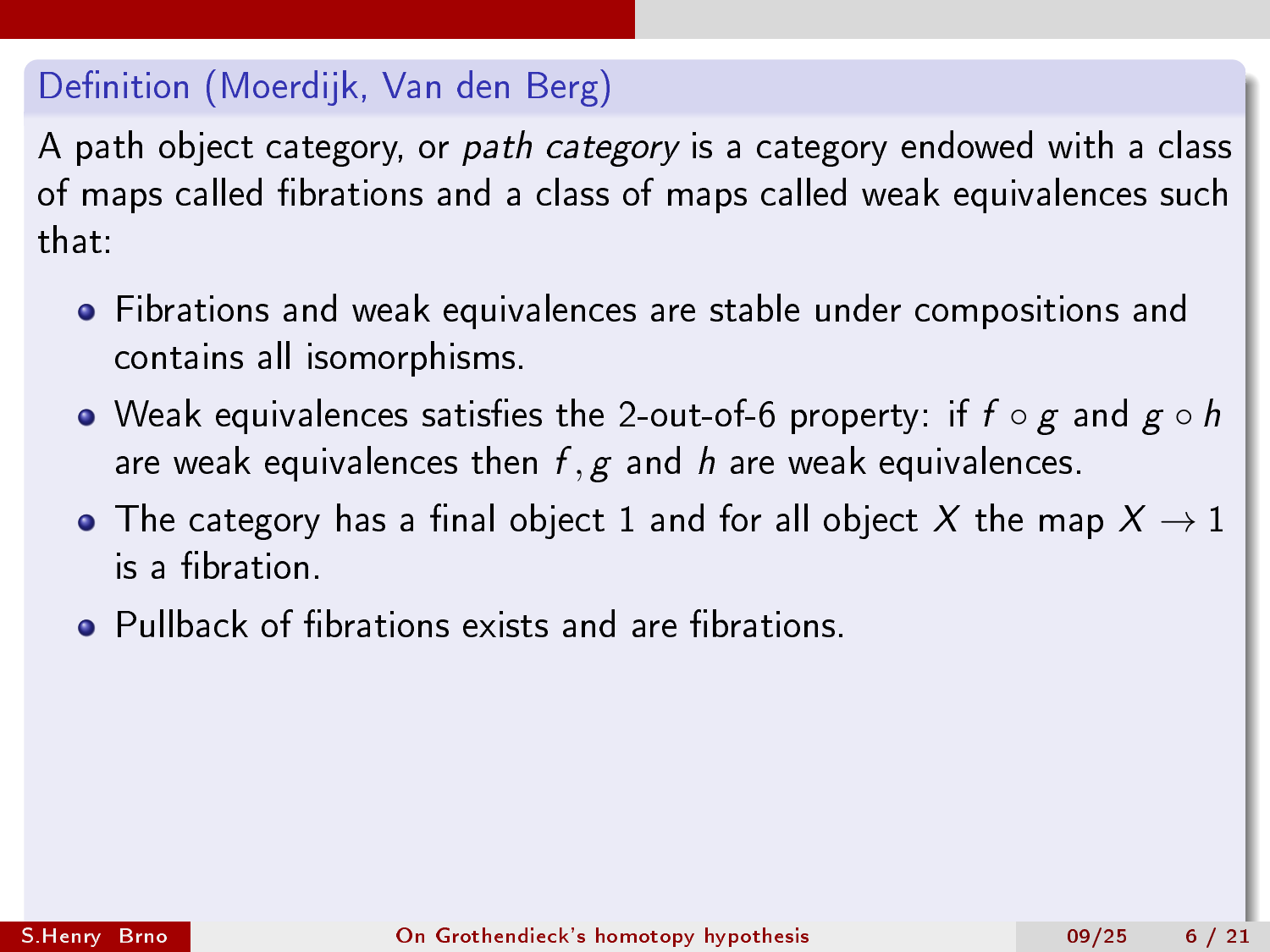- Fibrations and weak equivalences are stable under compositions and contains all isomorphisms.
- Weak equivalences satisfies the 2-out-of-6 property: if  $f \circ g$  and  $g \circ h$ are weak equivalences then  $f, g$  and h are weak equivalences.
- $\bullet$  The category has a final object 1 and for all object X the map  $X \to 1$ is a fibration.
- **•** Pullback of fibrations exists and are fibrations.
- **•** Pullback of trivial fibrations are trivial fibrations.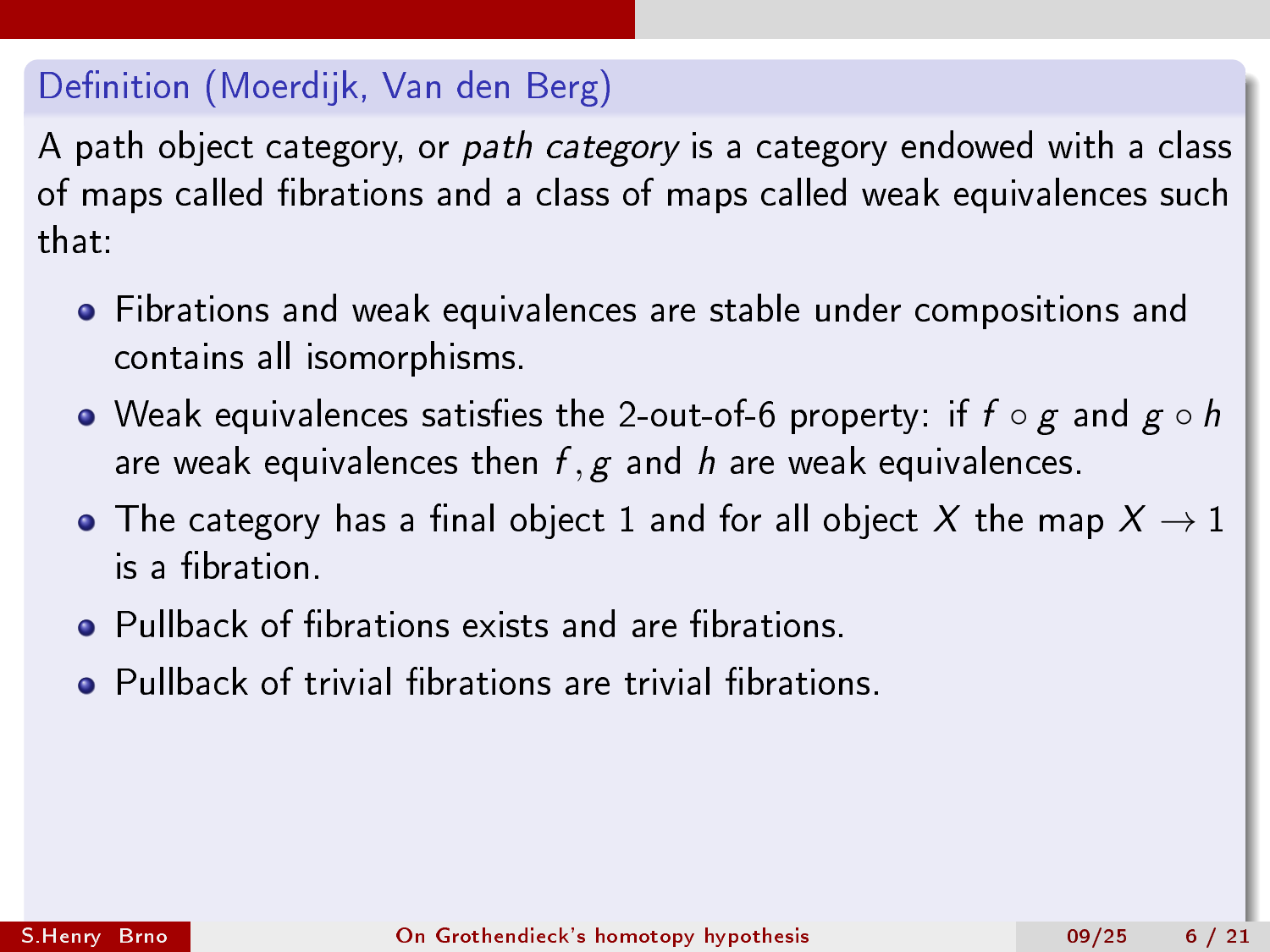A path object category, or path category is a category endowed with a class of maps called fibrations and a class of maps called weak equivalences such that:

- Fibrations and weak equivalences are stable under compositions and contains all isomorphisms.
- Weak equivalences satisfies the 2-out-of-6 property: if  $f \circ g$  and  $g \circ h$ are weak equivalences then  $f, g$  and h are weak equivalences.
- $\bullet$  The category has a final object 1 and for all object X the map  $X \to 1$ is a fibration.
- **•** Pullback of fibrations exists and are fibrations.
- **•** Pullback of trivial fibrations are trivial fibrations.
- For every object X there is factorization of the diagonal map:

$$
X \overset{\sim}{\to} PX \twoheadrightarrow X \times X
$$

S.Henry Brno [On Grothendieck's homotopy hypothesis](#page-0-0) 09/25 6 / 21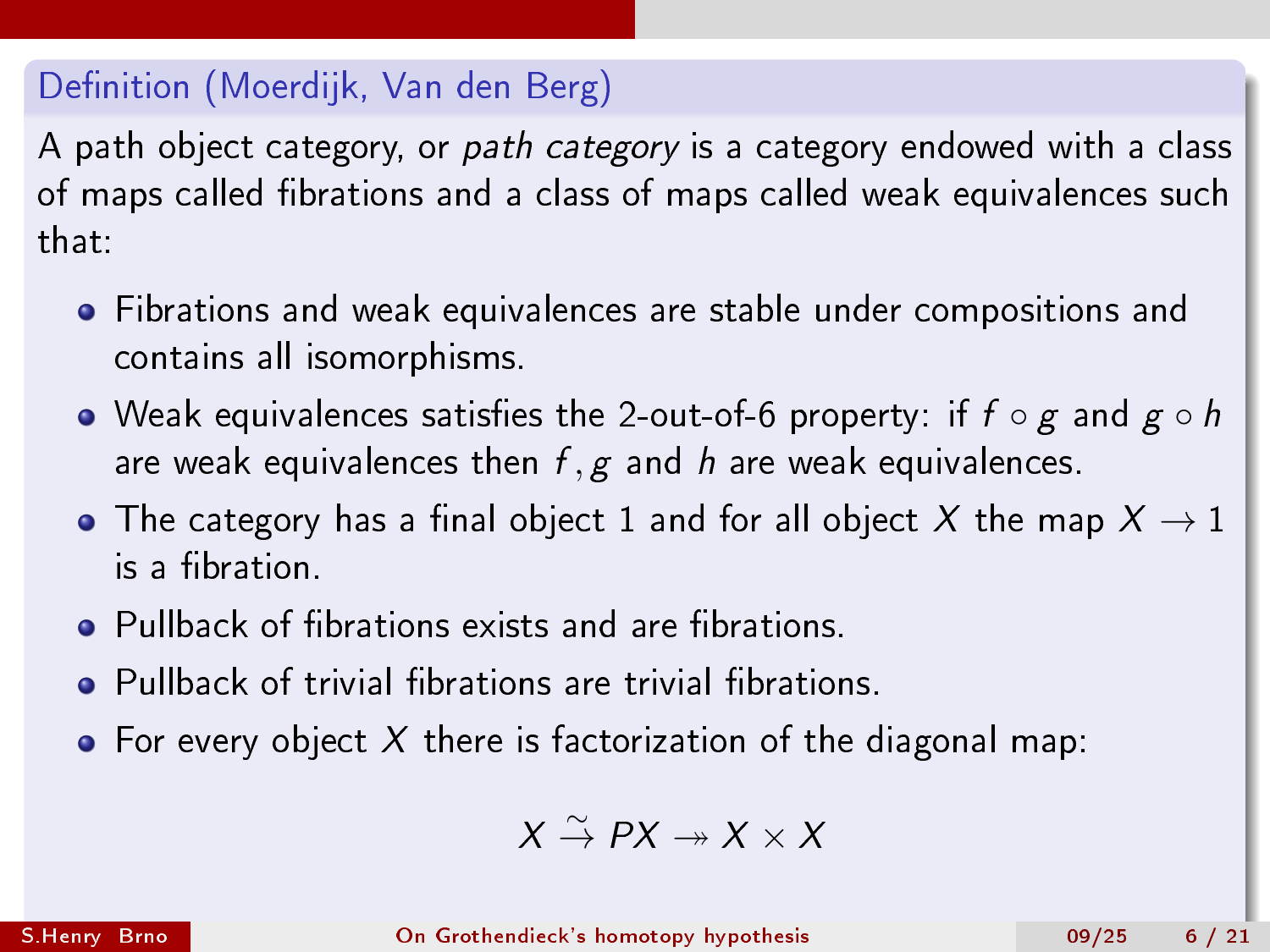A path object category, or path category is a category endowed with a class of maps called fibrations and a class of maps called weak equivalences such that:

- Fibrations and weak equivalences are stable under compositions and contains all isomorphisms.
- Weak equivalences satisfies the 2-out-of-6 property: if  $f \circ g$  and  $g \circ h$ are weak equivalences then  $f, g$  and h are weak equivalences.
- $\bullet$  The category has a final object 1 and for all object X the map  $X \to 1$ is a fibration.
- **•** Pullback of fibrations exists and are fibrations.
- **•** Pullback of trivial fibrations are trivial fibrations.
- For every object X there is factorization of the diagonal map:

$$
X \overset{\sim}{\to} PX \twoheadrightarrow X \times X
$$

Every trivial fibration admit a section.<br>S.Henry Brne [On Grothendieck's homotopy hypothesis](#page-0-0) 09/25 6 / 21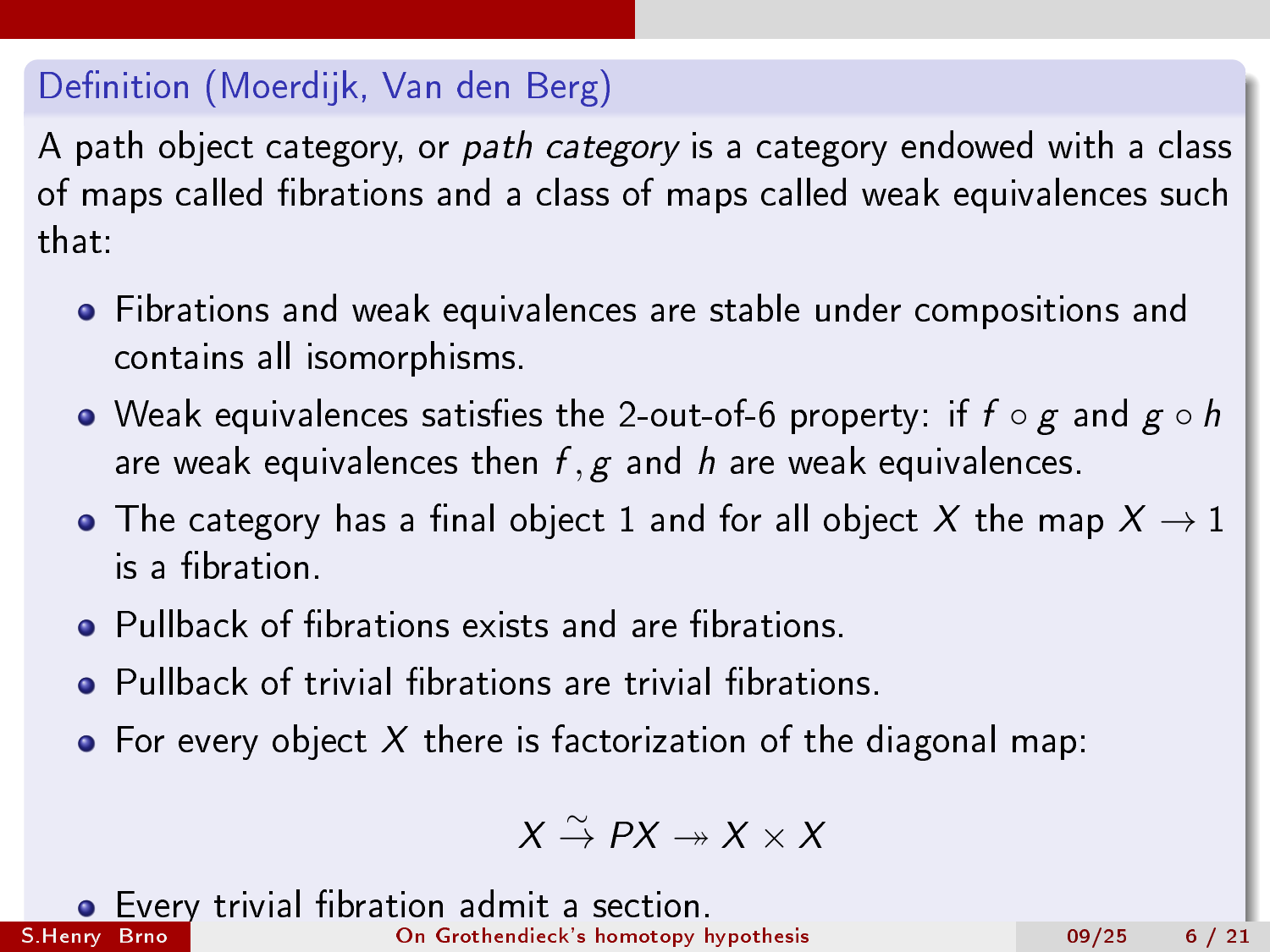#### Theorem (Brown, Moerdijk, Van den Berg)

The homotopy category of a path category  $\cal C$  can be described as the category  $C$  with homotopy class of maps between the objects, where two maps f, g are homotopic if the map  $(f, g) : X \to Y \times Y$  can be extended as:

$$
X \to PY \twoheadrightarrow Y \times Y
$$

The weak equivalences are exactly the maps that are invertible in the homotopy category.

 $200$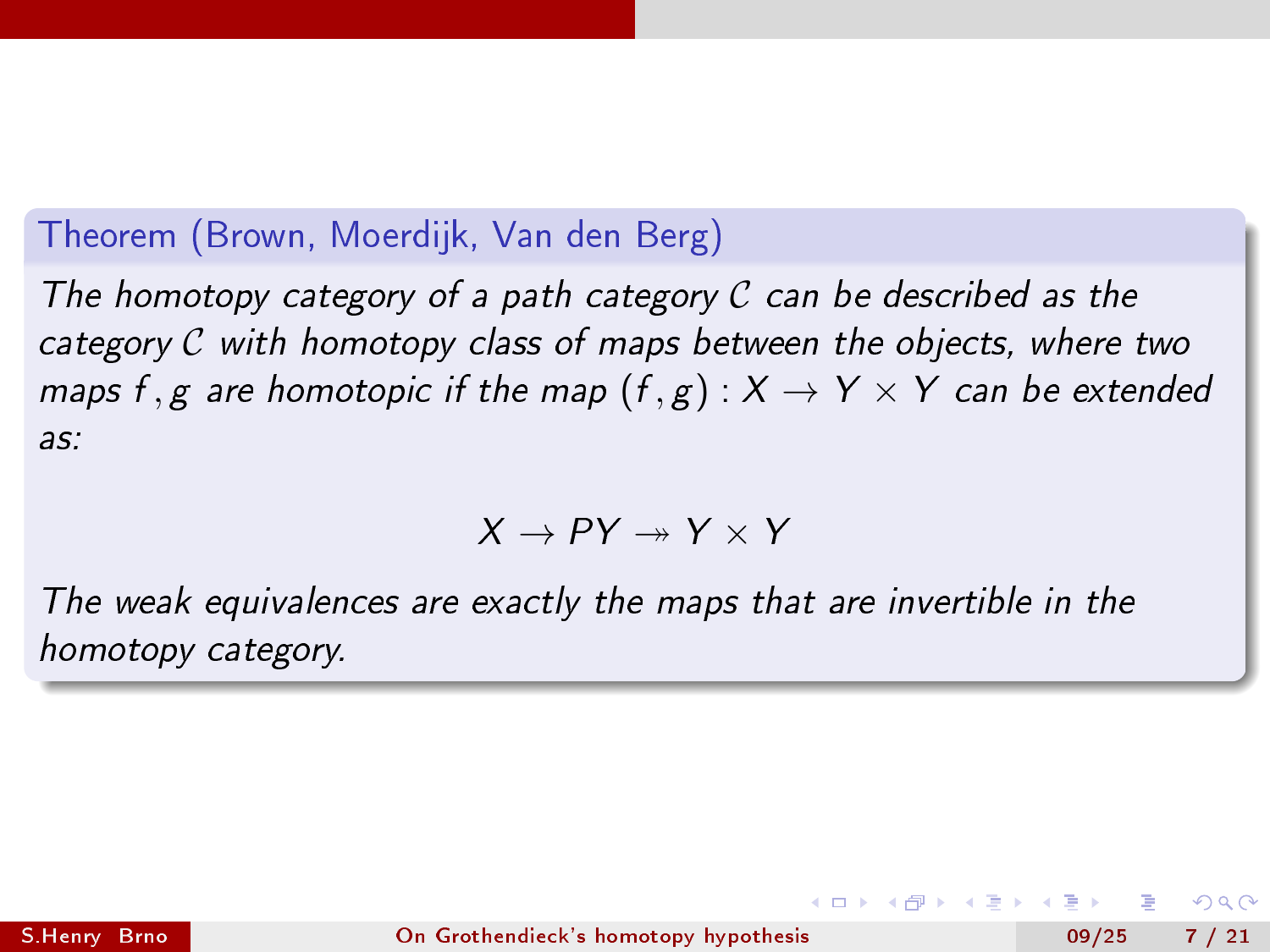# Theorem (Van den Berg)

The syntactical category/context category of a type theory with weak identity type is a path category.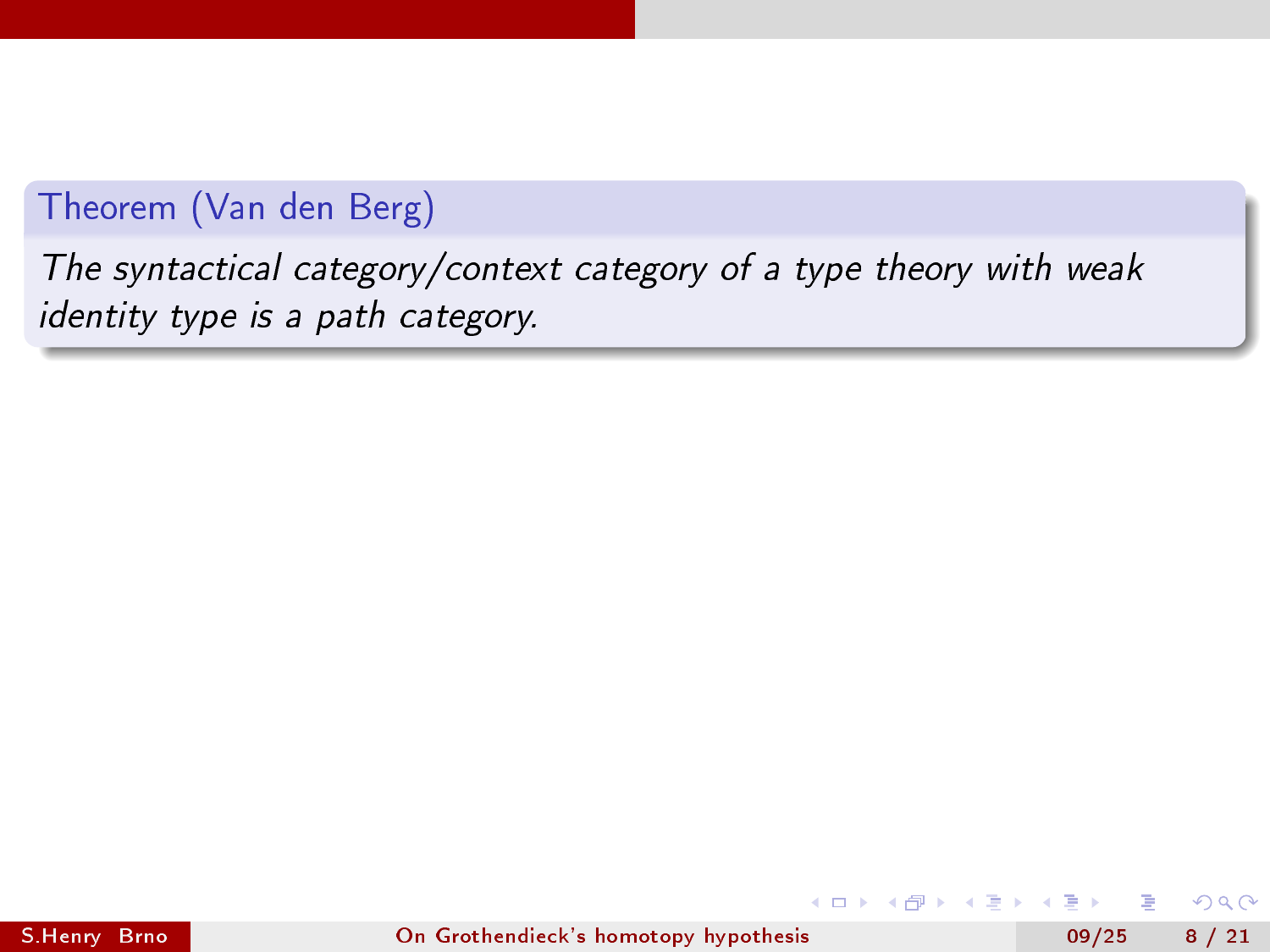#### Theorem (Van den Berg)

The syntactical category/context category of a type theory with weak identity type is a path category.

"Weak identity types"  $=$  Identity types where the *J*-computation rules is replaced by a weaker "introduction rules" which provide a higher identity term instead of the usual definitional equality.

つへへ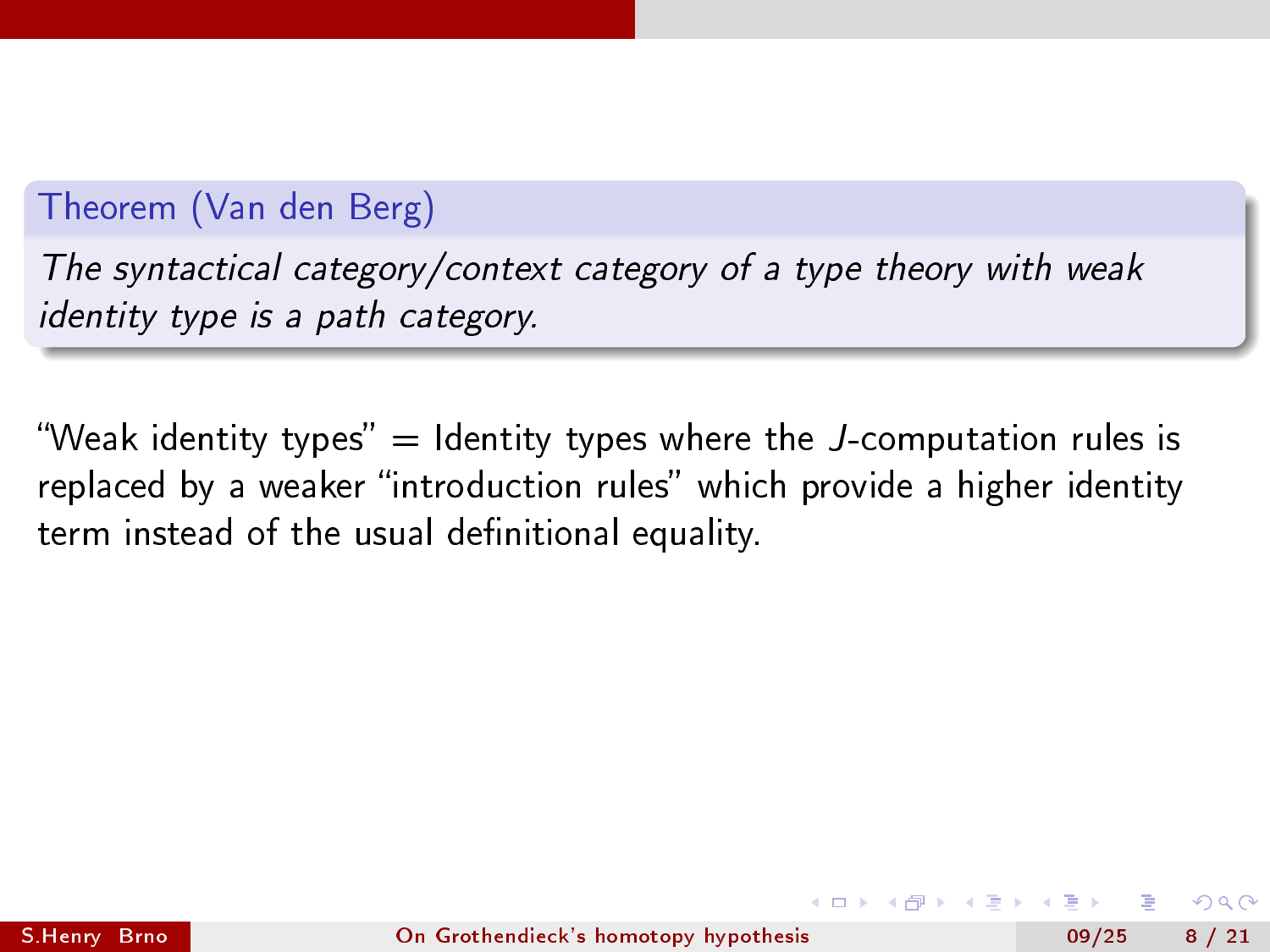#### Theorem (Van den Berg)

The syntactical category/context category of a type theory with weak identity type is a path category.

"Weak identity types" = Identity types where the J-computation rules is replaced by a weaker "introduction rules" which provide a higher identity term instead of the usual definitional equality.

Conversely, he also showed that one can give an interpretation of weak identity types in any path category. Essentially, path categories are the categorical models of type theory with weak identity types.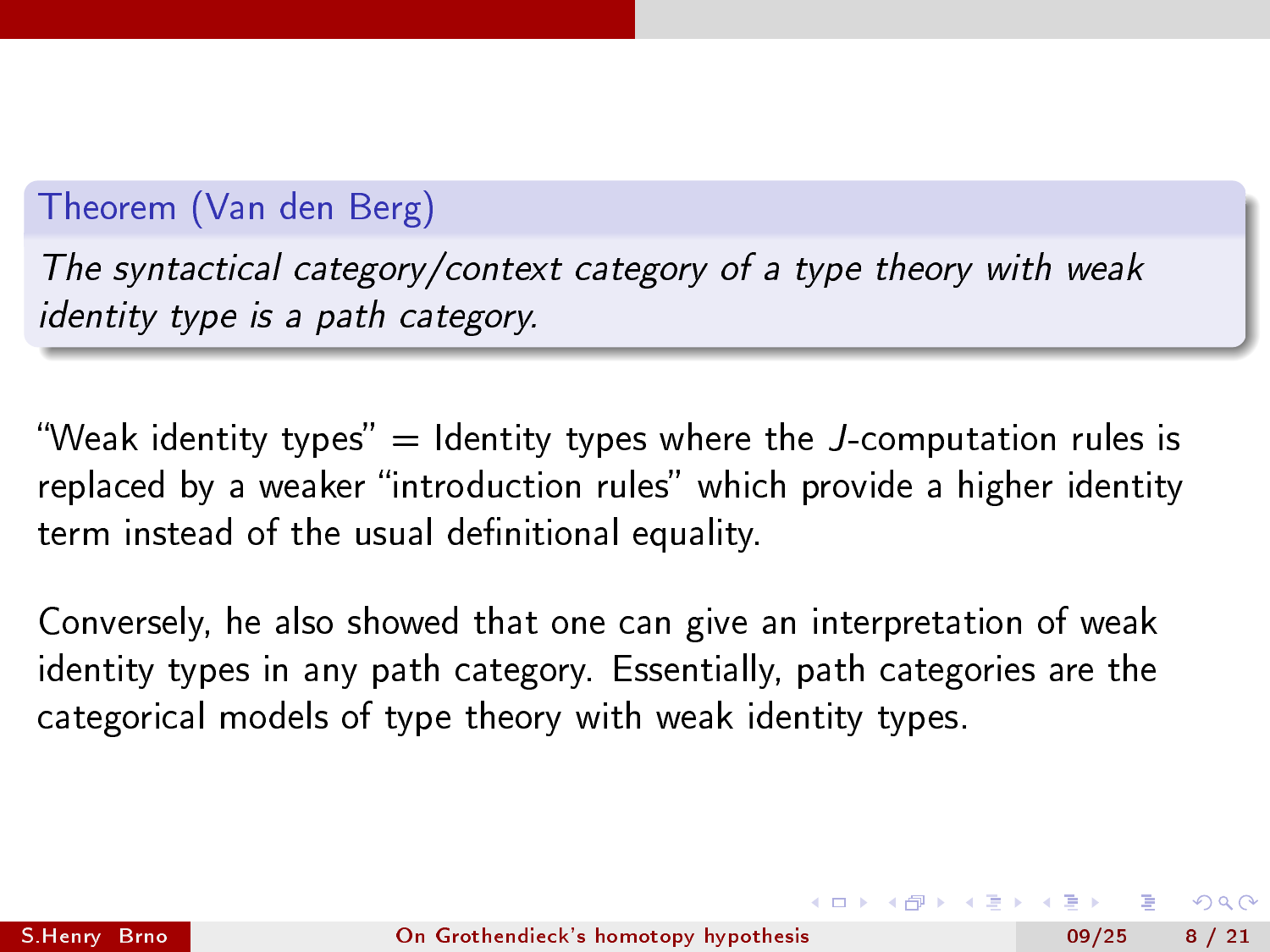#### Definition

A Cylinder category is a category endowed with a class of maps called cofibrations and a class of maps called weak equivalences such that:

- Cofibrations and weak equivalences are stable under compositions and contains all isomorphisms.
- $\bullet$  Weak equivalences satisfies the 2-out-of-6 property: if  $f \circ g$  and  $g \circ h$ are weak equivalences then  $f, g$  and h are weak equivalences.
- $\bullet$  The category has an initial object 0 and for all other object X the map  $0 \rightarrow X$  is a cofibration.
- Pushout of cofibrations exists and are cofibrations.
- Pushout of trivial cofibrations are trivial cofibrations.
- $\bullet$  For every object X there is factorization of the co-diagonal map:

$$
X \coprod X \hookrightarrow I X \stackrel{\sim}{\rightarrow} X
$$

• Every trivial cofibration admit a retraction.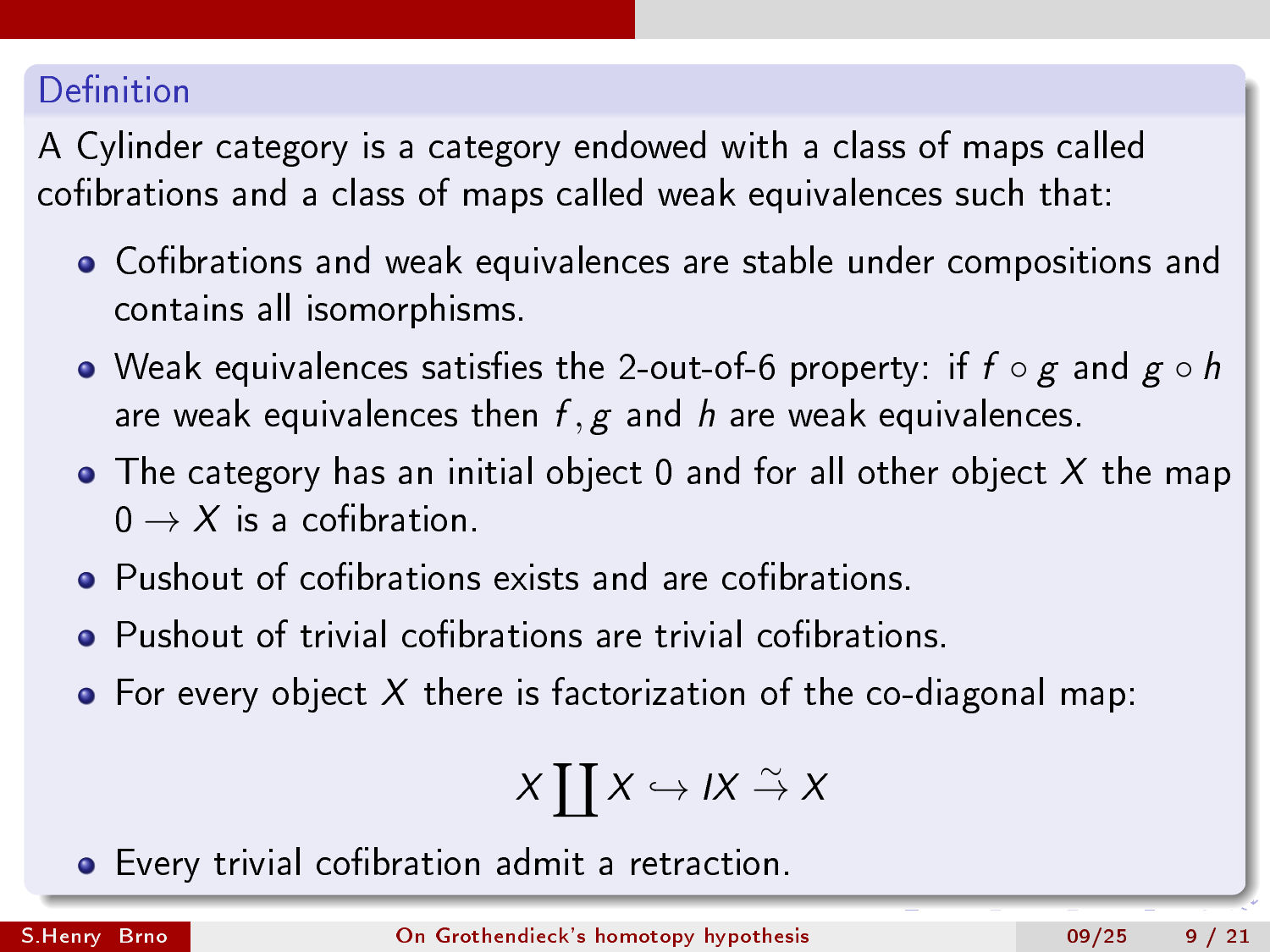$\equiv$  990

メロメ メ都 メメ きょうくぼ メー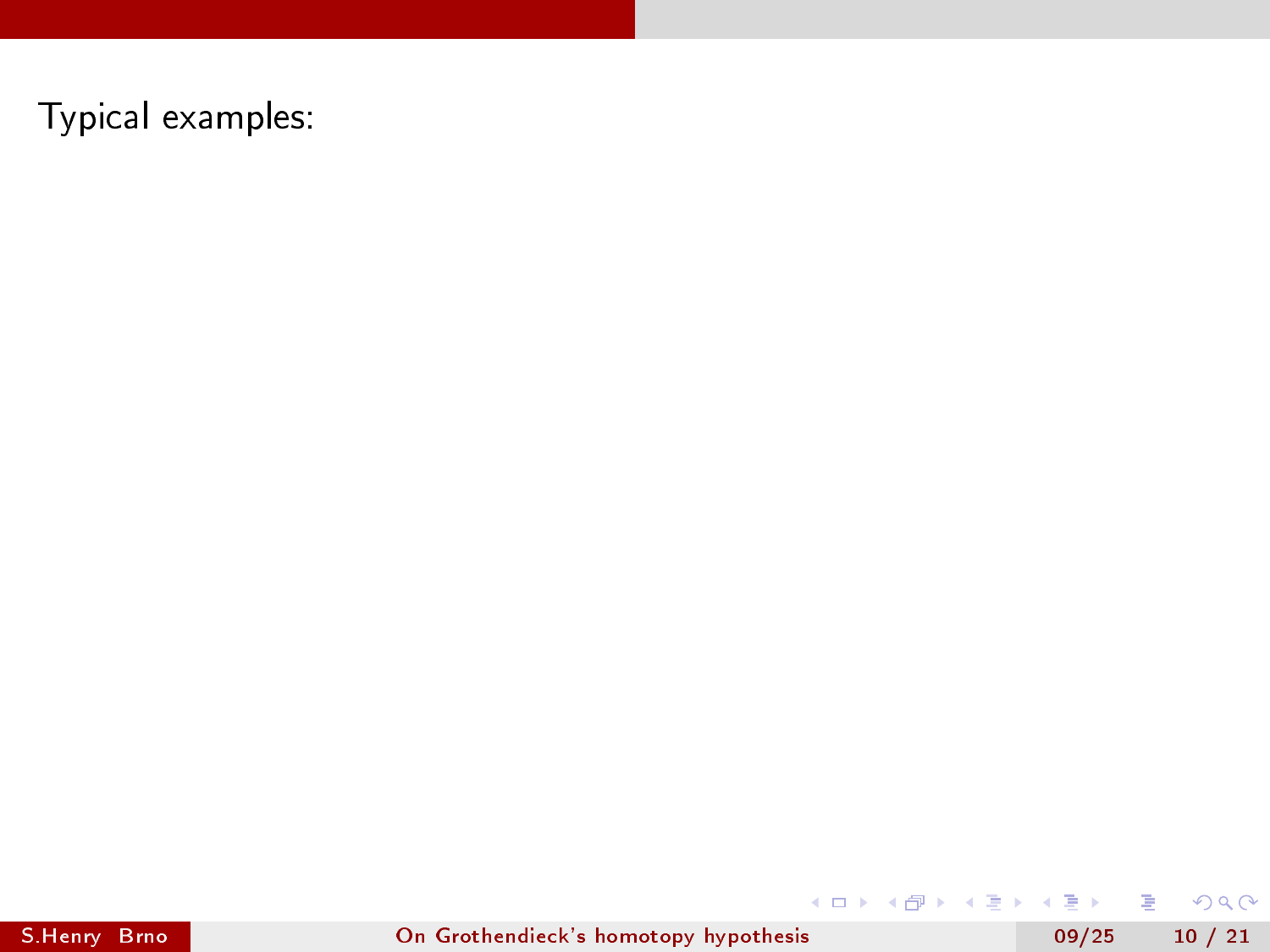• The category  $Cof(\mathcal{D})$  of cofibrant objects of a Quillen model category  $D$  where every object is fibrant.

 $-17.5$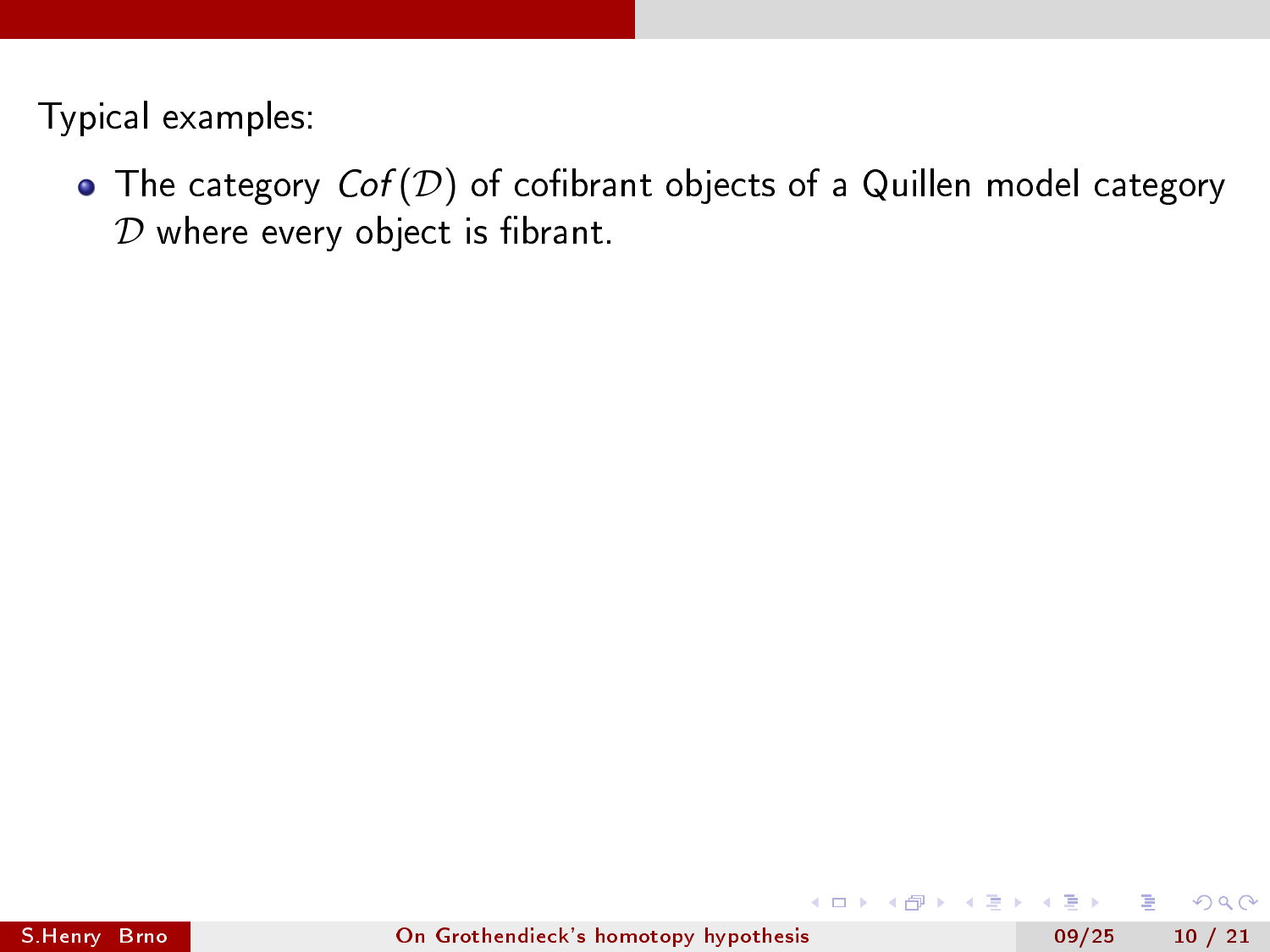- The category  $Cof(\mathcal{D})$  of cofibrant objects of a Quillen model category  $D$  where every object is fibrant.
- Any full subcategory of  $Cof(D)$  which contains the initial object, is stable under pushout along cofibrations and under formation of cylinder objects.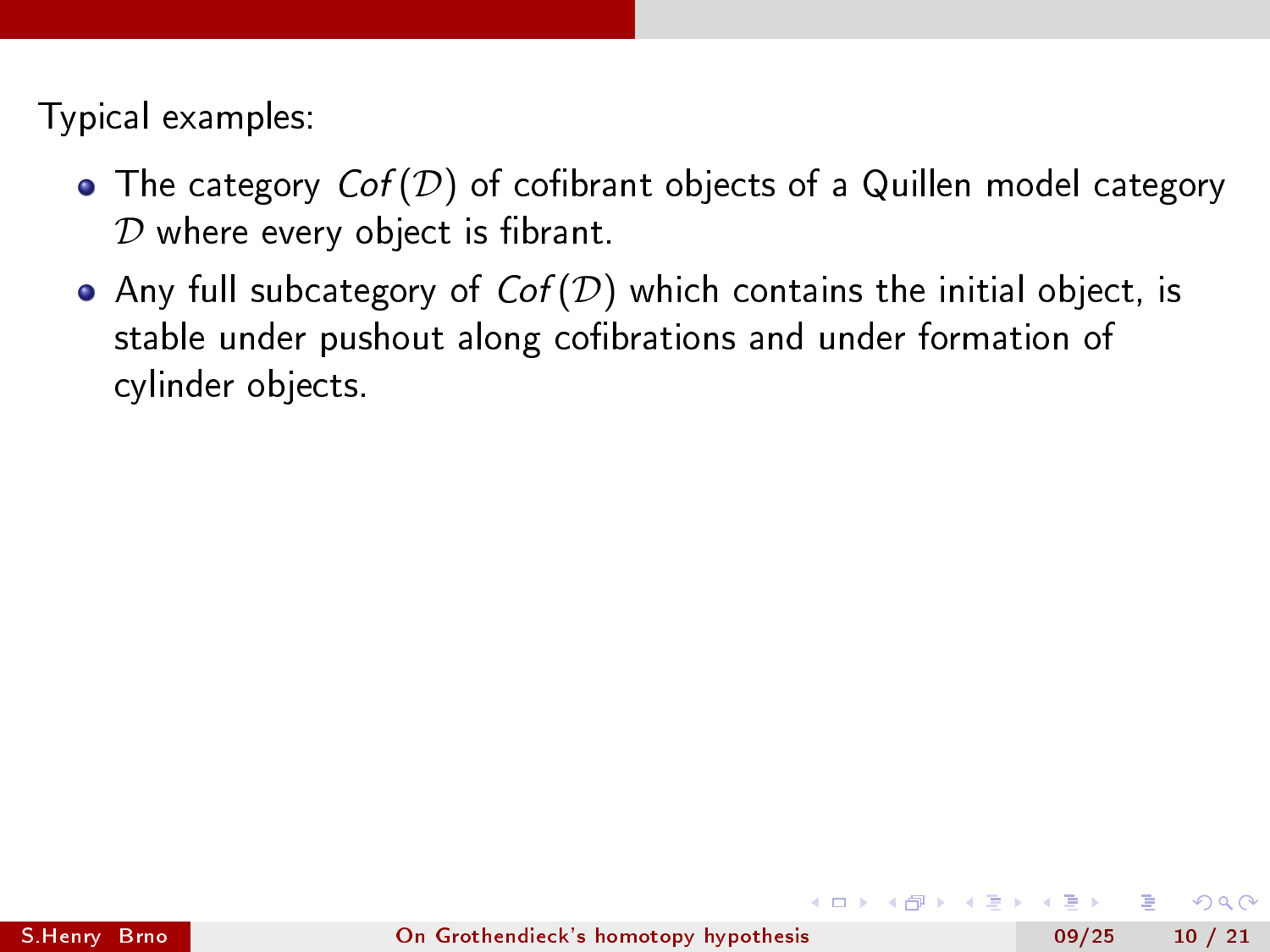- $\bullet$  The category  $Cof(\mathcal{D})$  of cofibrant objects of a Quillen model category  $D$  where every object is fibrant.
- Any full subcategory of  $Cof(\mathcal{D})$  which contains the initial object, is stable under pushout along cofibrations and under formation of cylinder objects.
- $\bullet$  The category of finite "generalized" CW-complexes.

 $200$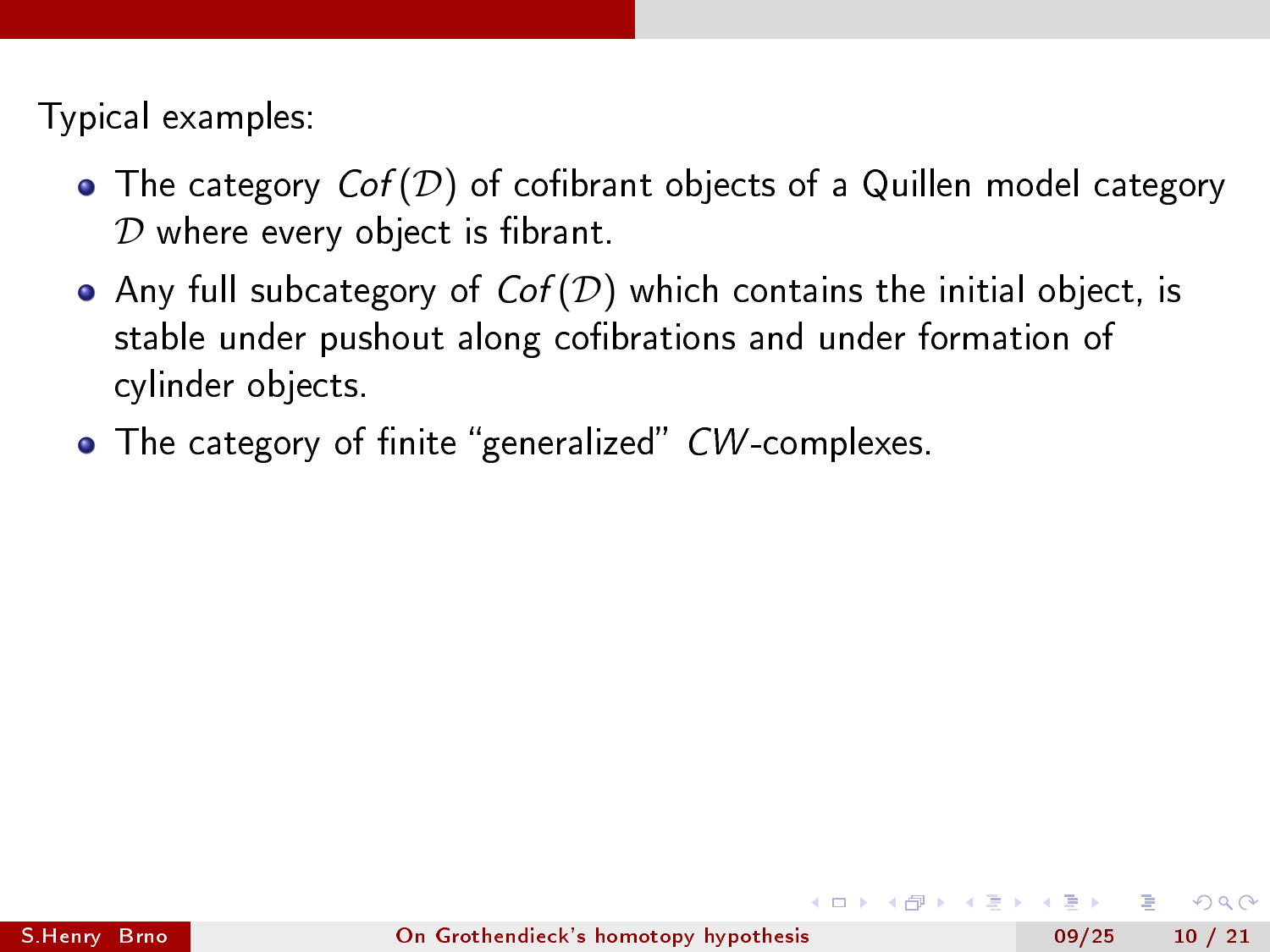- $\bullet$  The category  $Cof(\mathcal{D})$  of cofibrant objects of a Quillen model category  $D$  where every object is fibrant.
- Any full subcategory of  $Cof(\mathcal{D})$  which contains the initial object, is stable under pushout along cofibrations and under formation of cylinder objects.
- $\bullet$  The category of finite "generalized" CW-complexes.

We will see that (up to size problems/change of universe) those are essentially the only examples:

 $200$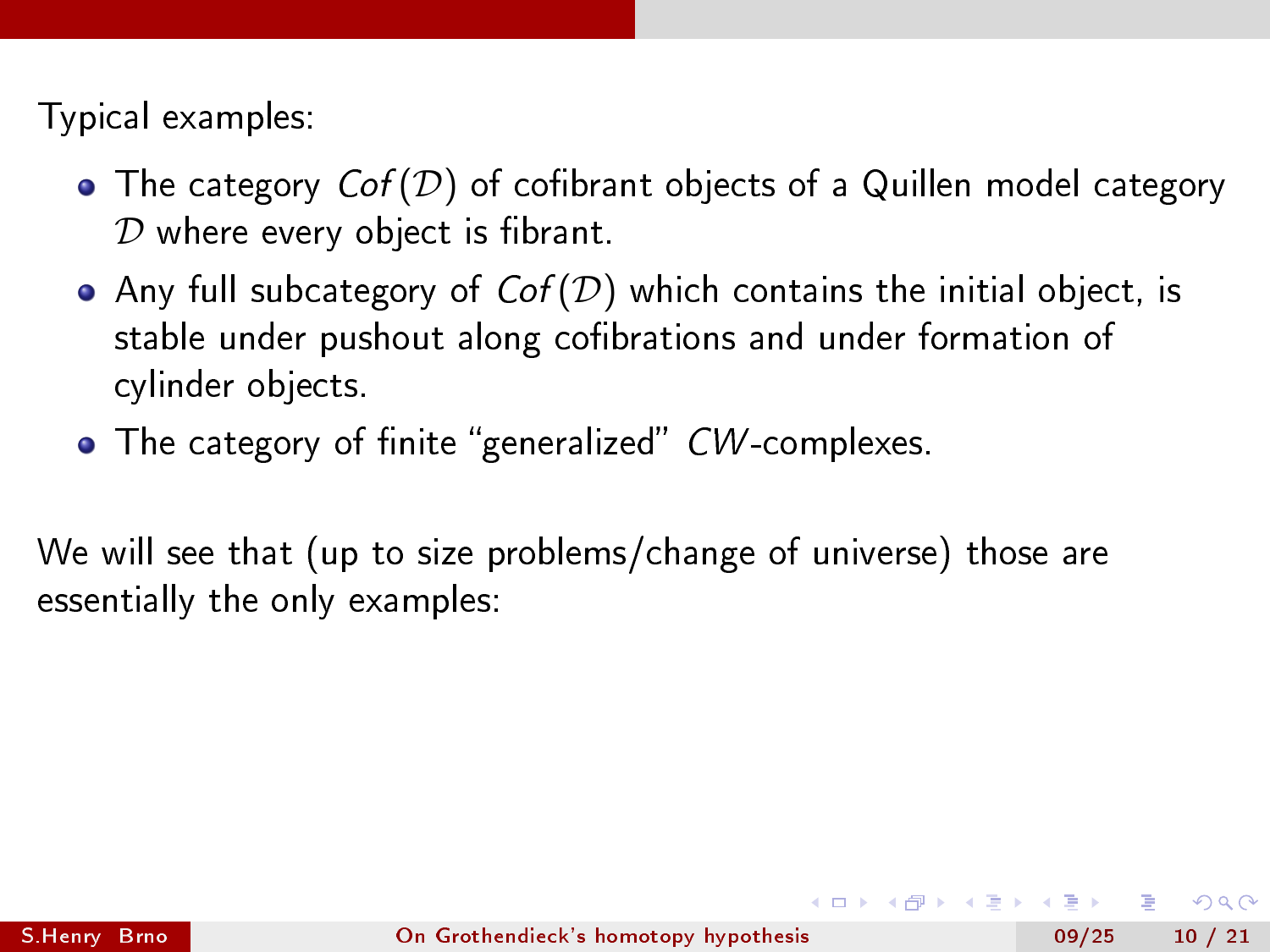Typical examples:

- The category  $Cof(D)$  of cofibrant objects of a Quillen model category  $D$  where every object is fibrant.
- Any full subcategory of  $Cof(D)$  which contains the initial object, is stable under pushout along cofibrations and under formation of cylinder objects.
- $\bullet$  The category of finite "generalized" CW-complexes.

We will see that (up to size problems/change of universe) those are essentially the only examples:

Any small cylinder category admit a fully faithful universal embedding into a Quillen (semi)model category, which preserves cofibrations, weak equivalences, cylinder objects, pushout along cofibrations, initial objects etc...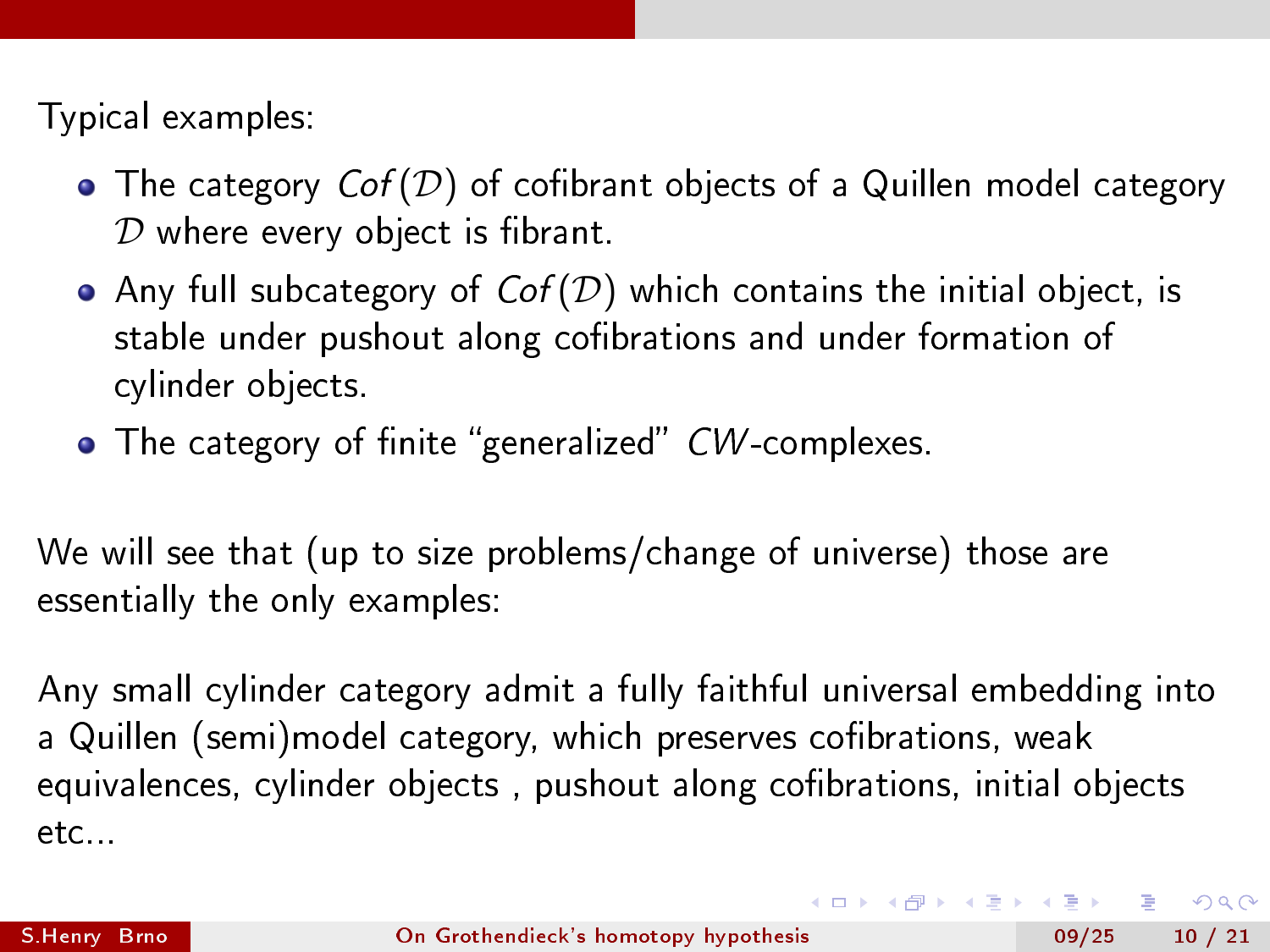**K ロ ▶ K 何 ▶** 

B.K.  $\leftarrow \equiv +$ 

 $-4$ 

 $2990$ 

重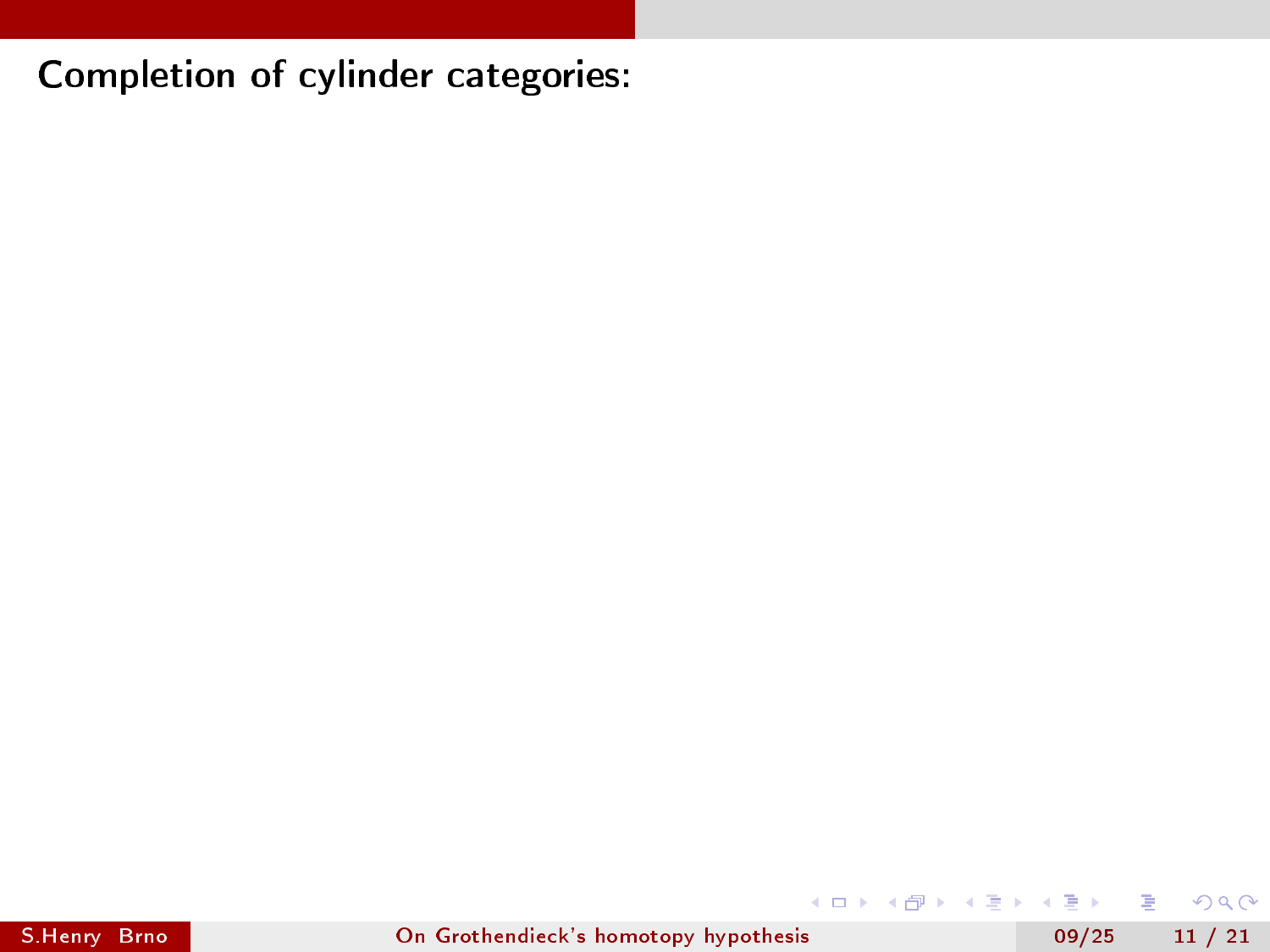Let C be a cylinder category. One defines  $\tilde{C}$  as the category of presheaf  $\mathcal{C}^{op} \to \mathcal{S}$ ets which send the initial object to the terminal object and pushout along cofibrations to pullback of sets.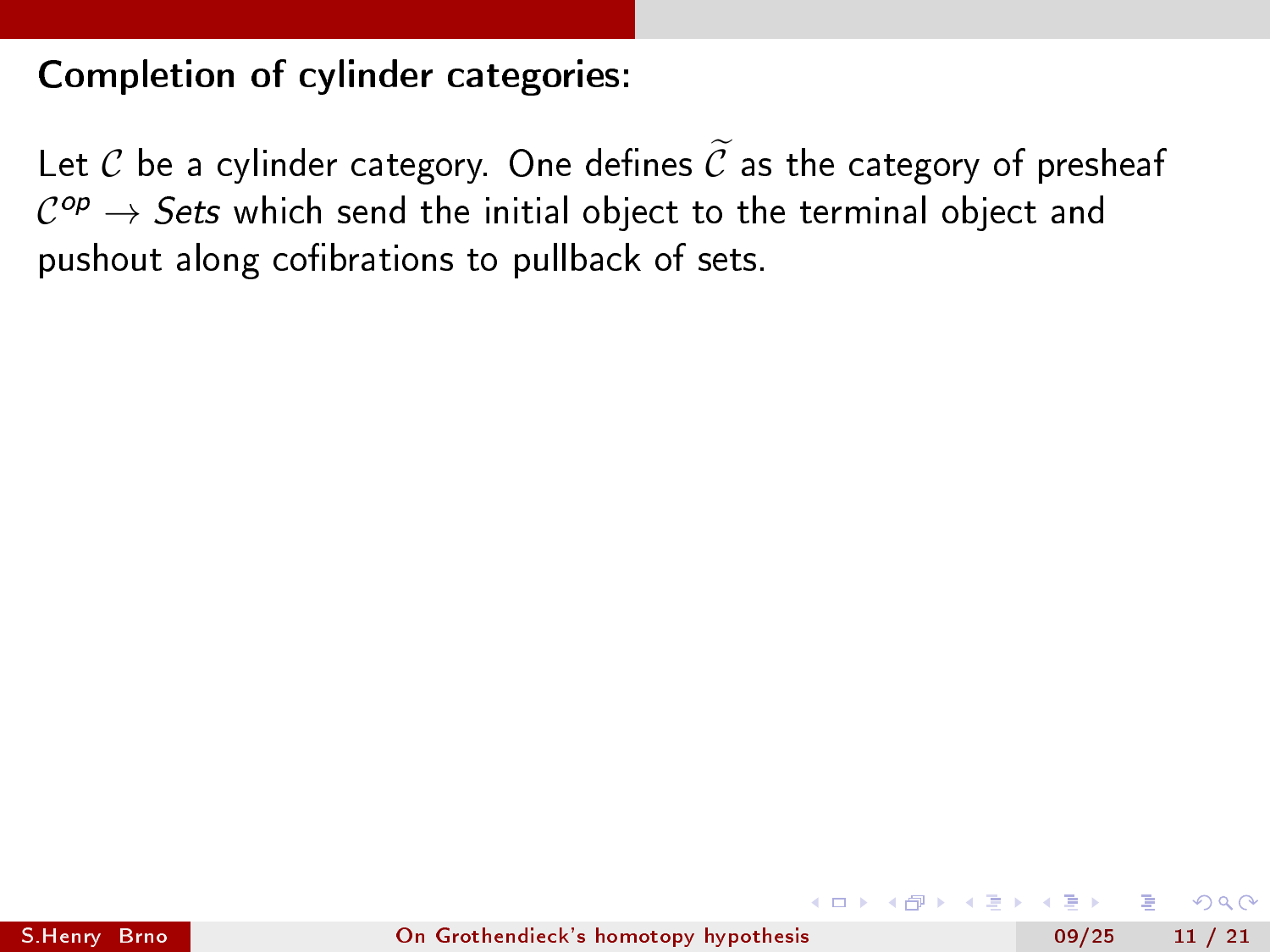Let C be a cylinder category. One defines  $\tilde{C}$  as the category of presheaf  $\mathcal{C}^{op} \to \mathcal{S}$ ets which send the initial object to the terminal object and pushout along cofibrations to pullback of sets.

The Yoneda embedding defines a fully faithful functor  $\mathcal{C} \to \widetilde{\mathcal{C}}$ , we identify  $\mathcal{C}$ to its image in  $\overline{\mathcal{C}}$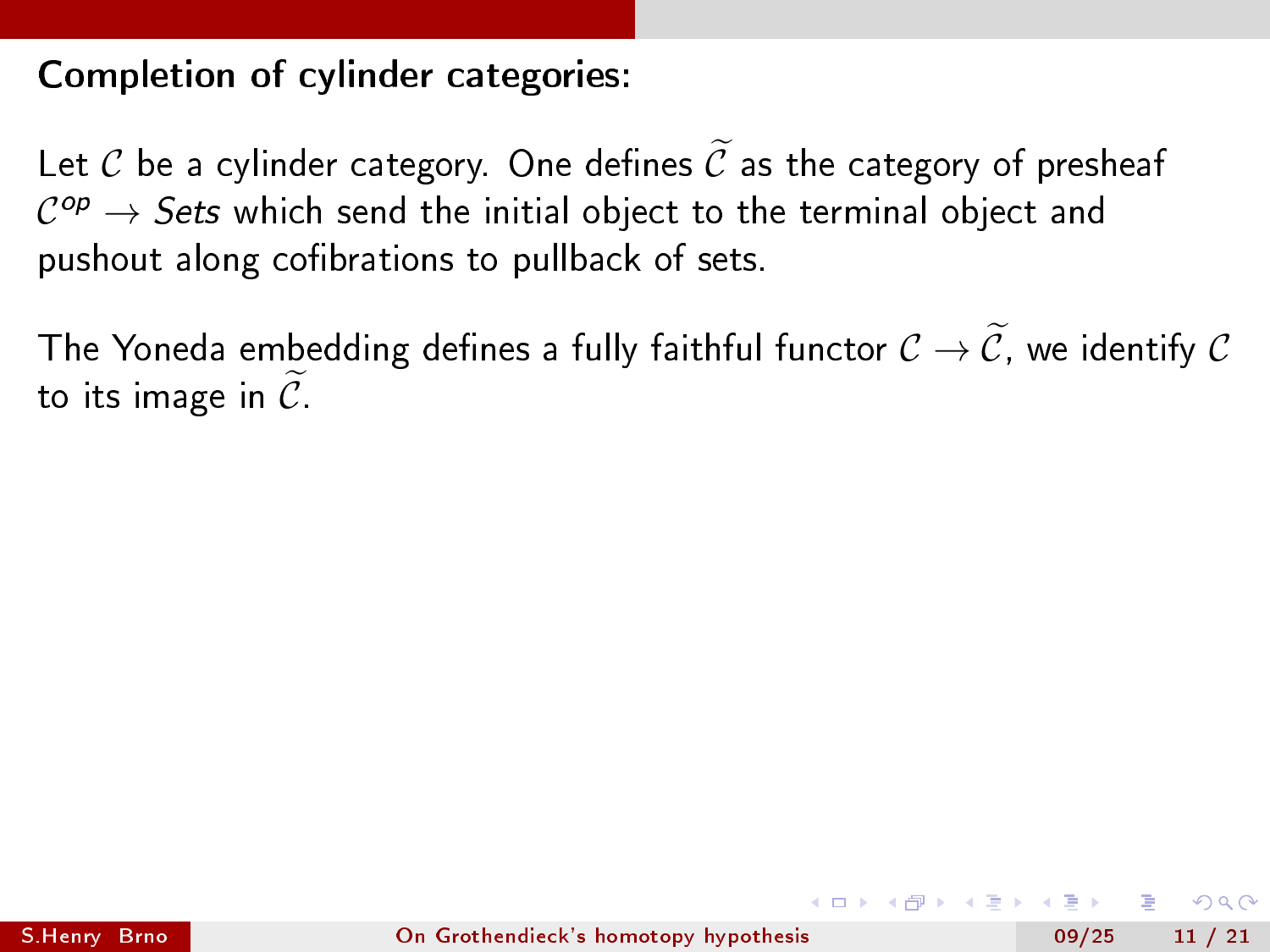Let C be a cylinder category. One defines  $\tilde{C}$  as the category of presheaf  $\mathcal{C}^{op} \to \mathcal{S}$ ets which send the initial object to the terminal object and pushout along cofibrations to pullback of sets.

The Yoneda embedding defines a fully faithful functor  $\mathcal{C} \to \widetilde{\mathcal{C}}$ , we identify  $\mathcal{C}$ to its image in  $\widetilde{\mathcal{C}}$ . We will endows  $\widetilde{\mathcal{C}}$  with a (semi)-model structure.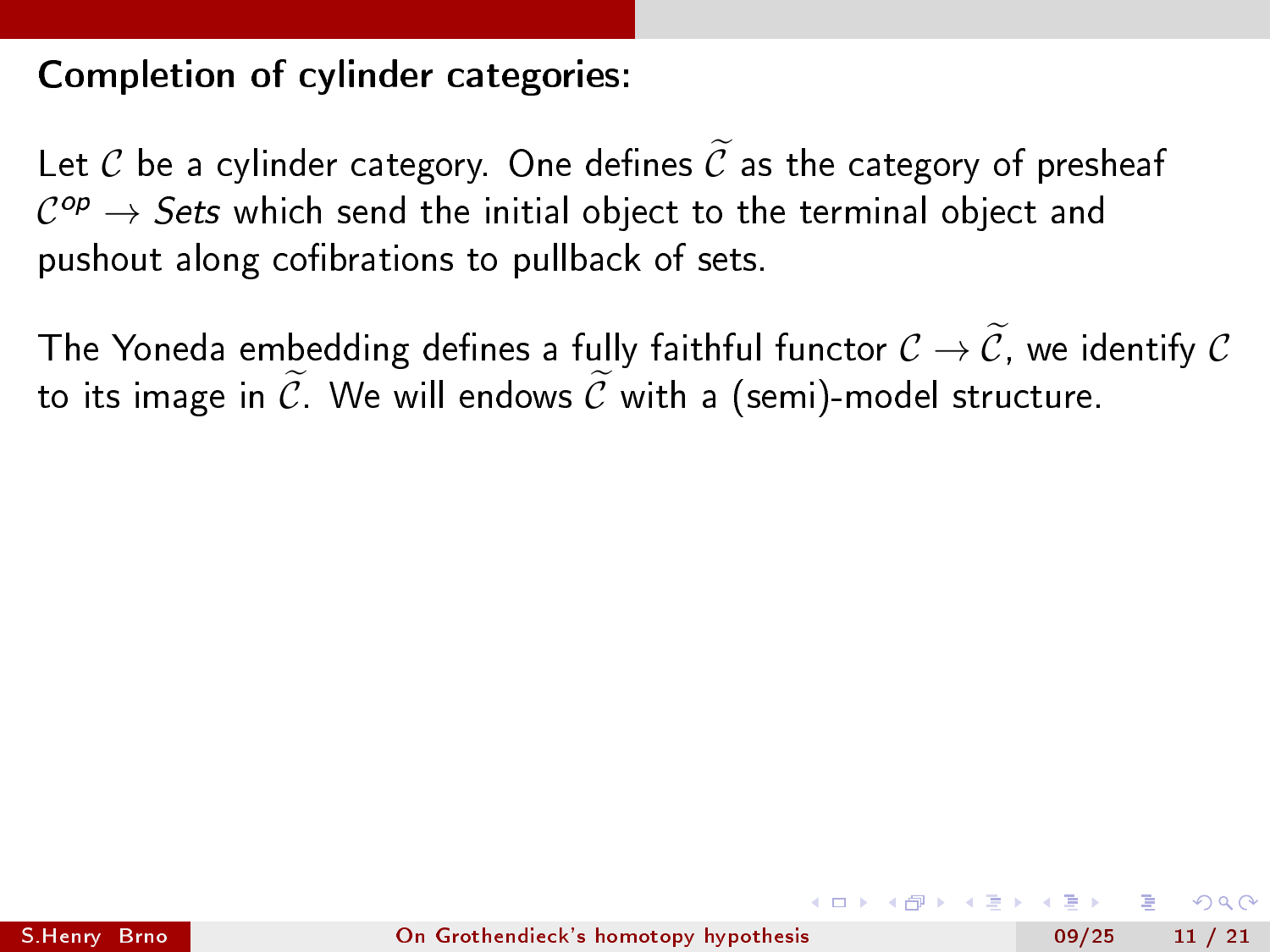Let C be a cylinder category. One defines  $\tilde{C}$  as the category of presheaf  $\mathcal{C}^{op} \to \mathcal{S}$ ets which send the initial object to the terminal object and pushout along cofibrations to pullback of sets.

The Yoneda embedding defines a fully faithful functor  $\mathcal{C} \to \widetilde{\mathcal{C}}$ , we identify  $\mathcal{C}$ to its image in  $\widetilde{\mathcal{C}}$ . We will endows  $\widetilde{\mathcal{C}}$  with a (semi)-model structure.

One takes cofibrations and trivial cofibrations in  $C$  to be the generating cofibrations and generating trivial cofibrations.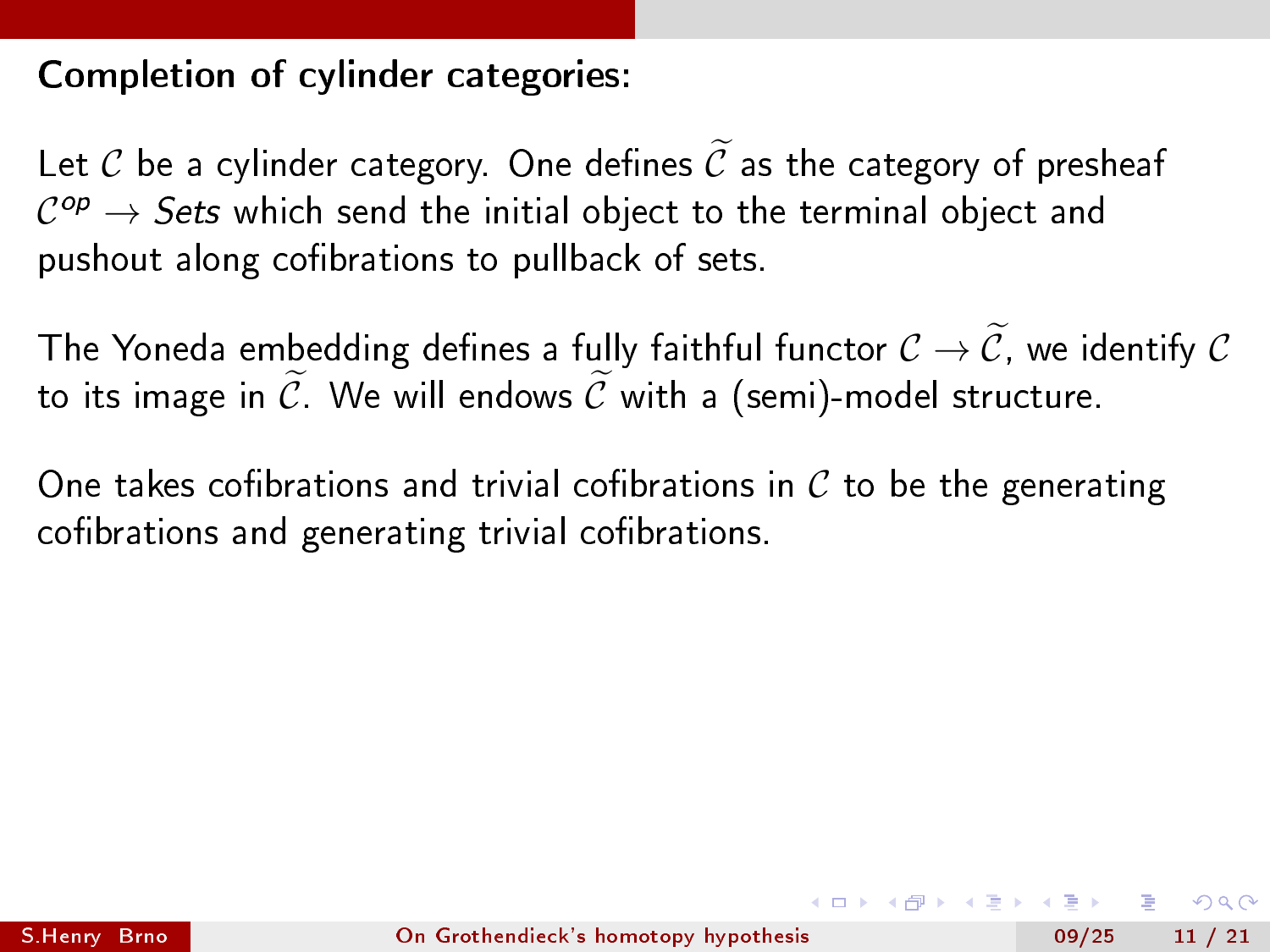Let C be a cylinder category. One defines  $\tilde{C}$  as the category of presheaf  $\mathcal{C}^{op} \to \mathcal{S}$ ets which send the initial object to the terminal object and pushout along cofibrations to pullback of sets.

The Yoneda embedding defines a fully faithful functor  $\mathcal{C} \to \widetilde{\mathcal{C}}$ , we identify  $\mathcal{C}$ to its image in  $\widetilde{C}$ . We will endows  $\widetilde{C}$  with a (semi)-model structure.

One takes cofibrations and trivial cofibrations in  $C$  to be the generating cofibrations and generating trivial cofibrations.

One says that a map  $f : X \to Y$  in  $\widetilde{C}$  is a weak equivalence if it satisfies the weak right lifting property against all cofibrations in  $C$ .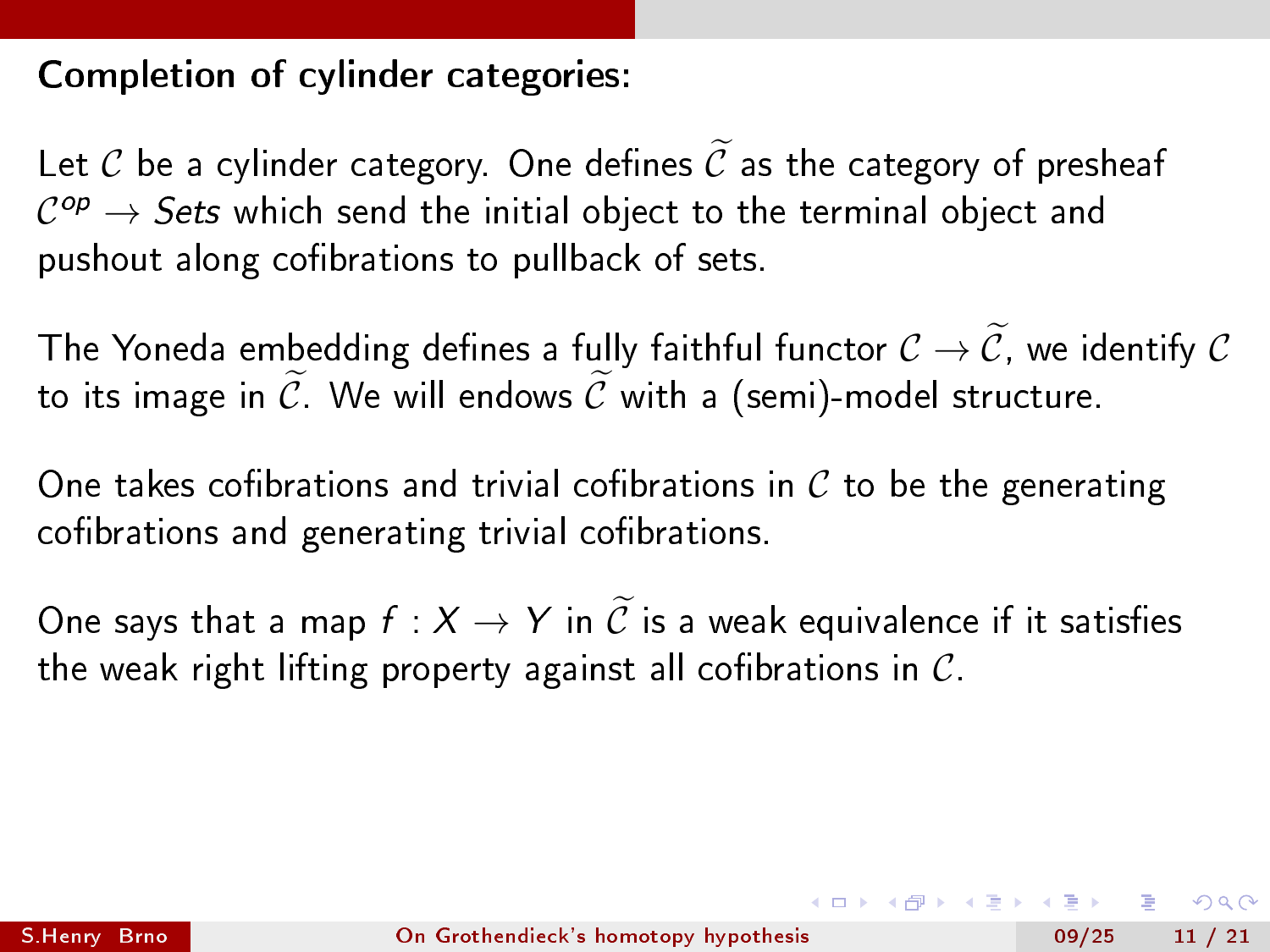Let C be a cylinder category. One defines  $\widetilde{C}$  as the category of presheaf  $\mathcal{C}^{op} \to \mathcal{S}$ ets which send the initial object to the terminal object and pushout along cofibrations to pullback of sets.

The Yoneda embedding defines a fully faithful functor  $\mathcal{C} \to \widetilde{\mathcal{C}}$ , we identify  $\mathcal{C}$ to its image in  $\widetilde{\mathcal{C}}$ . We will endows  $\widetilde{\mathcal{C}}$  with a (semi)-model structure.

One takes cofibrations and trivial cofibrations in  $C$  to be the generating cofibrations and generating trivial cofibrations.

One says that a map  $f : X \to Y$  in  $\widetilde{C}$  is a weak equivalence if it satisfies the weak right lifting property against all cofibrations in  $C$ .

Theorem (H.)

If C is a small cylinder categories,  $\widetilde{C}$  is a combinatorial semi-model category in which every object is fibrant.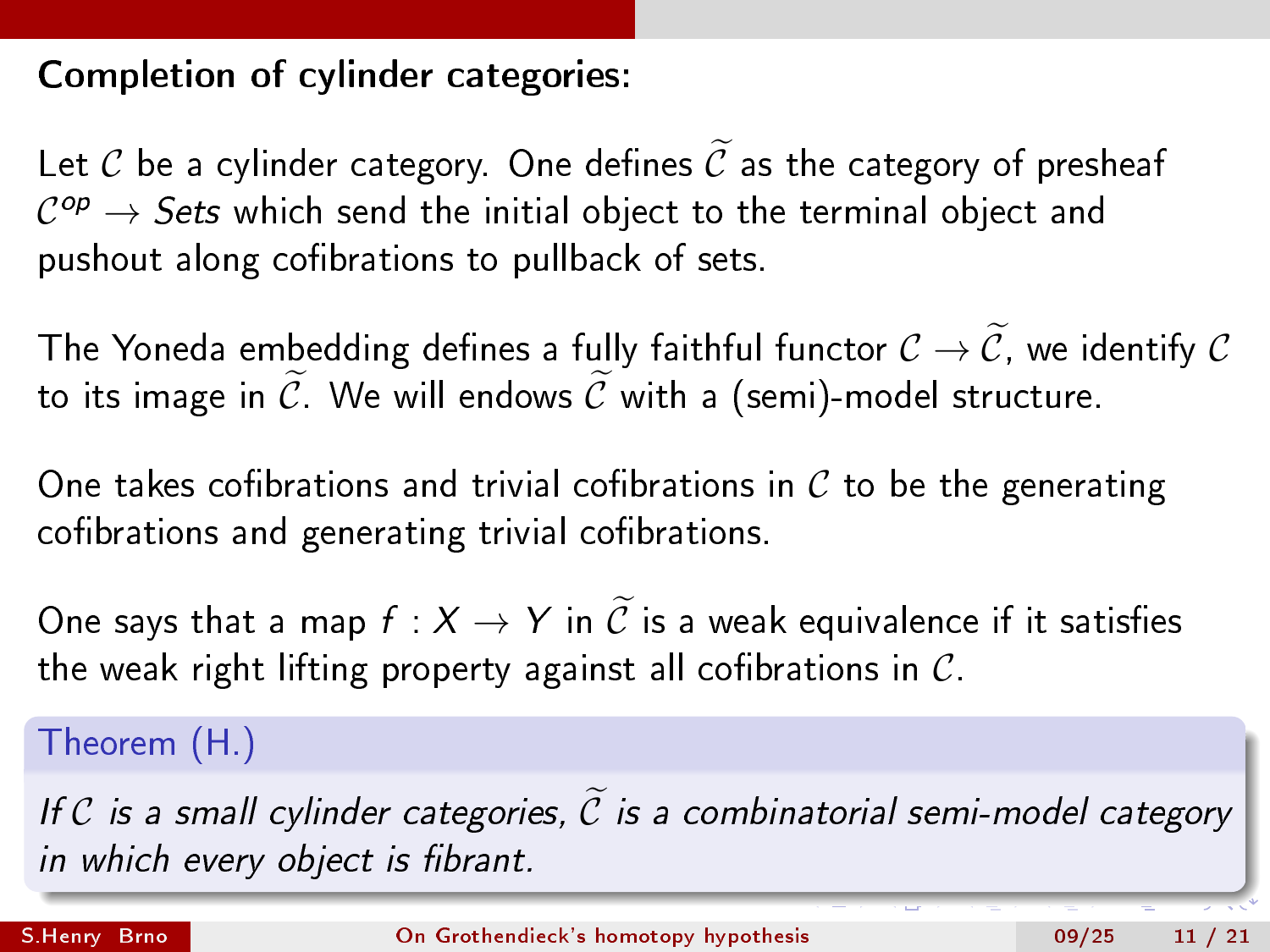Take the "free"(syntactical) type theory on one type  $*$  and with weak identity types. The opposite of its context category  $C_T$  is a cylinder category. One define the category of "type theoretic  $\infty$ -groupoids" as  $\widetilde{(\mathcal{C}_{\mathbb{T}})^{op}}$ .

(□ ) (f)

 $QQ$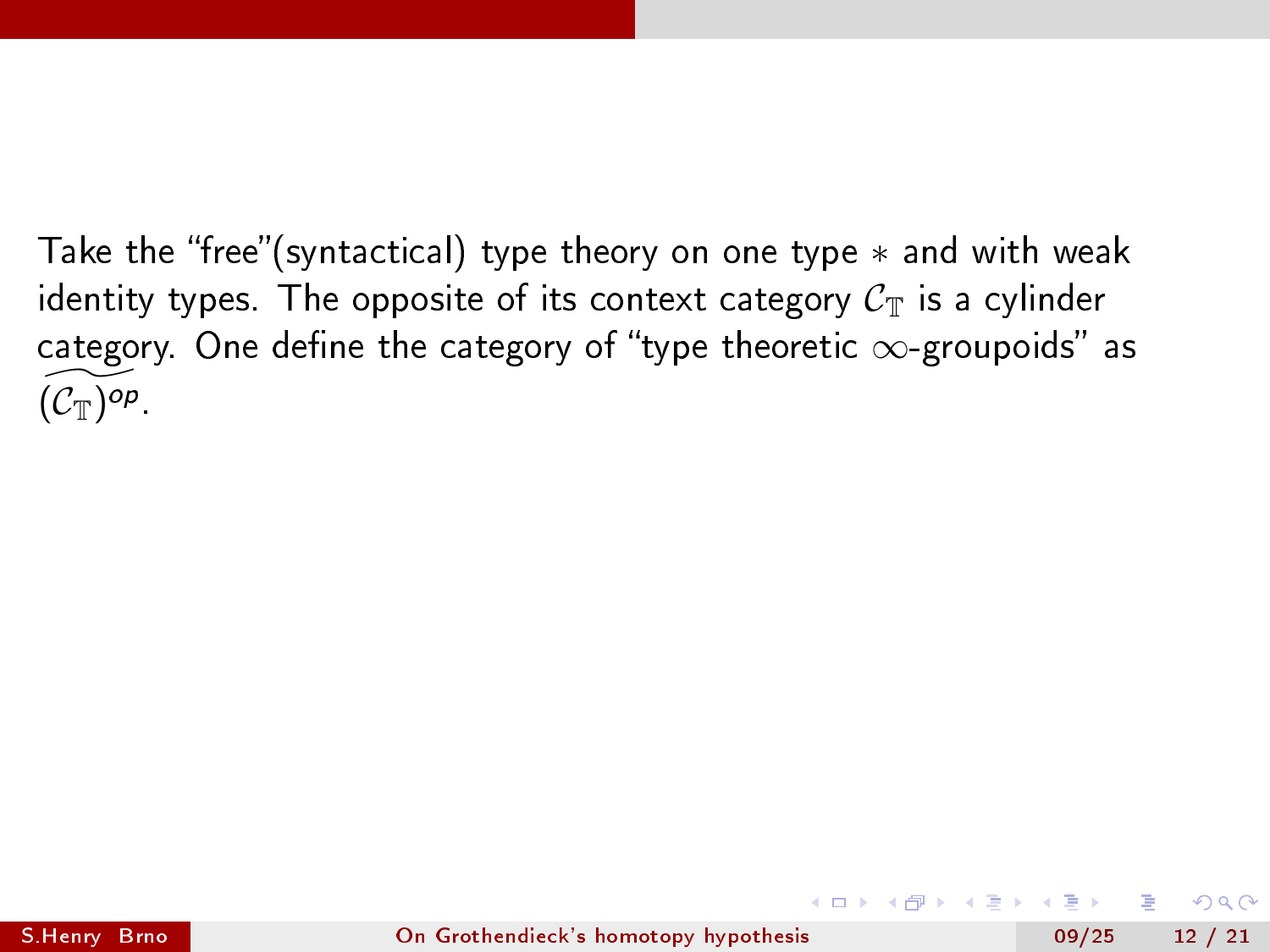Take the "free"(syntactical) type theory on one type  $*$  and with weak identity types. The opposite of its context category  $C_T$  is a cylinder category. One define the category of "type theoretic  $\infty$ -groupoids" as  $\widetilde{(\mathcal{C}_{\mathbb{T}})^{op}}$ .

A Type theoretic  $\infty$ -groupoid is a globular set where all the operations definable on a type in type theory with weak identity type are defined.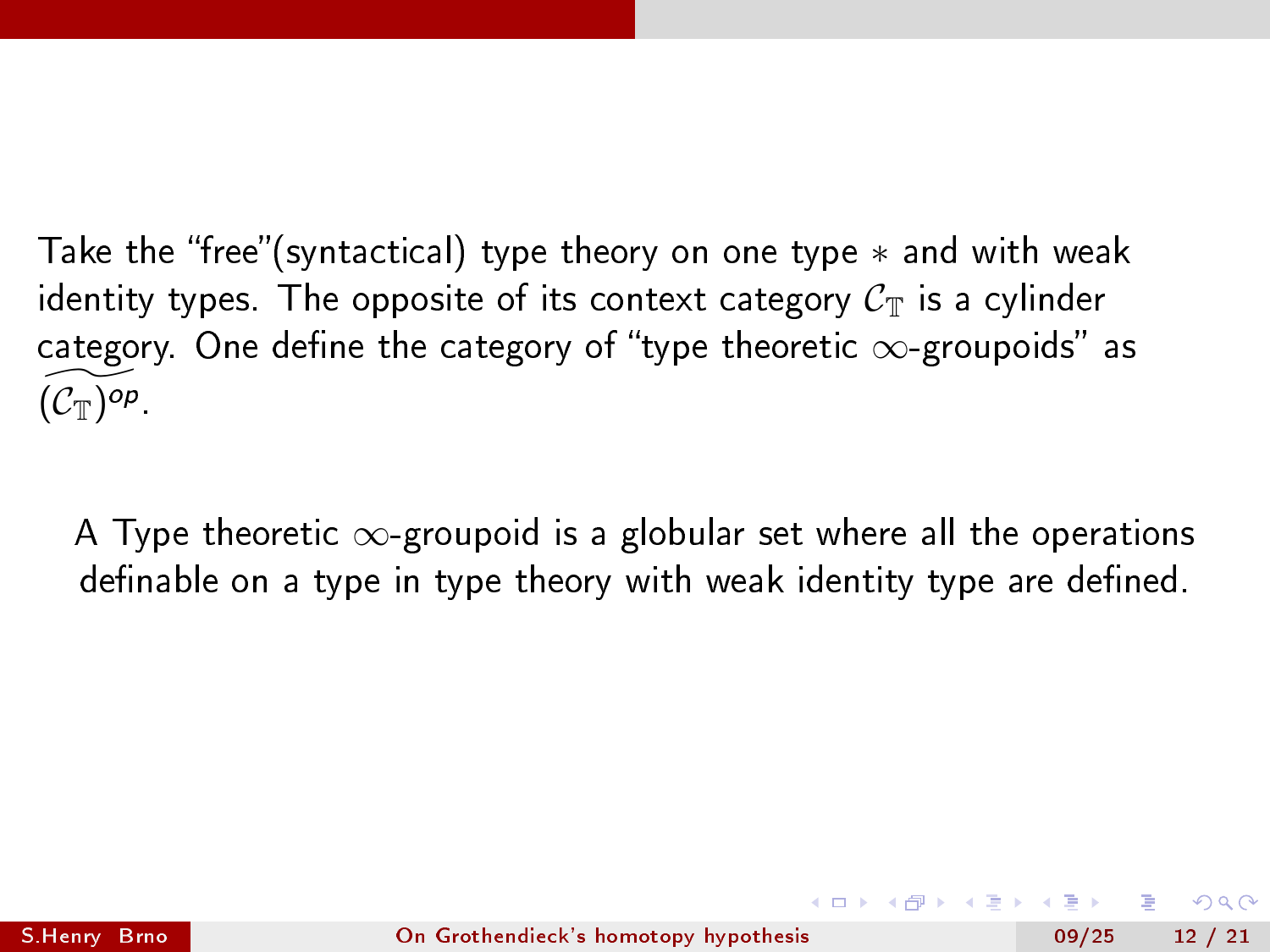A (left) semi-model category is a complete and co-complete category  $C$ endowed with a class of weak equivalences and two weak factorization systems cofibrations/trivial fibrations and trivial cofibrations/fibrations:

つへへ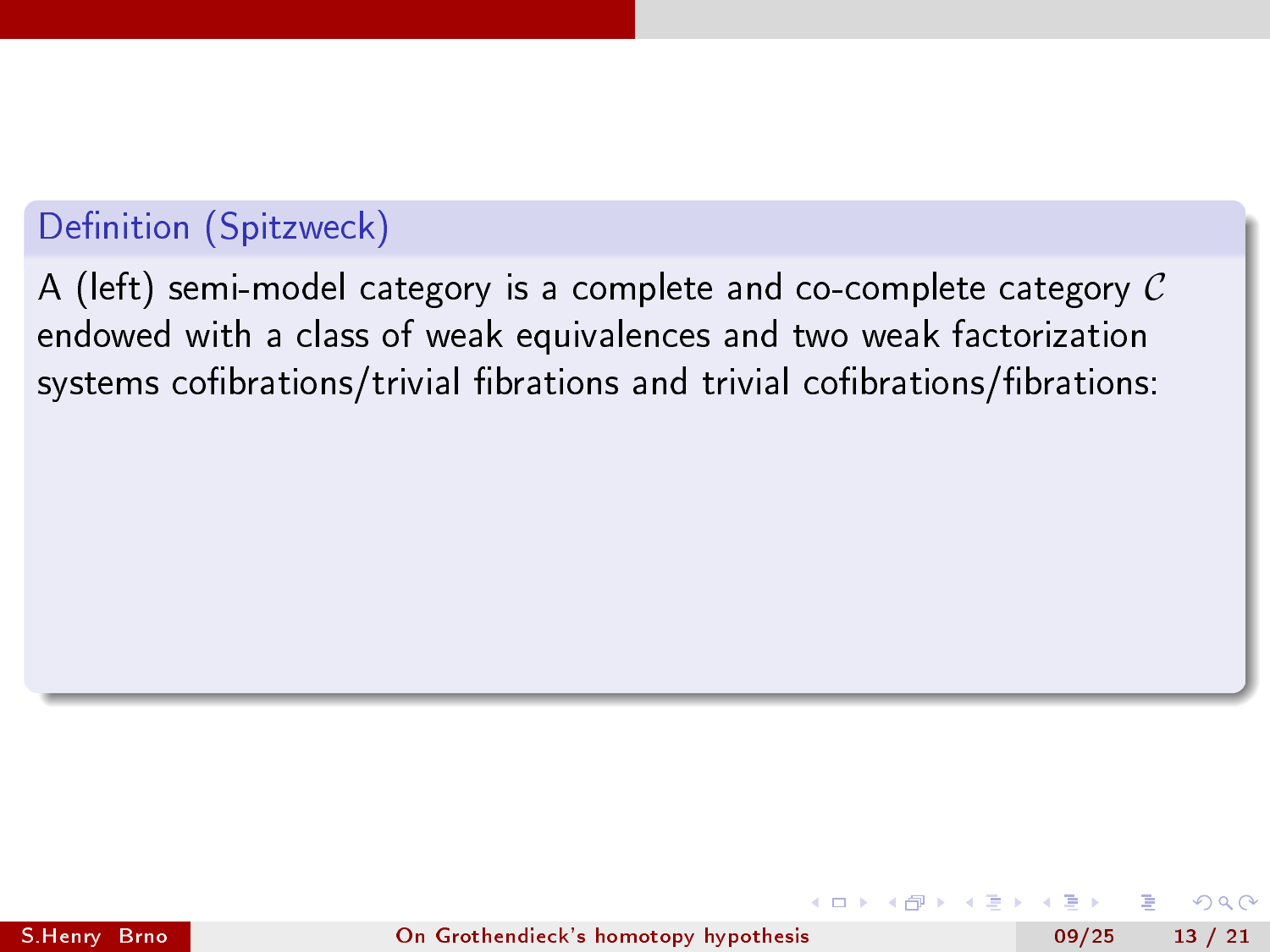A (left) semi-model category is a complete and co-complete category  $C$ endowed with a class of weak equivalences and two weak factorization systems cofibrations/trivial fibrations and trivial cofibrations/fibrations:

• Weak equivalences contains isomorphisms and satisfies 2-out-of-3.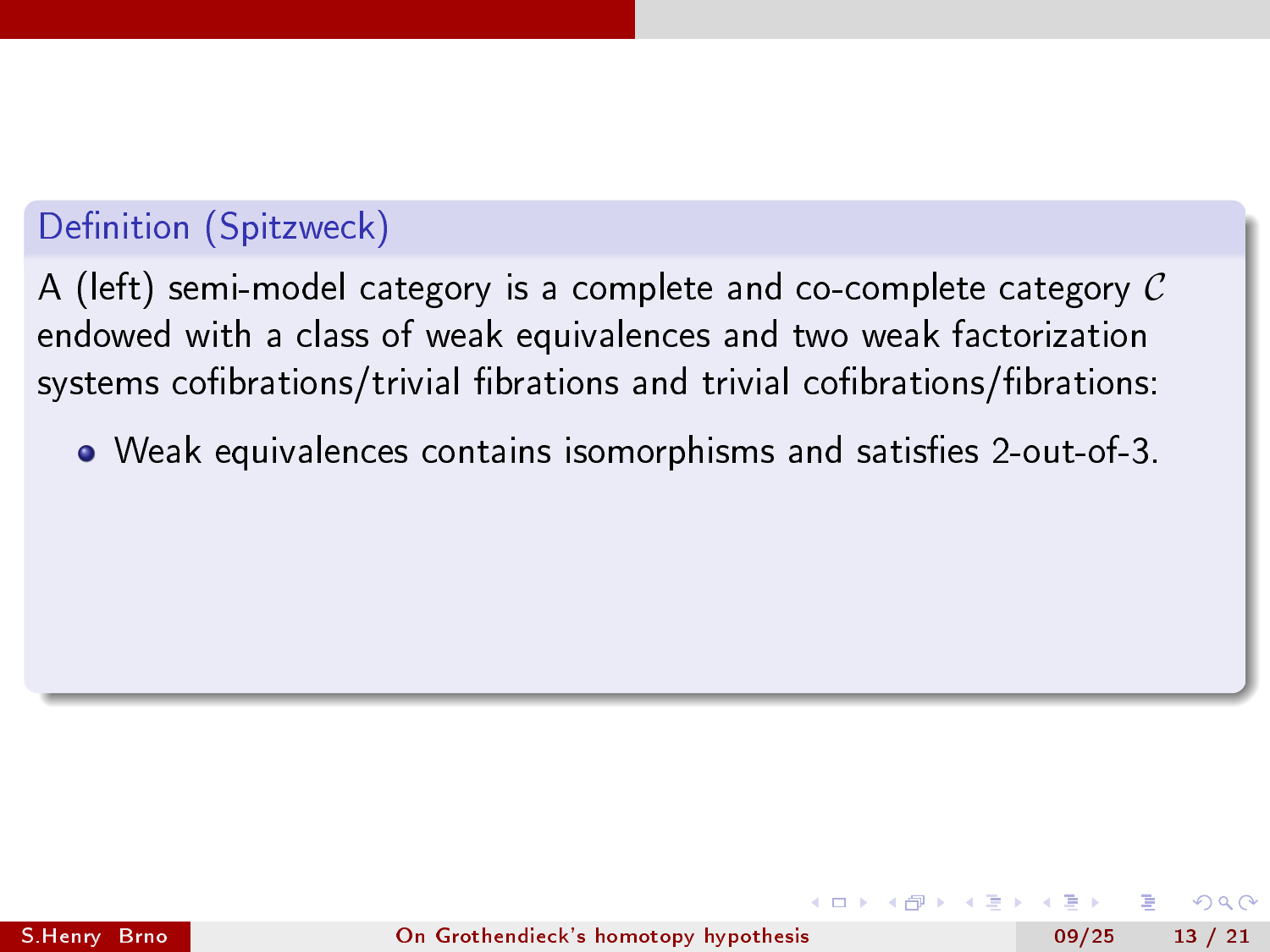A (left) semi-model category is a complete and co-complete category  $C$ endowed with a class of weak equivalences and two weak factorization systems cofibrations/trivial fibrations and trivial cofibrations/fibrations:

- Weak equivalences contains isomorphisms and satisfies 2-out-of-3.
- Trivial fibrations are exactly the arrows that are fibrations and weak equivalences.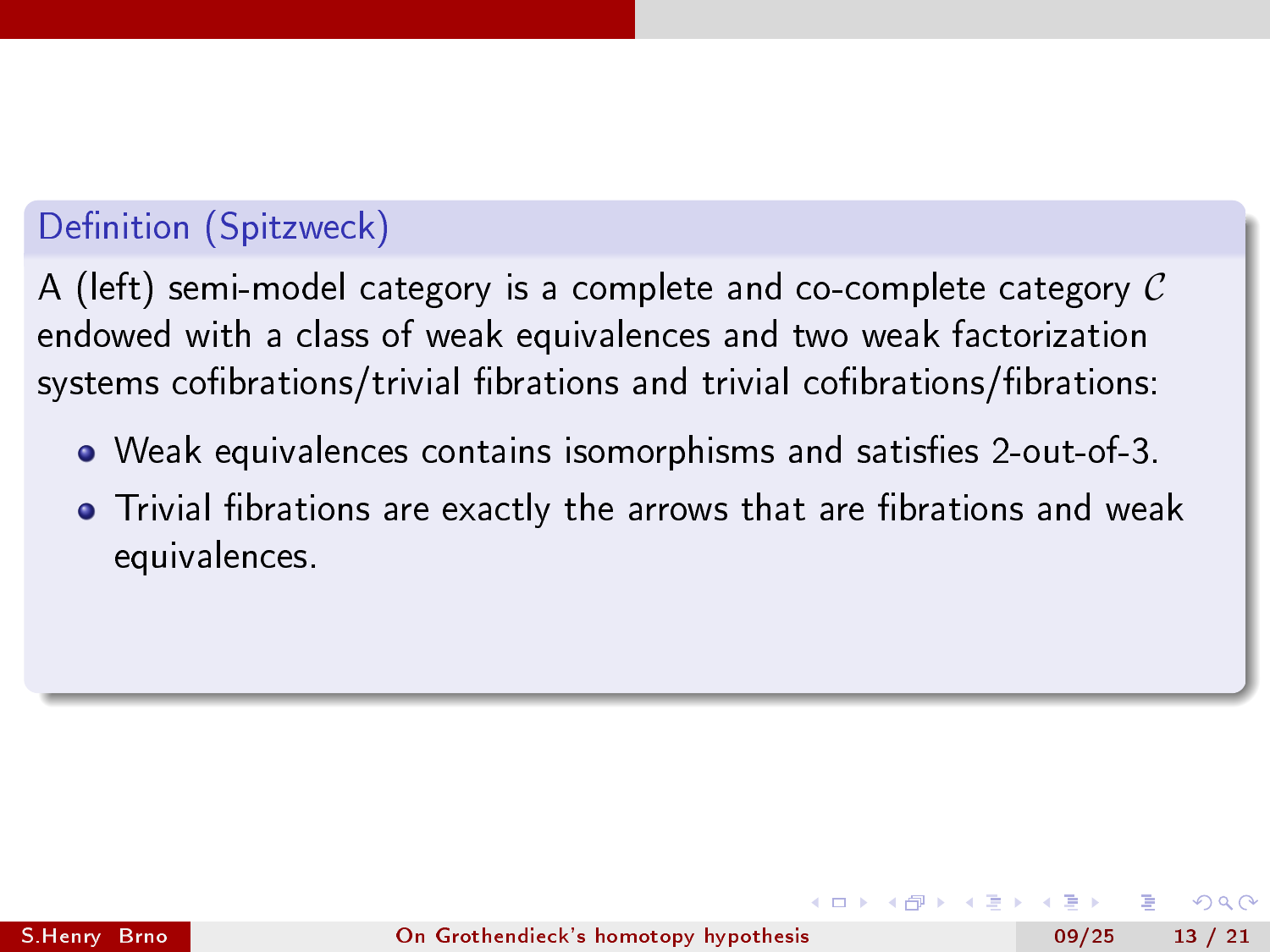A (left) semi-model category is a complete and co-complete category  $C$ endowed with a class of weak equivalences and two weak factorization systems cofibrations/trivial fibrations and trivial cofibrations/fibrations:

- $\bullet$  Weak equivalences contains isomorphisms and satisfies 2-out-of-3.
- Trivial fibrations are exactly the arrows that are fibrations and weak equivalences.
- $\bullet$  For arrows with a cofibrant domain, being a trivial cofibration is the same as being a cofibration and a weak equivalence.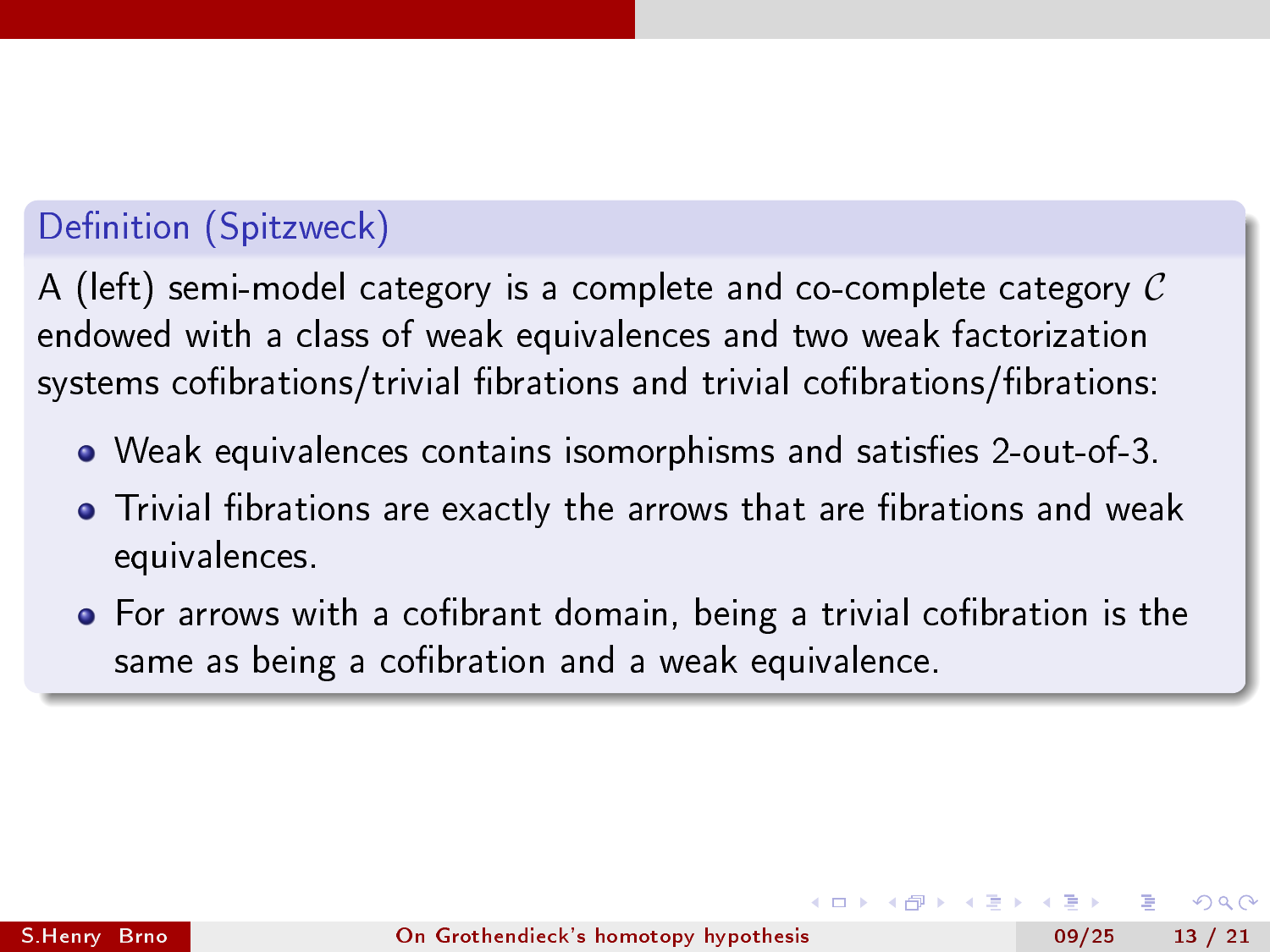# Theorem (H.)

For any semi-model category  $D$  whose objects are all fibrants there is an equivalence of categories between morphisms  $C \rightarrow Cof(\mathcal{D})$  and left Quillen functor  $\widetilde{\mathcal{C}} \to \mathcal{D}$ .

 $QQ$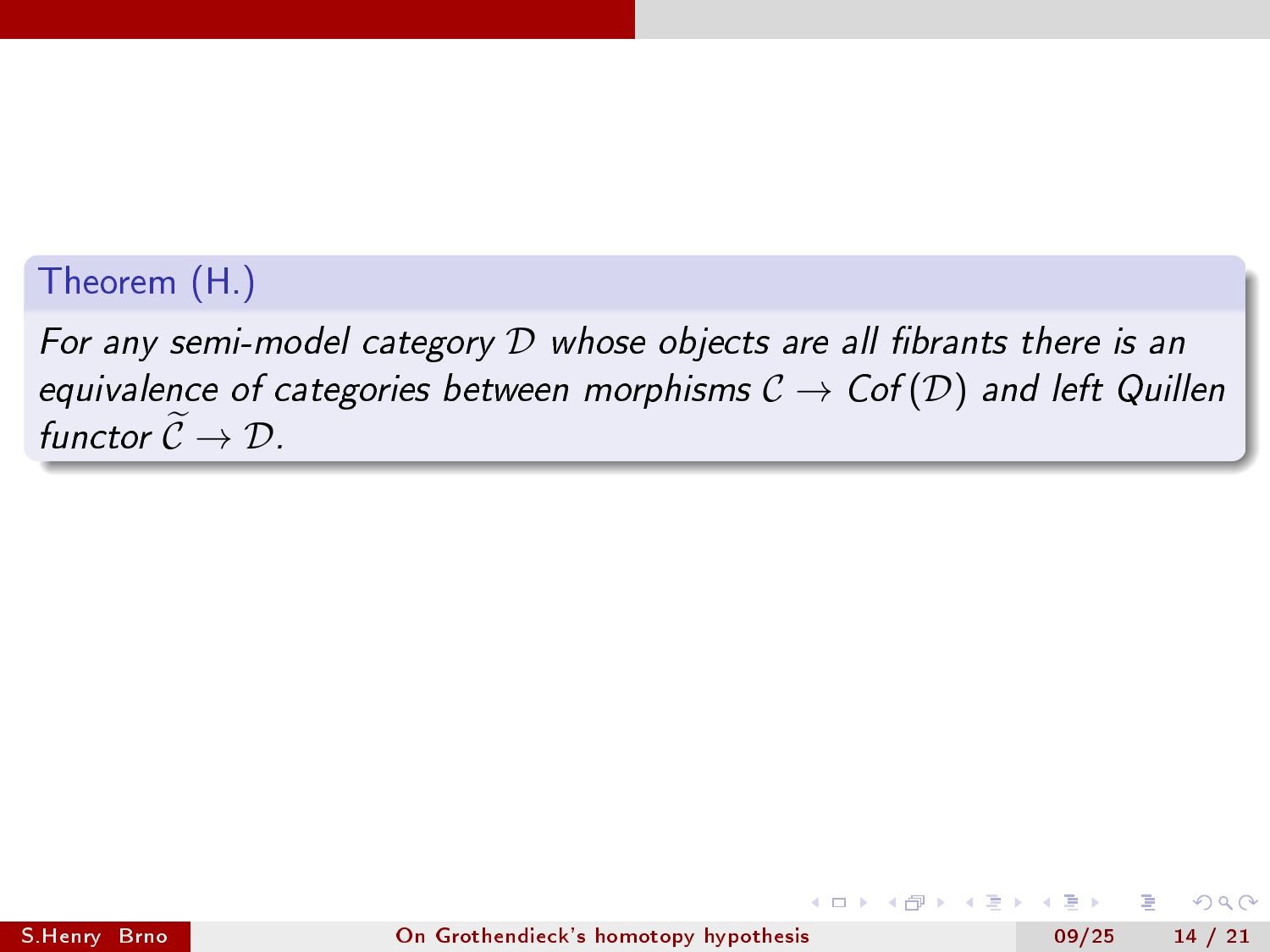# Theorem (H.)

For any semi-model category  $D$  whose objects are all fibrants there is an equivalence of categories between morphisms  $C \rightarrow Cof(\mathcal{D})$  and left Quillen functor  $\widetilde{\mathcal{C}} \to \mathcal{D}$ .

In some sense,  $\widetilde{C}$  is the free semi-model category generated by  $C$  (among category whose objects are all fibrant).

つへへ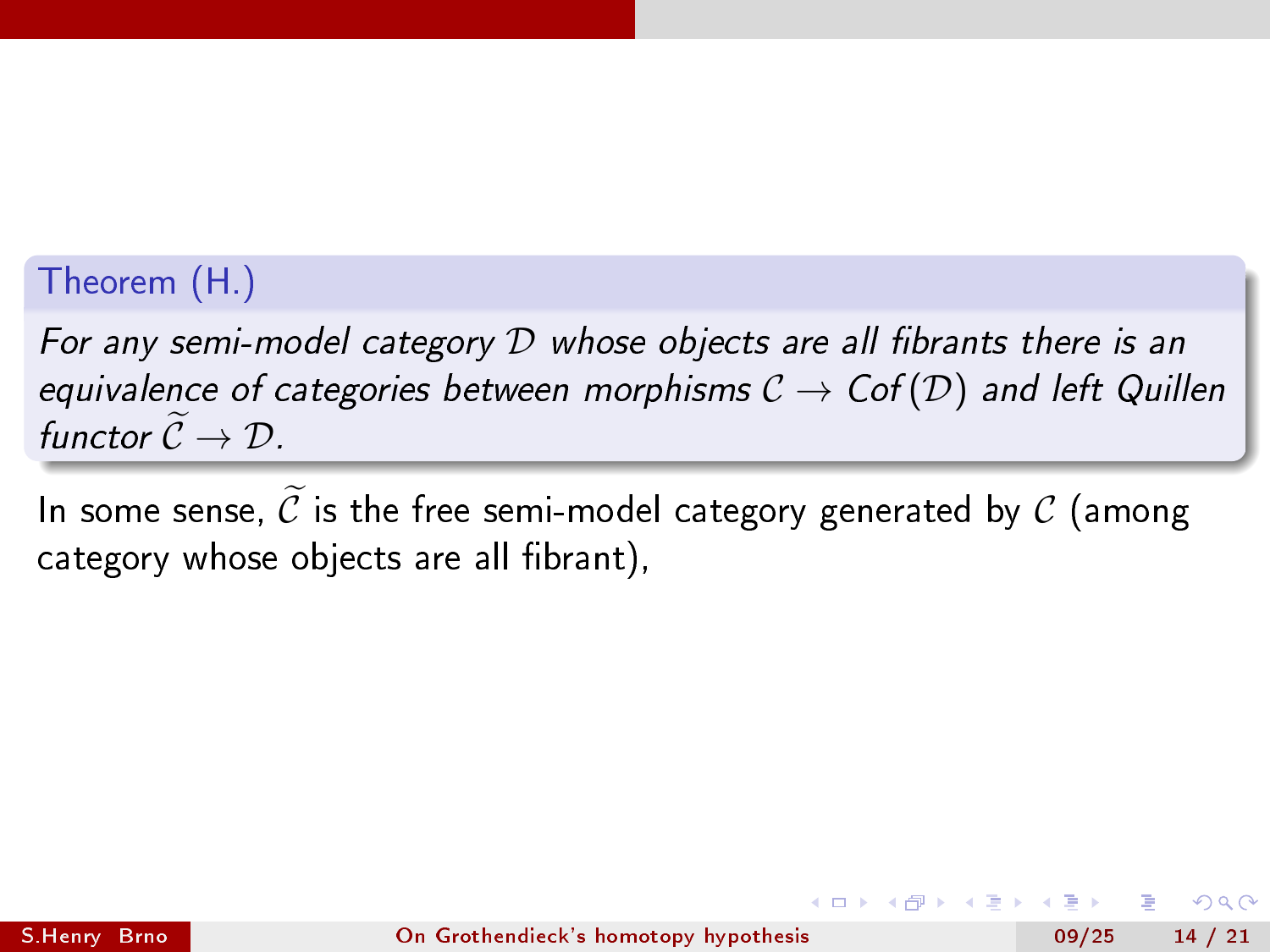# Theorem (H.)

For any semi-model category  $D$  whose objects are all fibrants there is an equivalence of categories between morphisms  $C \rightarrow Cof(\mathcal{D})$  and left Quillen functor  $\widetilde{\mathcal{C}} \to \mathcal{D}$ .

In some sense,  $\widetilde{C}$  is the free semi-model category generated by  $C$  (among category whose objects are all fibrant), So if one wants to construct "free" semi-model category one just need to construct "free cylinder categories".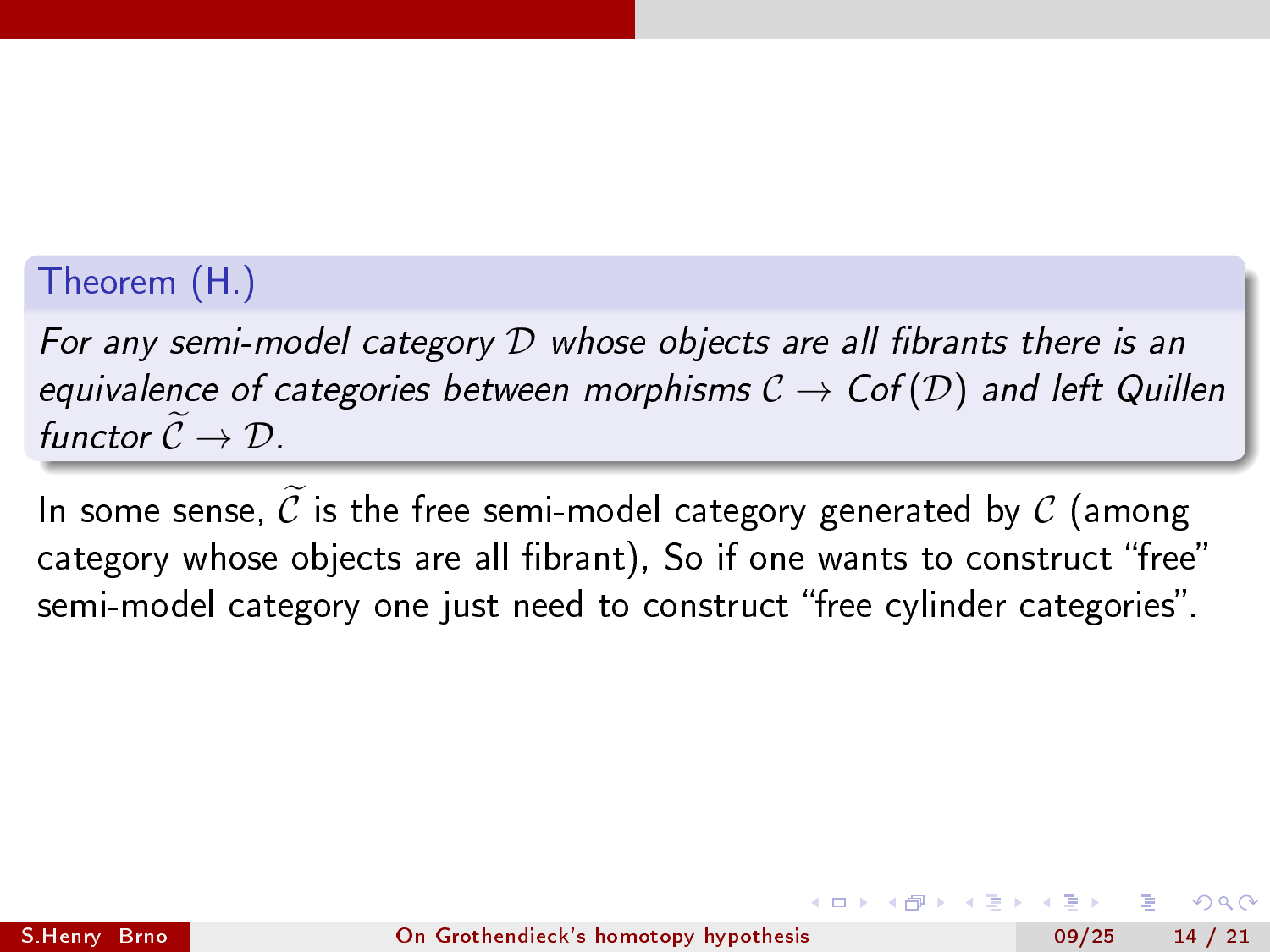#### Definition

A pre-cylinder categories is a category with two classes of maps: weak equivalences and cofibrations such that:

- Cofibrations and weak equivalences are stable under compositions and contains all isomorphisms.
- $\bullet$  Weak equivalences satisfies the 2-out-of-6 property: if  $f \circ g$  and  $g \circ h$ are weak equivalences then  $f, g$  and h are weak equivalences.
- $\bullet$  The category has an initial object 0 and for all other object X the map  $0 \rightarrow X$  is a cofibration.
- **•** Pushout of cofibrations exists and are cofibrations.
- Pushout of trivial cofibrations are trivial cofibrations.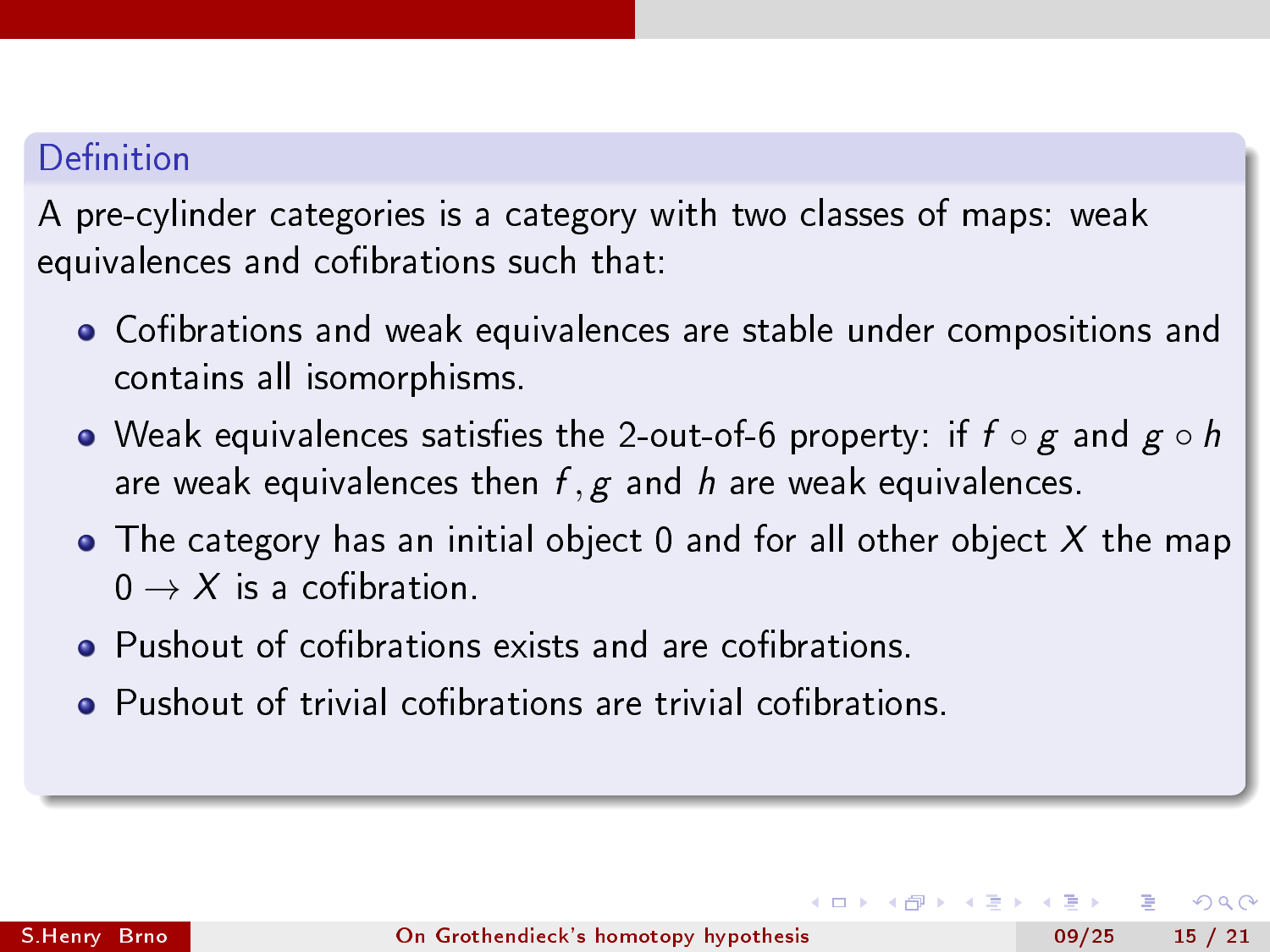#### Definition

A pre-cylinder categories is a category with two classes of maps: weak equivalences and cofibrations such that:

- Cofibrations and weak equivalences are stable under compositions and contains all isomorphisms.
- $\bullet$  Weak equivalences satisfies the 2-out-of-6 property: if  $f \circ g$  and  $g \circ h$ are weak equivalences then  $f, g$  and h are weak equivalences.
- $\bullet$  The category has an initial object 0 and for all other object X the map  $0 \rightarrow X$  is a cofibration.
- **•** Pushout of cofibrations exists and are cofibrations.
- Pushout of trivial cofibrations are trivial cofibrations.
- $\bullet$  C satisfies the gluing lemma/cube lemma/Waldhausen axiom.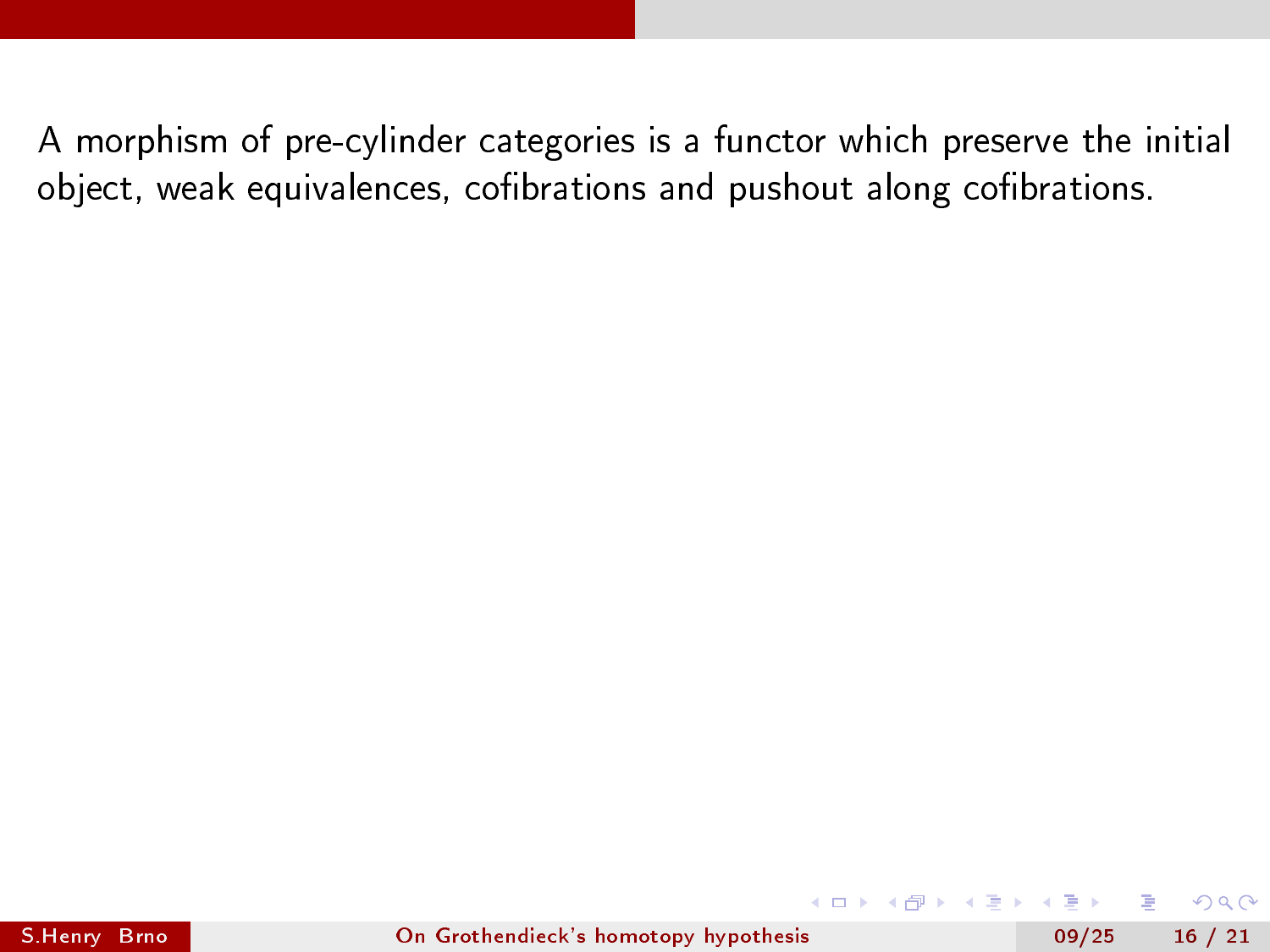This is a completely "algebraic" notion, in particular, one has all small limits, colimits and free constructions of pre-cylinder categories.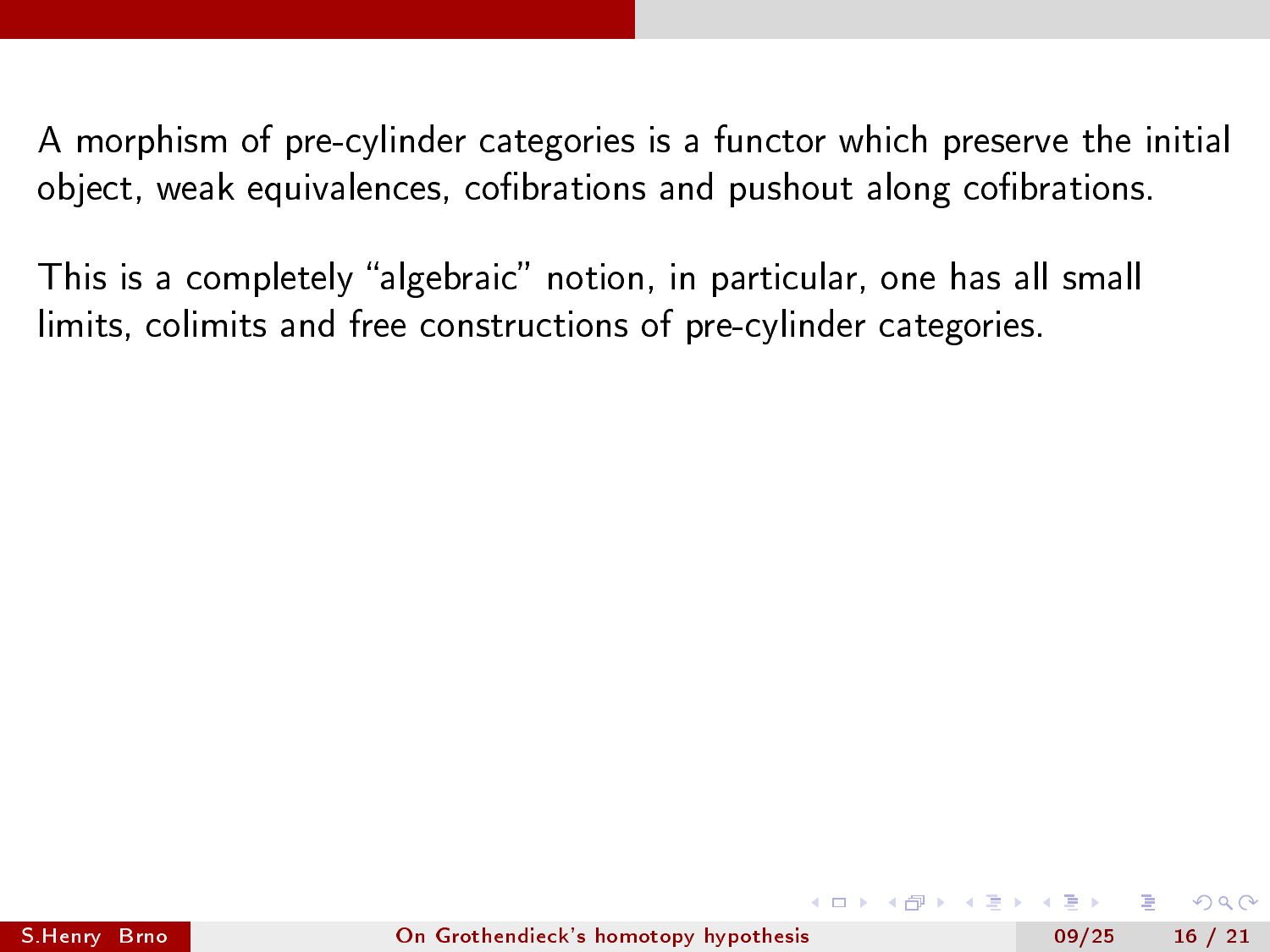This is a completely "algebraic" notion, in particular, one has all small limits, colimits and free constructions of pre-cylinder categories.

A fibration of pre-cylinder categories is a functor which lift retract of trivial cofibrations and cofibration/weak equivalences factorization.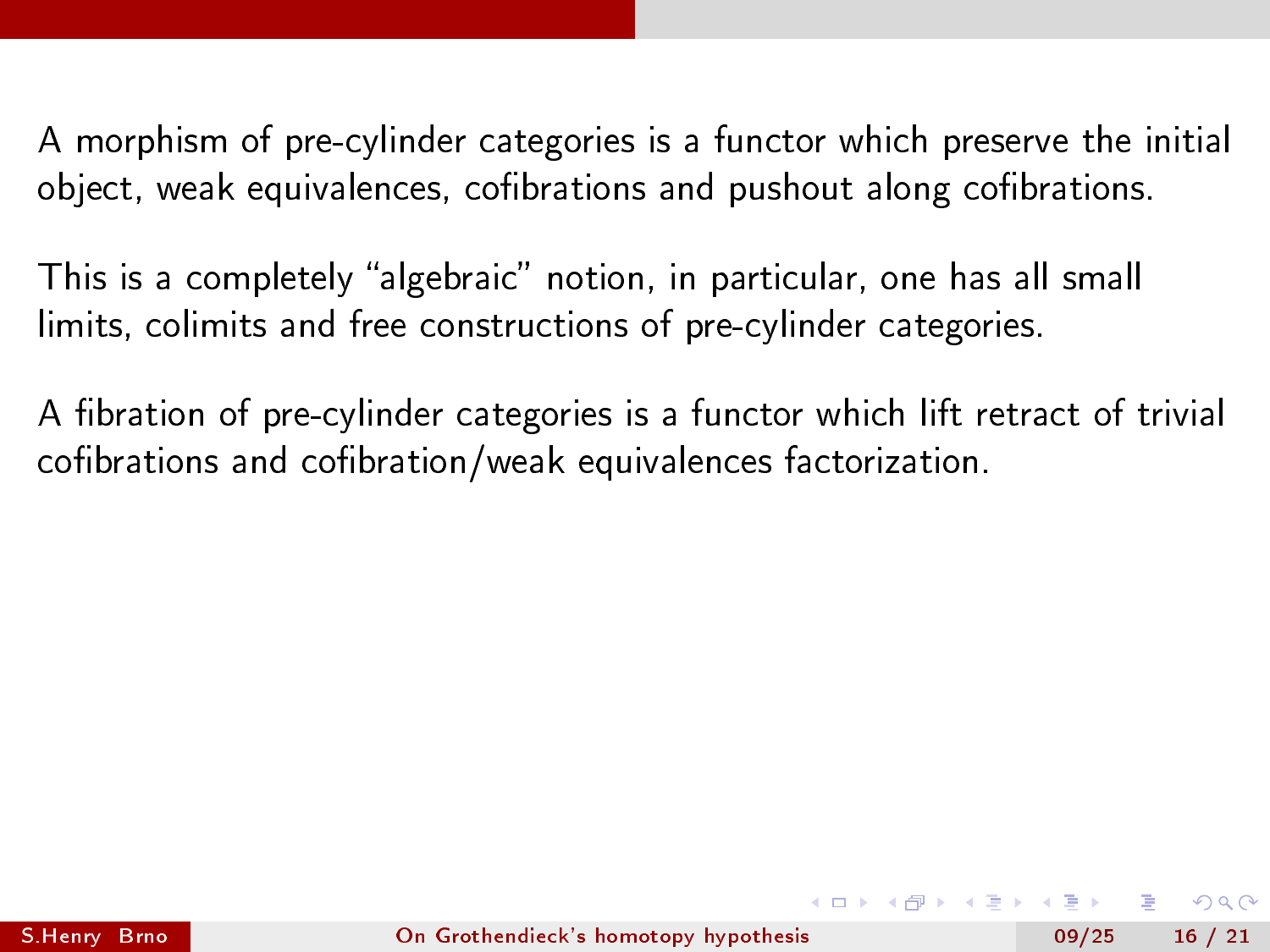This is a completely "algebraic" notion, in particular, one has all small limits, colimits and free constructions of pre-cylinder categories.

A fibration of pre-cylinder categories is a functor which lift retract of trivial cofibrations and cofibration/weak equivalences factorization. So "fibrant" pre-cylinder categories are exactly the cylinder categories.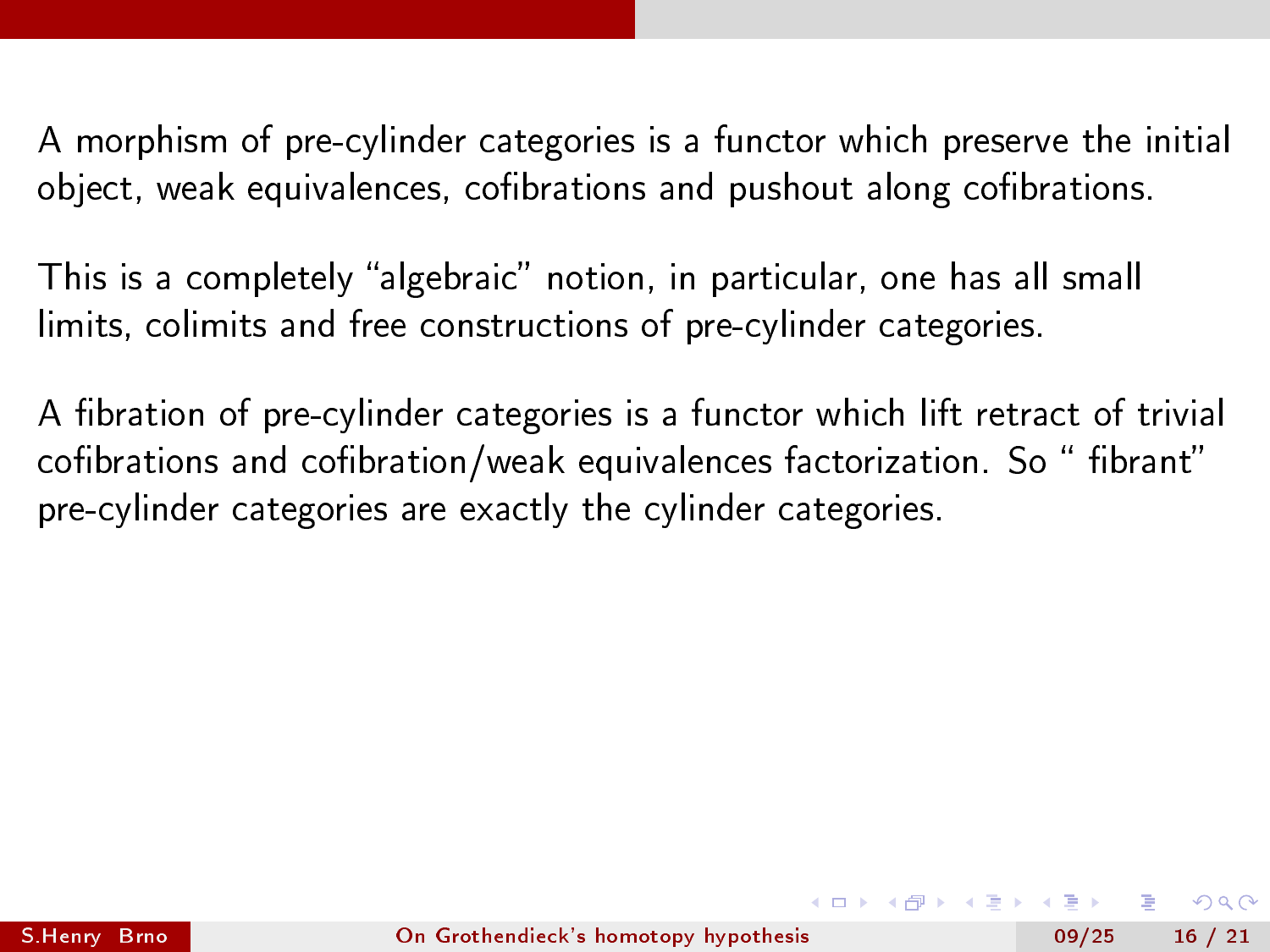This is a completely "algebraic" notion, in particular, one has all small limits, colimits and free constructions of pre-cylinder categories.

A fibration of pre-cylinder categories is a functor which lift retract of trivial cofibrations and cofibration/weak equivalences factorization. So "fibrant" pre-cylinder categories are exactly the cylinder categories.

One defines trivial cofibrations of pre-cylinder categories as the morphisms which have the left lifting property with respect to fibrations between fibrant objects.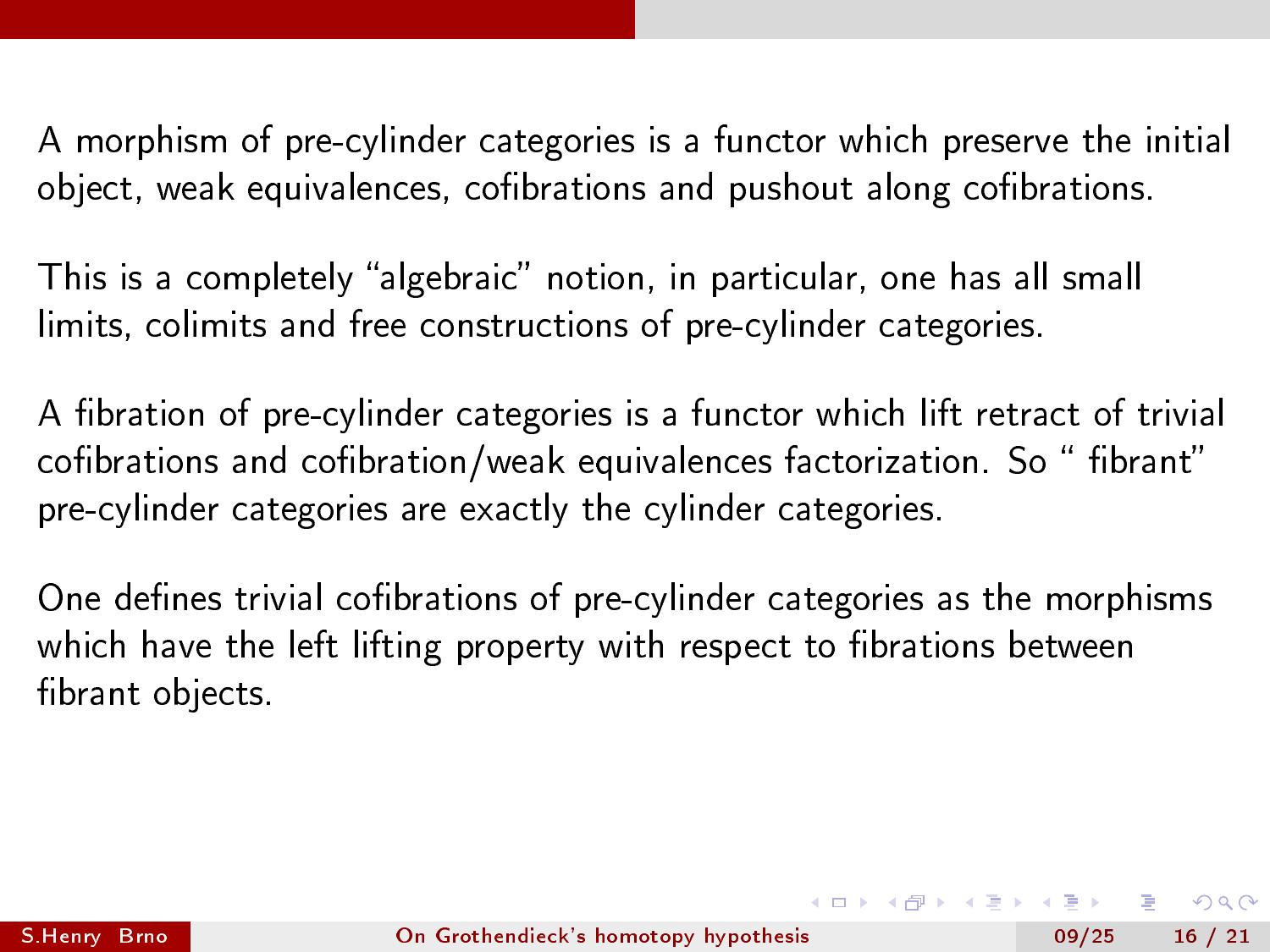This is a completely "algebraic" notion, in particular, one has all small limits, colimits and free constructions of pre-cylinder categories.

A fibration of pre-cylinder categories is a functor which lift retract of trivial cofibrations and cofibration/weak equivalences factorization. So "fibrant" pre-cylinder categories are exactly the cylinder categories.

One defines trivial cofibrations of pre-cylinder categories as the morphisms which have the left lifting property with respect to fibrations between fibrant objects. Cofibrations of pre-cylinder categories are morphisms which have the left lifting properties with respect to all fibration between fibrant object which induces an equivalence on their homotopy category.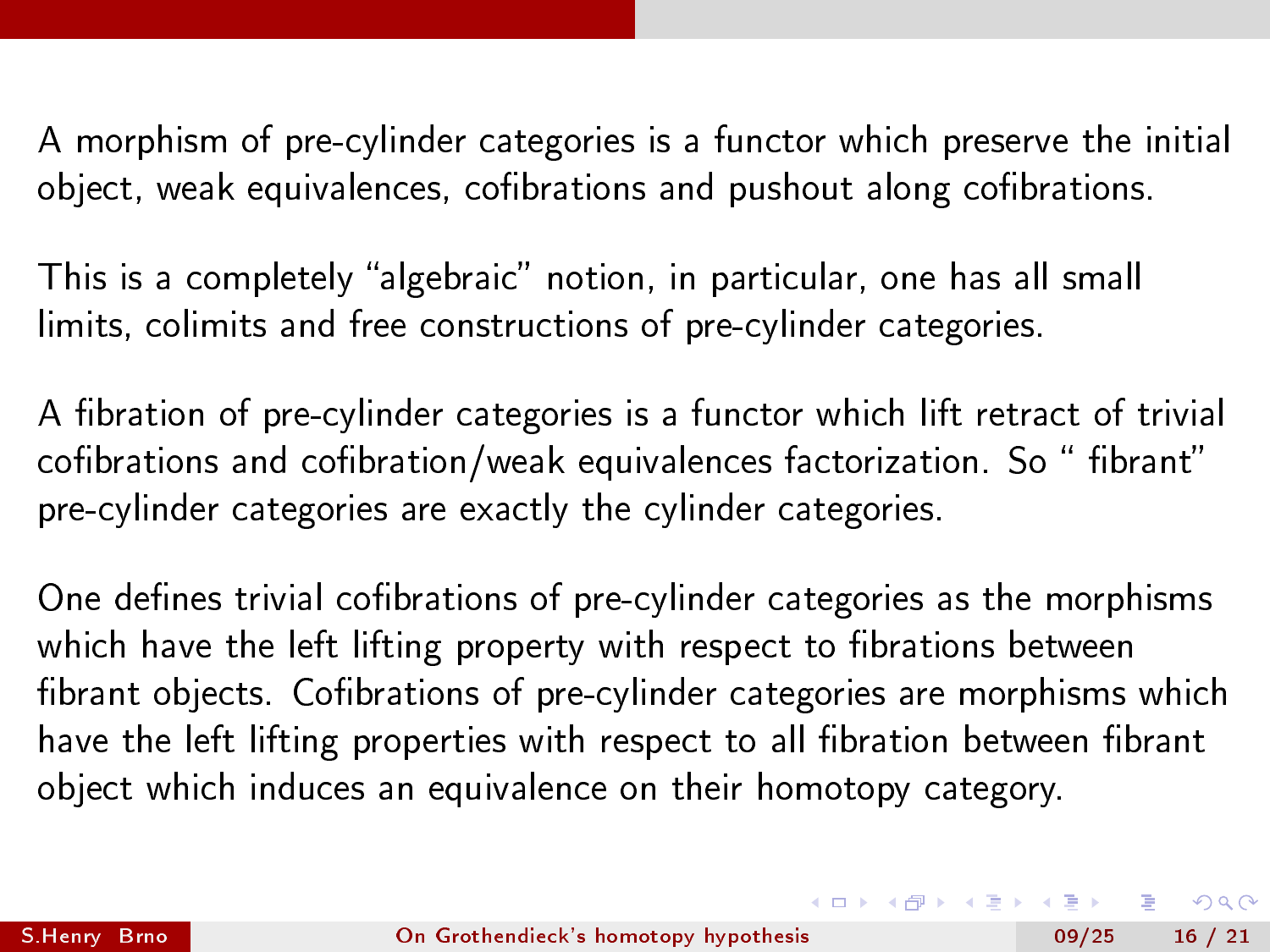Pre-cylinder category form a "weak model category".

4 ロ ▶ (母

∋ »  $\leftarrow \equiv$  $\mathbf{p}$ 

14.1

■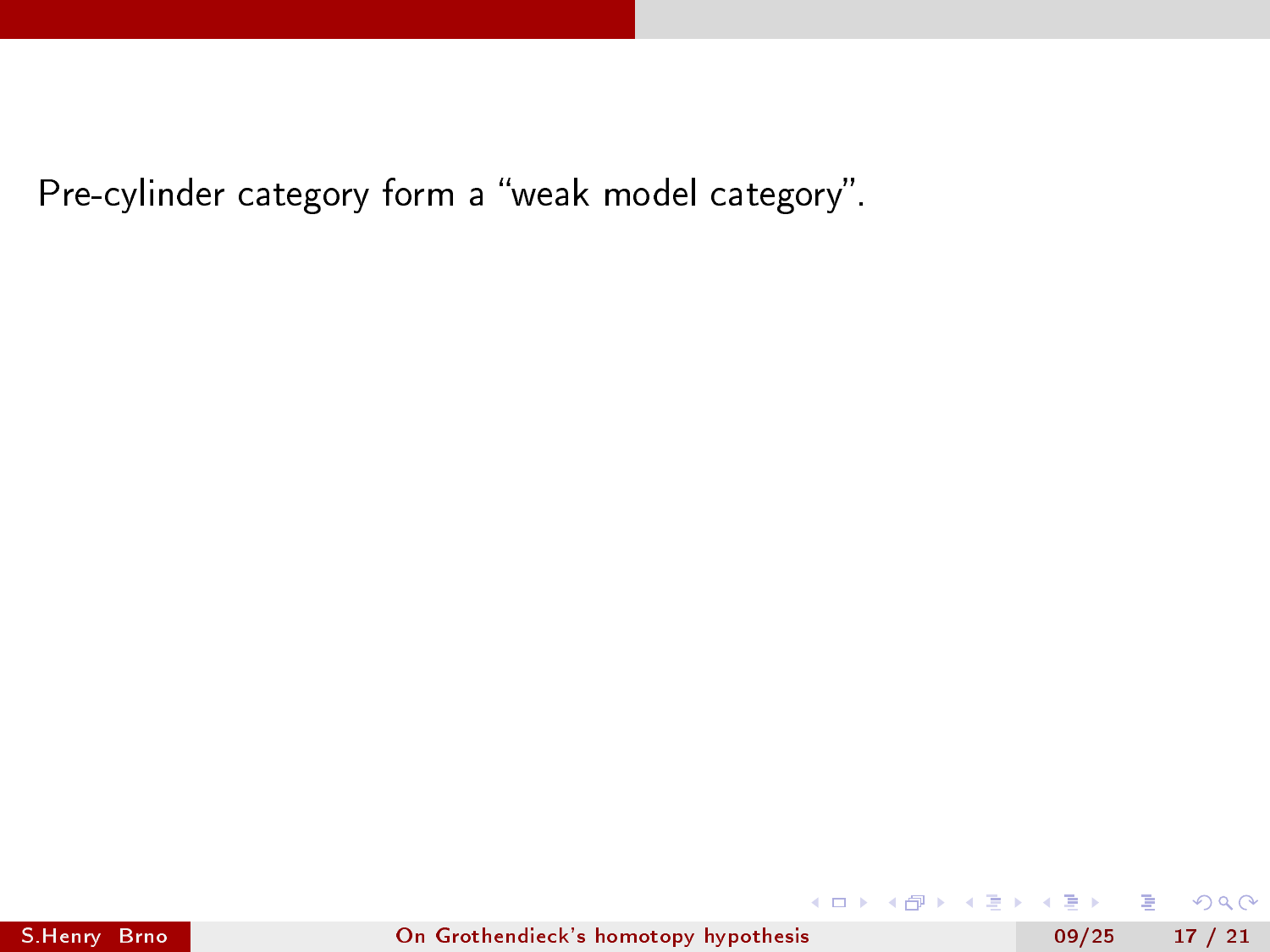Pre-cylinder category form a "weak model category".

Theorem (H.)

Any pre-cylinder category admit a fibrant replacement (small object argument). All fibrant replacement of a cofibrant pre-cylinder category are equivalents (in a compatible way).

 $QQ$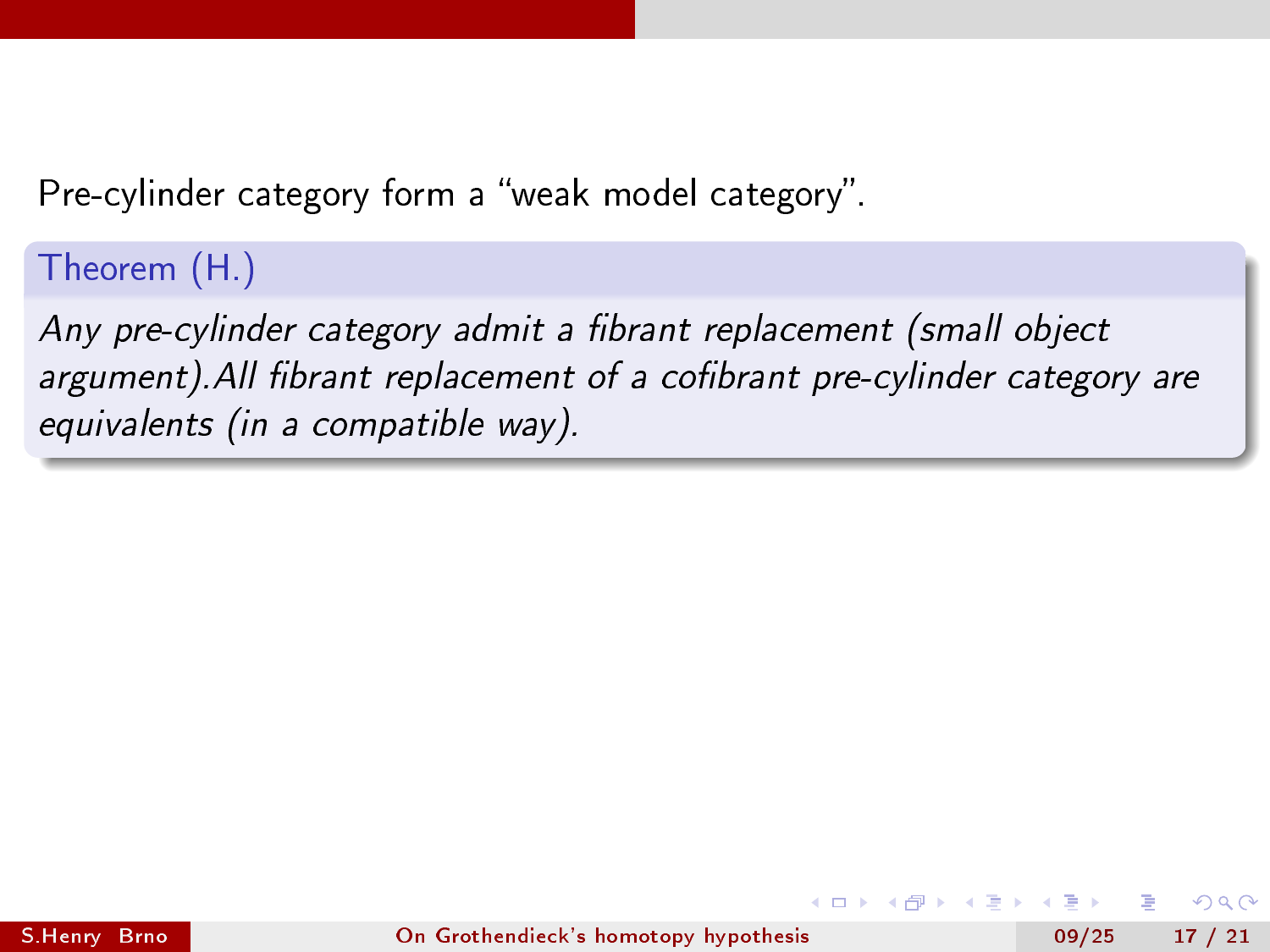Pre-cylinder category form a "weak model category".

Theorem (H.)

Any pre-cylinder category admit a fibrant replacement (small object argument). All fibrant replacement of a cofibrant pre-cylinder category are equivalents (in a compatible way).

#### Theorem (H.)

If f :  $C \rightarrow D$  is a morphism between (fibrant) cylinder categories which induces an equivalence between the homotopy categories then the Quillen functor  $C \to D$  induced by f is a Quillen equivalence.

∢ □ ▶ .⊀ 何 ▶ .∢ ∃ ▶ .

 $QQ$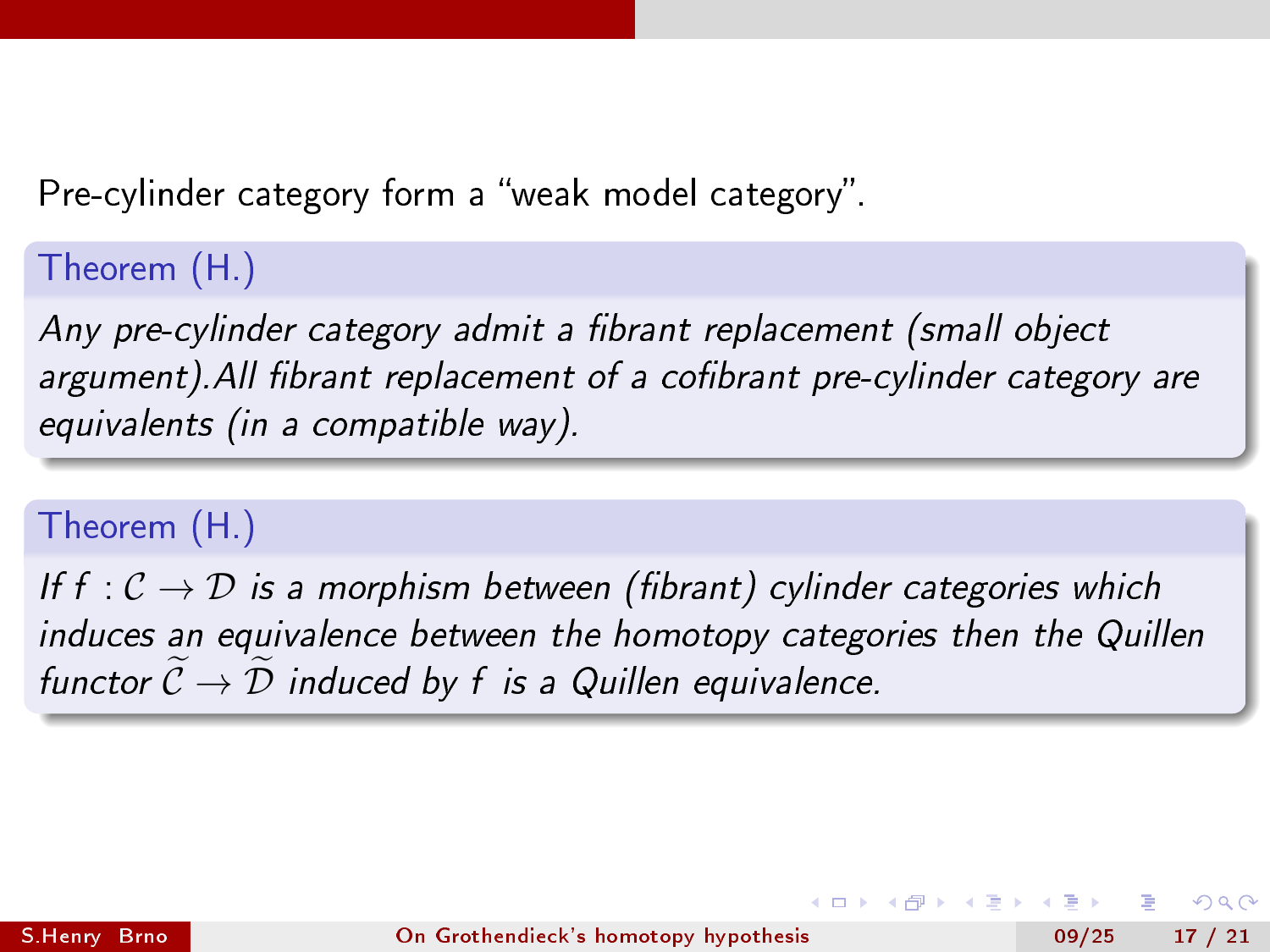#### Definition

A Cylinder coherator is a fibrant replacement of the free pre-cylinder generated by one object. If C is a cylinder coherator, the C-groupoids are the object of the category  $\widetilde{C}$ .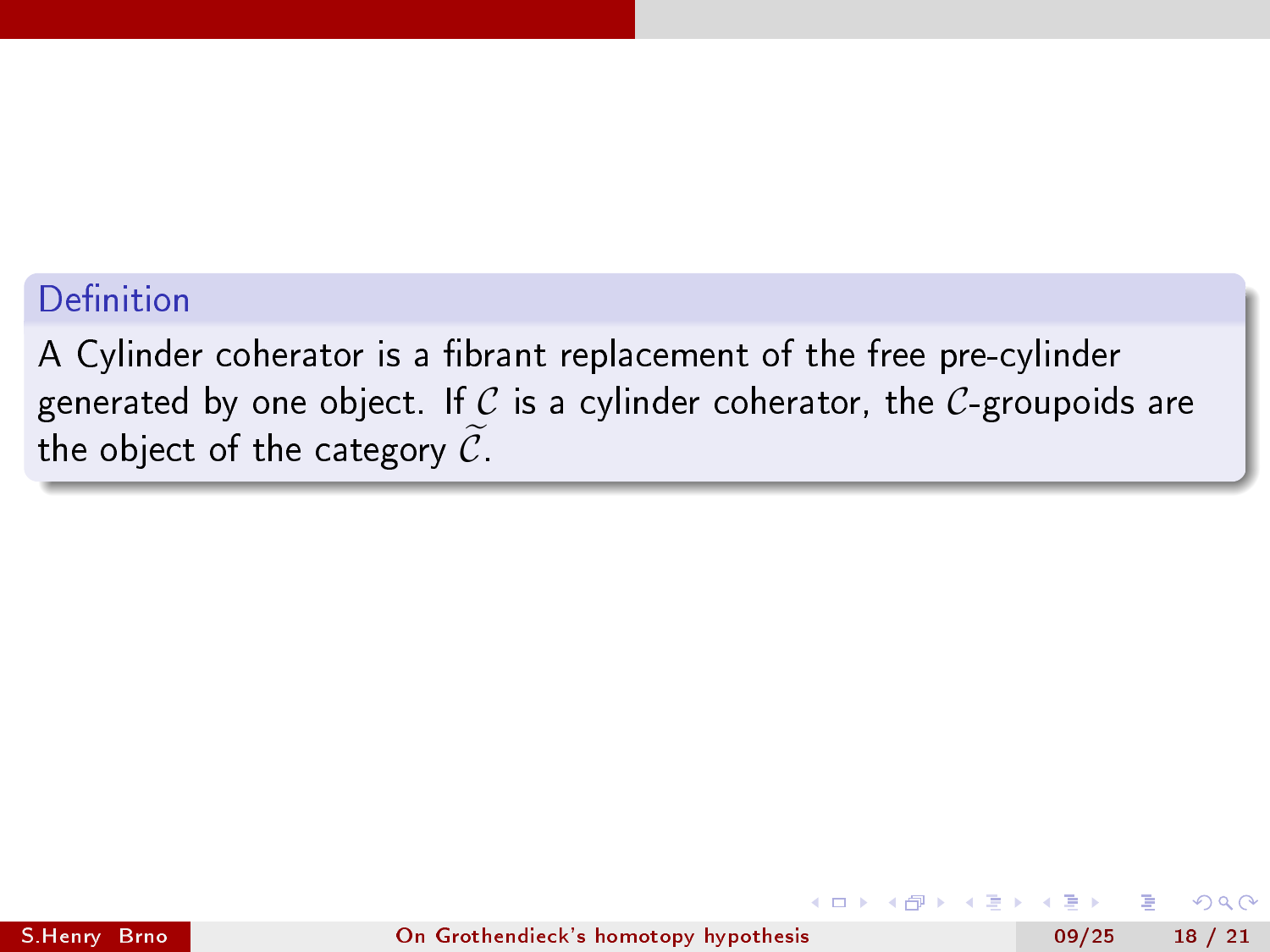#### Definition

A Cylinder coherator is a fibrant replacement of the free pre-cylinder generated by one object. If C is a cylinder coherator, the C-groupoids are the object of the category  $\widetilde{\mathcal{C}}$ .

Corollary: each cylinder coherator produces a combinatorial semi-model category of  $\infty$ -groupoids, any two such categories are equivalent.

つへへ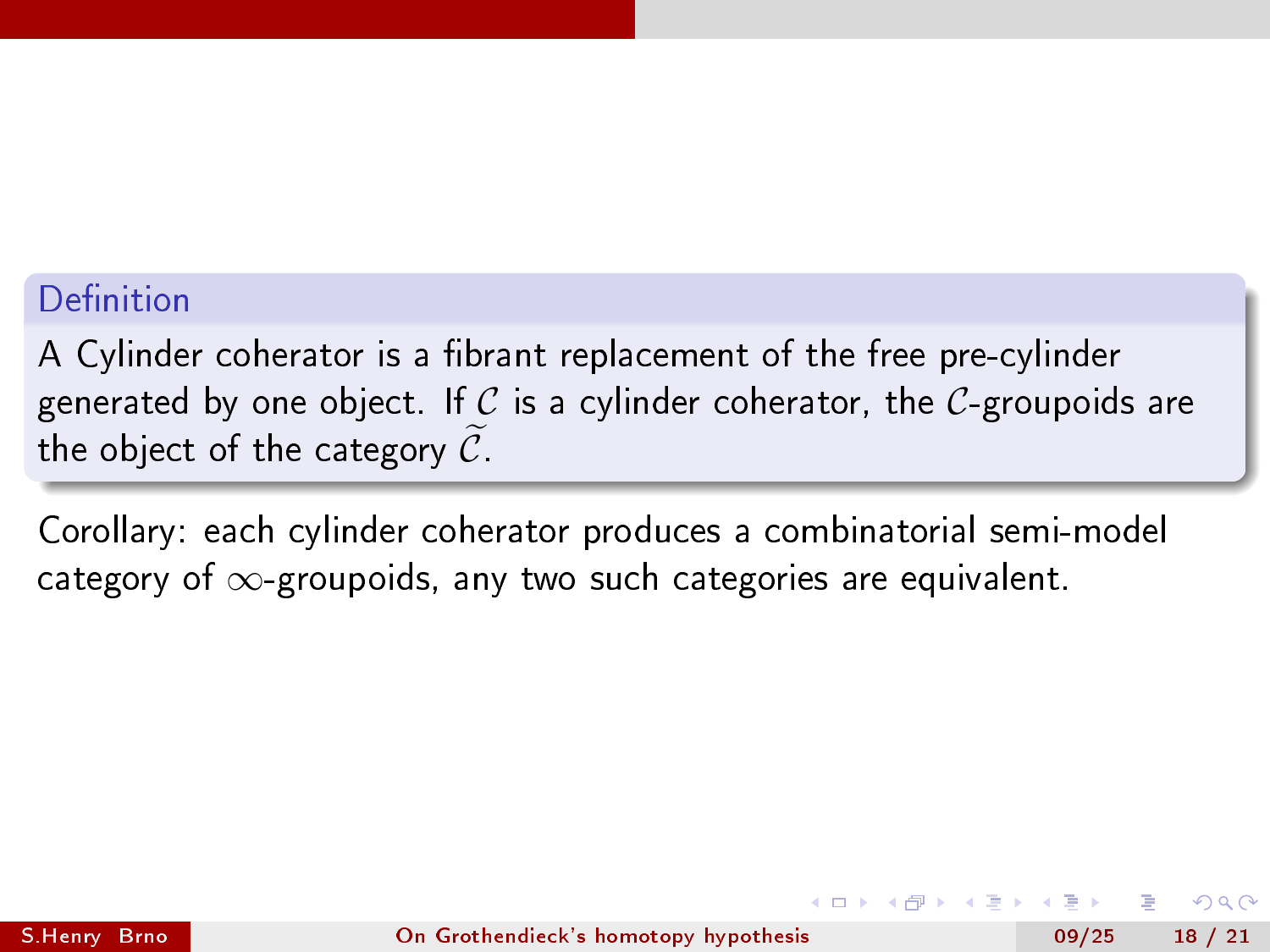$QQ$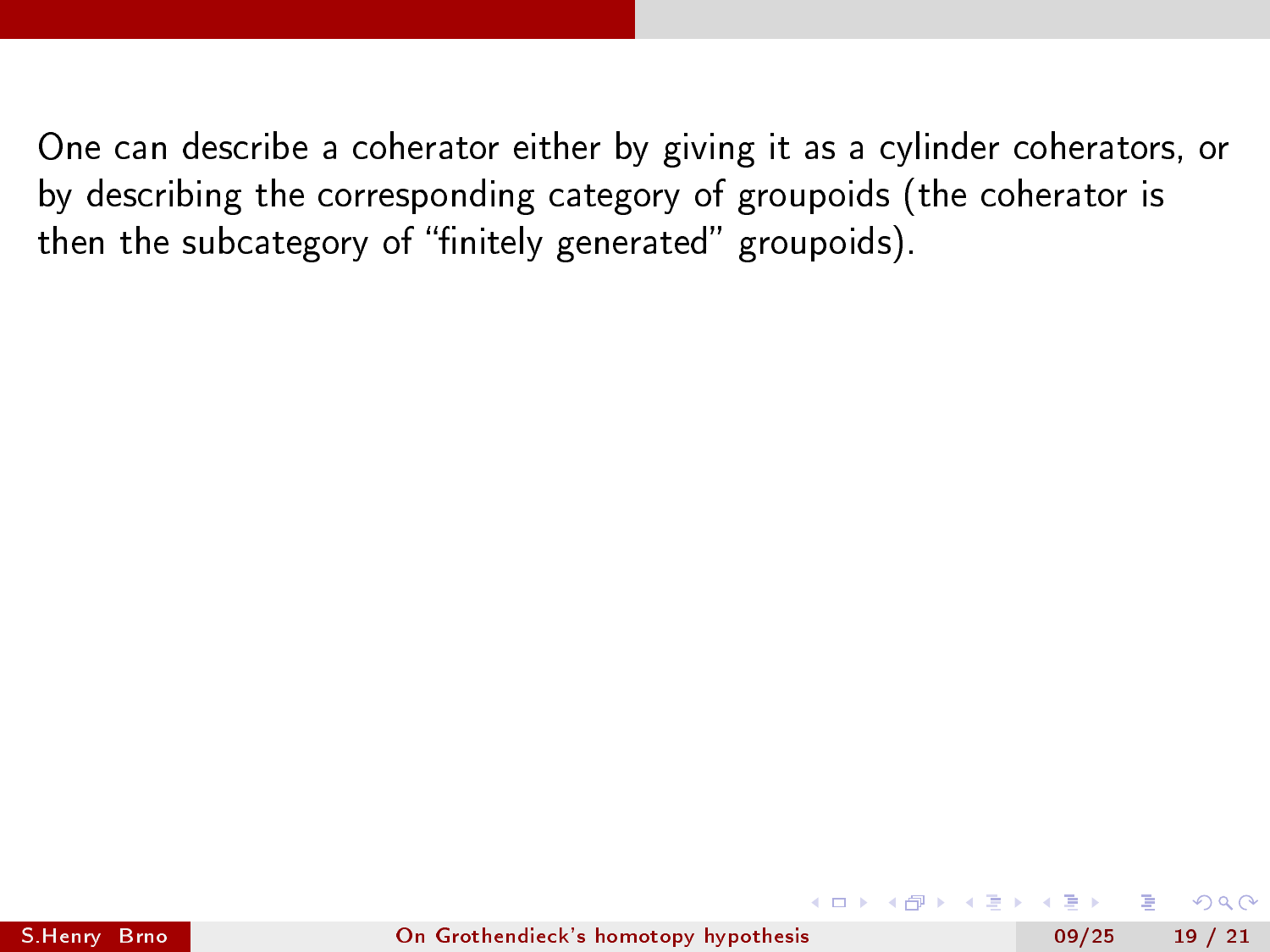• Semi-simplicial sets endowed with structural Kan filling are the groupoid of a cylinder coherator.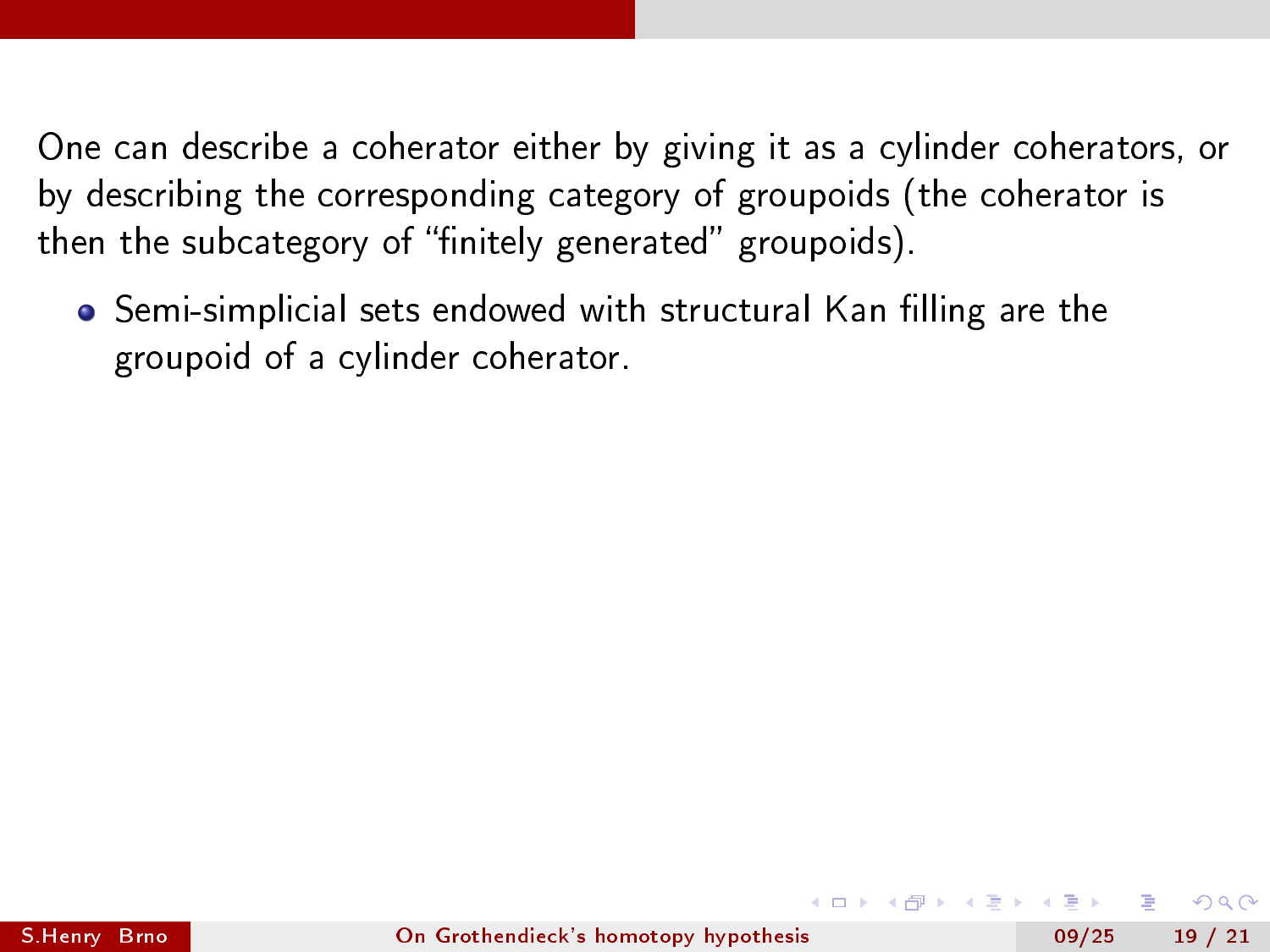- Semi-simplicial sets endowed with structural Kan filling are the groupoid of a cylinder coherator.
- The opposite of the syntactic category of the type theory with propositional identity type is a cylinder coherator.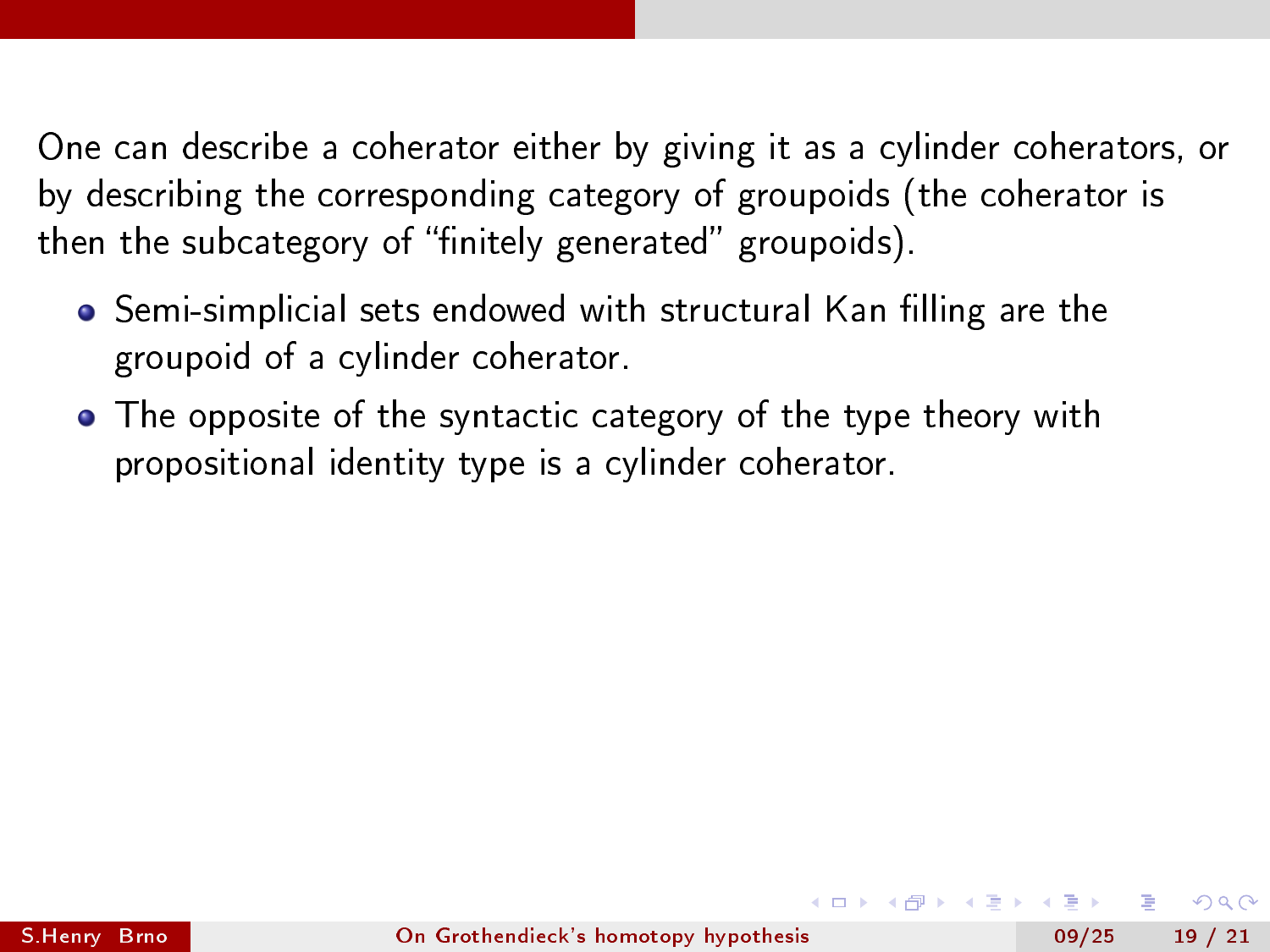- Semi-simplicial sets endowed with structural Kan filling are the groupoid of a cylinder coherator.
- The opposite of the syntactic category of the type theory with propositional identity type is a cylinder coherator. It defines the "type theoretic  $\infty$ -groupoids" mentioned before.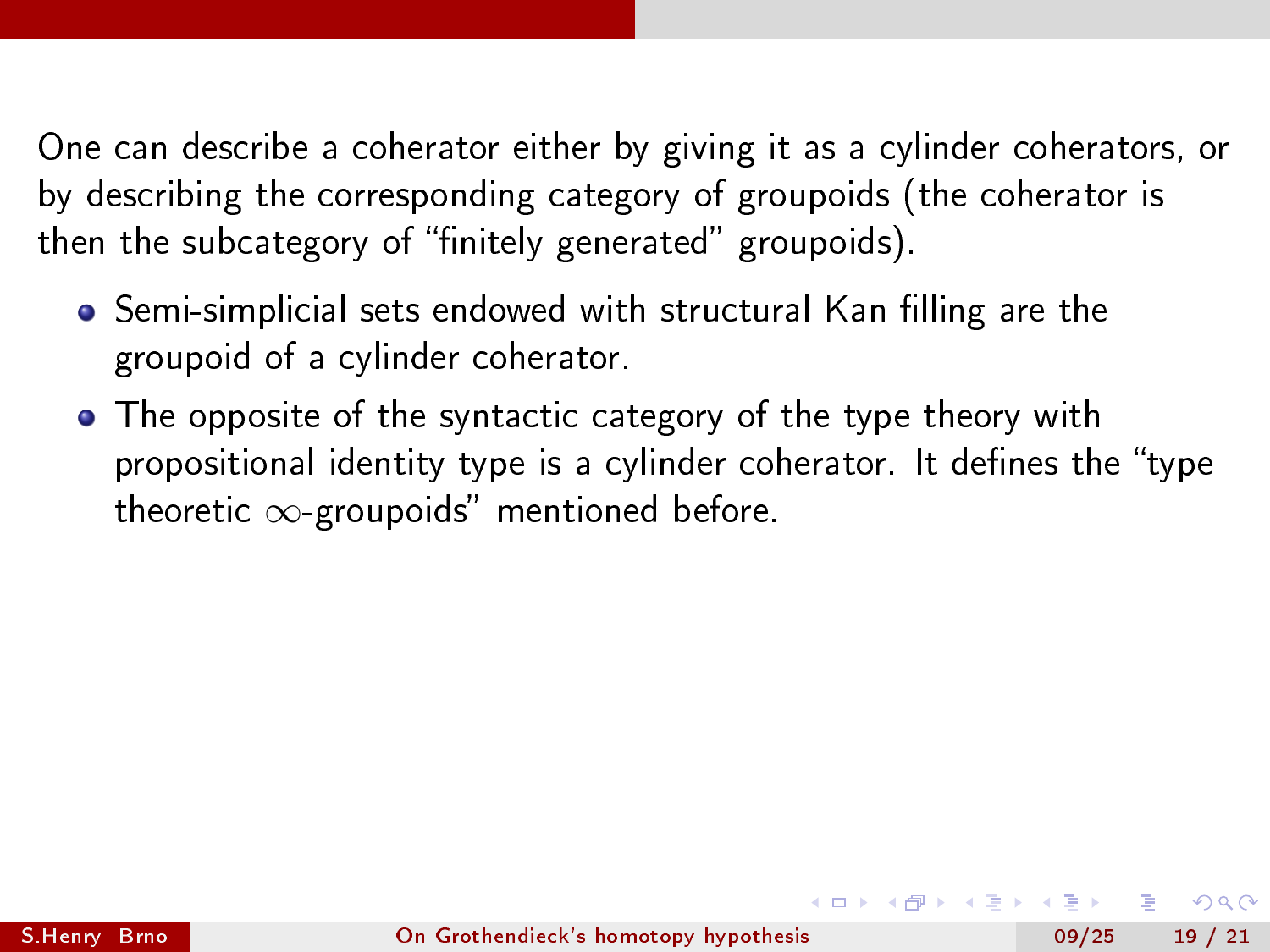- Semi-simplicial sets endowed with structural Kan filling are the groupoid of a cylinder coherator.
- The opposite of the syntactic category of the type theory with propositional identity type is a cylinder coherator. It defines the "type theoretic  $\infty$ -groupoids" mentioned before.
- The category of Grothendieck  $\infty$ -groupoid for a Grothendieck coherator can be describe as the completion of a pre-cylinder category.

つへへ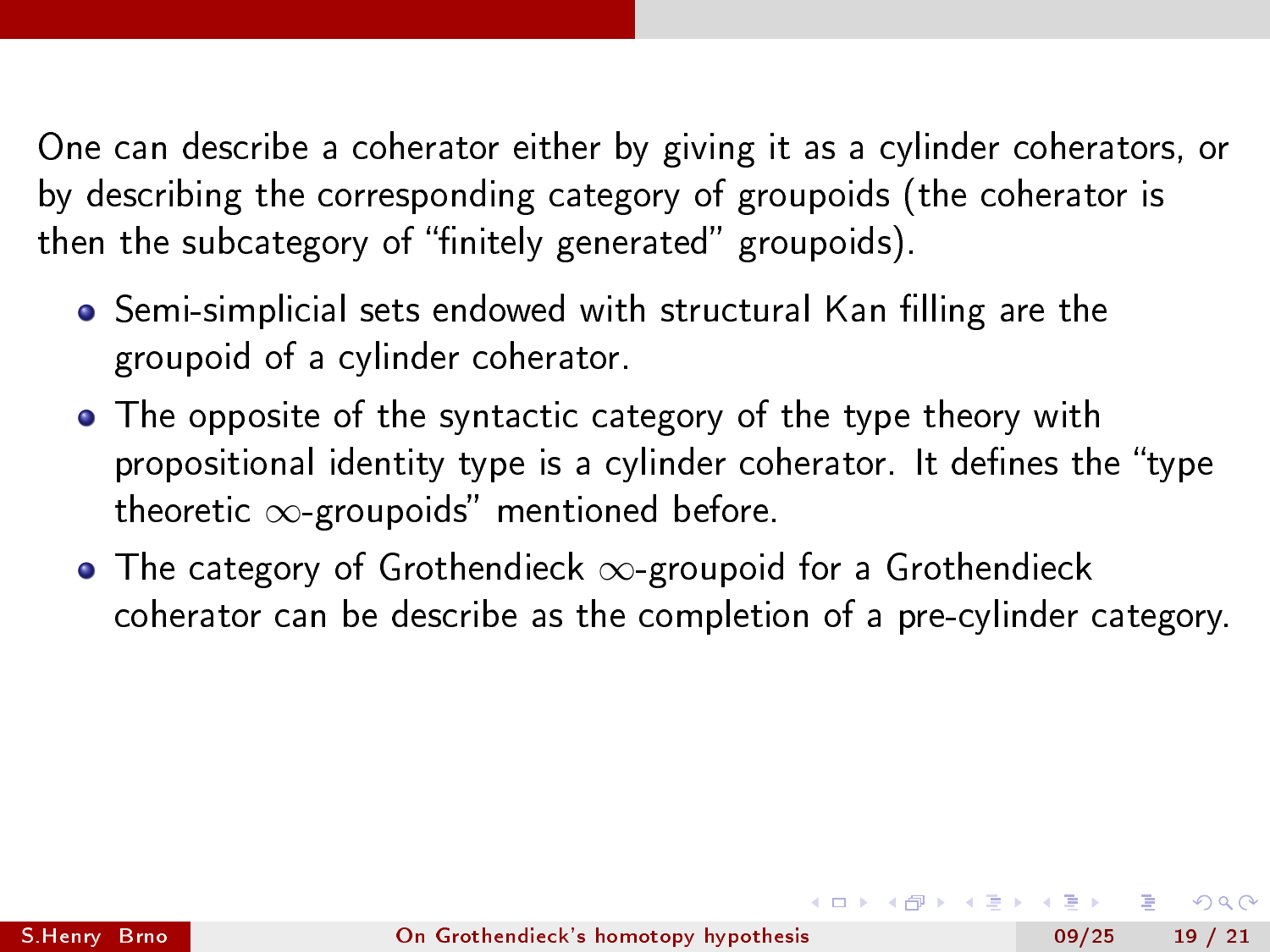- Semi-simplicial sets endowed with structural Kan filling are the groupoid of a cylinder coherator.
- The opposite of the syntactic category of the type theory with propositional identity type is a cylinder coherator. It defines the "type theoretic  $\infty$ -groupoids" mentioned before.
- The category of Grothendieck  $\infty$ -groupoid for a Grothendieck coherator can be describe as the completion of a pre-cylinder category. If one can proves that this pre-cylinder category is a cylinder category then we know that it is a cylinder coherator and hence this would implies Grothendieck Homotopy hypothesis.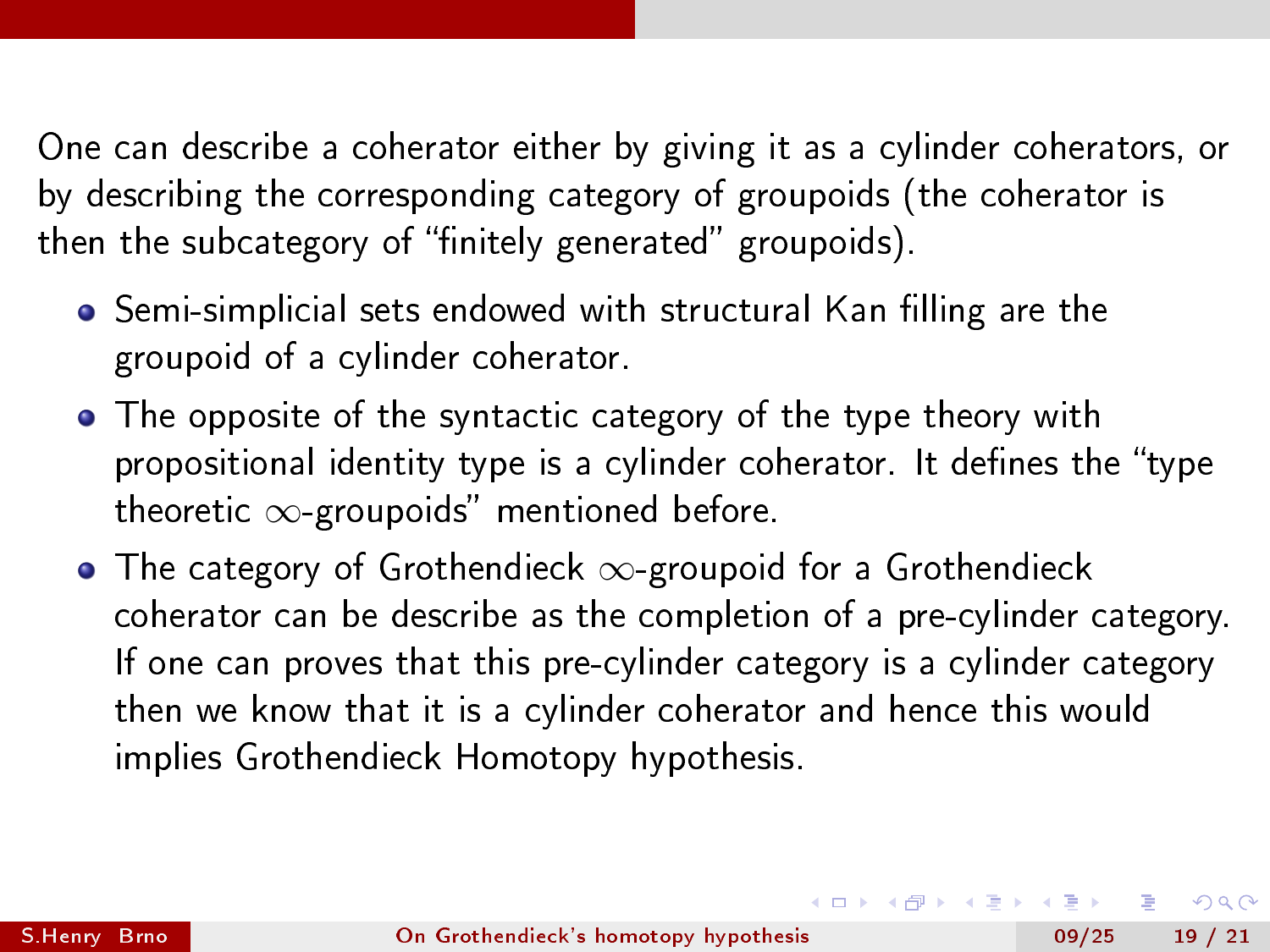重

**4 ロ ト イ何 ト** 

Þ  $\sim$ 4.重 ×  $299$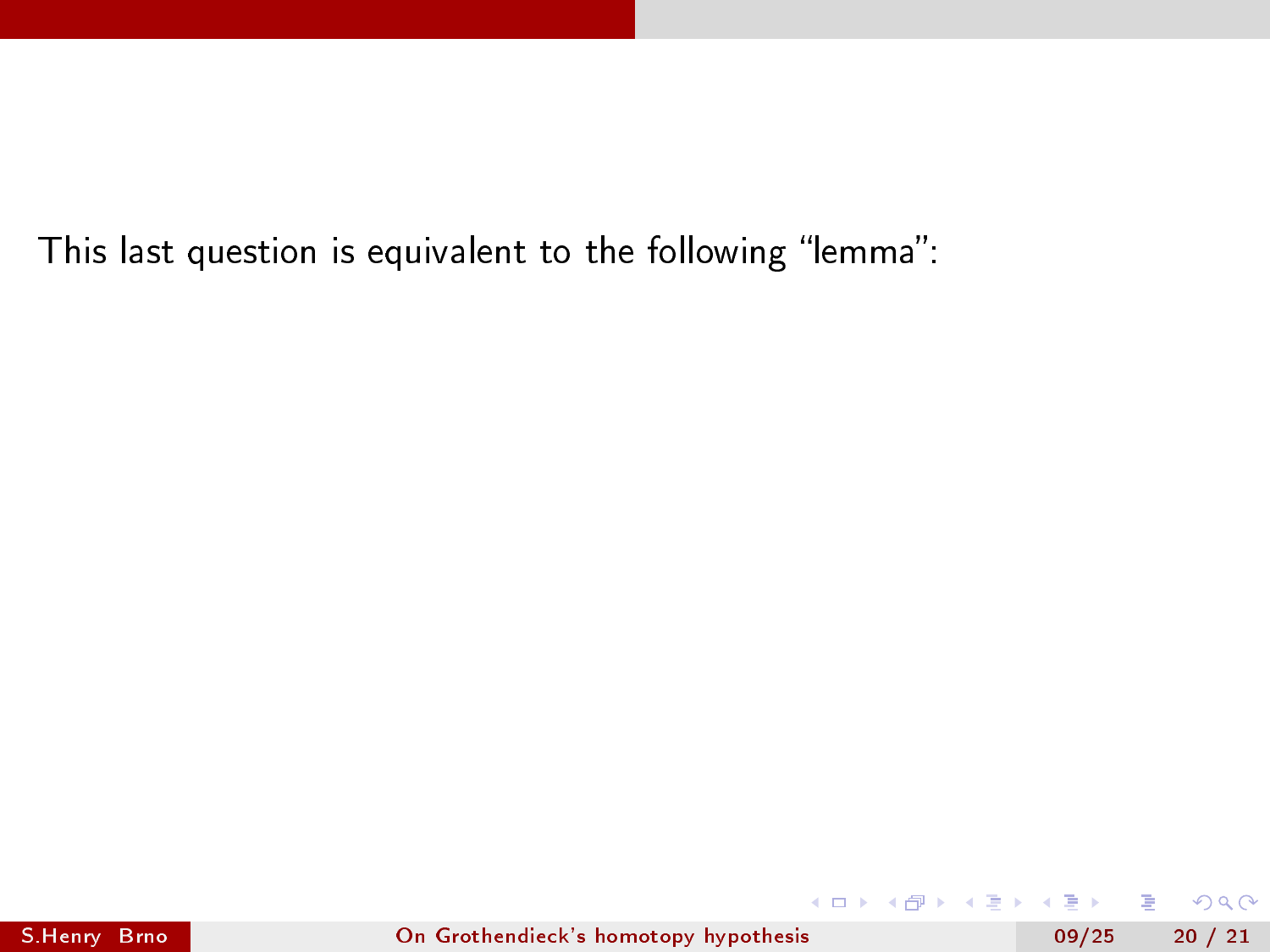Let X be a a weak Grothendieck  $\infty$ -groupoid, which is finitely generated (in a polygraphic sens).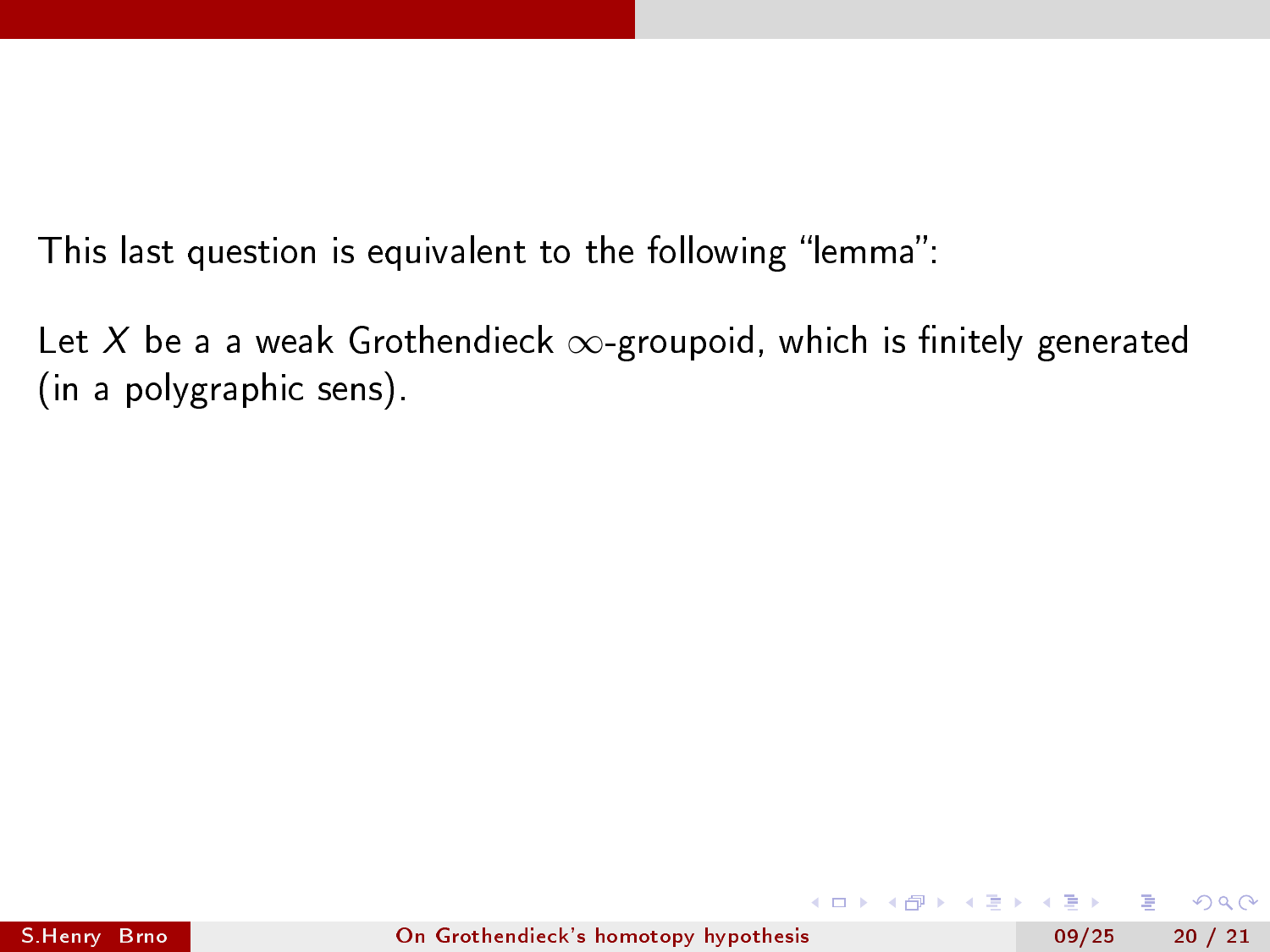Let X be a a weak Grothendieck  $\infty$ -groupoid, which is finitely generated (in a polygraphic sens). Let *a* be an *n*-arrow of  $X$ , and let  $X^+$  be the weak  $\infty$ -groupoid obtained from  $X$  by freely adding one  $\emph{n}$ -arrow  $\emph{a}'$  parallel to  $\emph{a}$ and one  $n + 1$  arrow between a and a'.

つへへ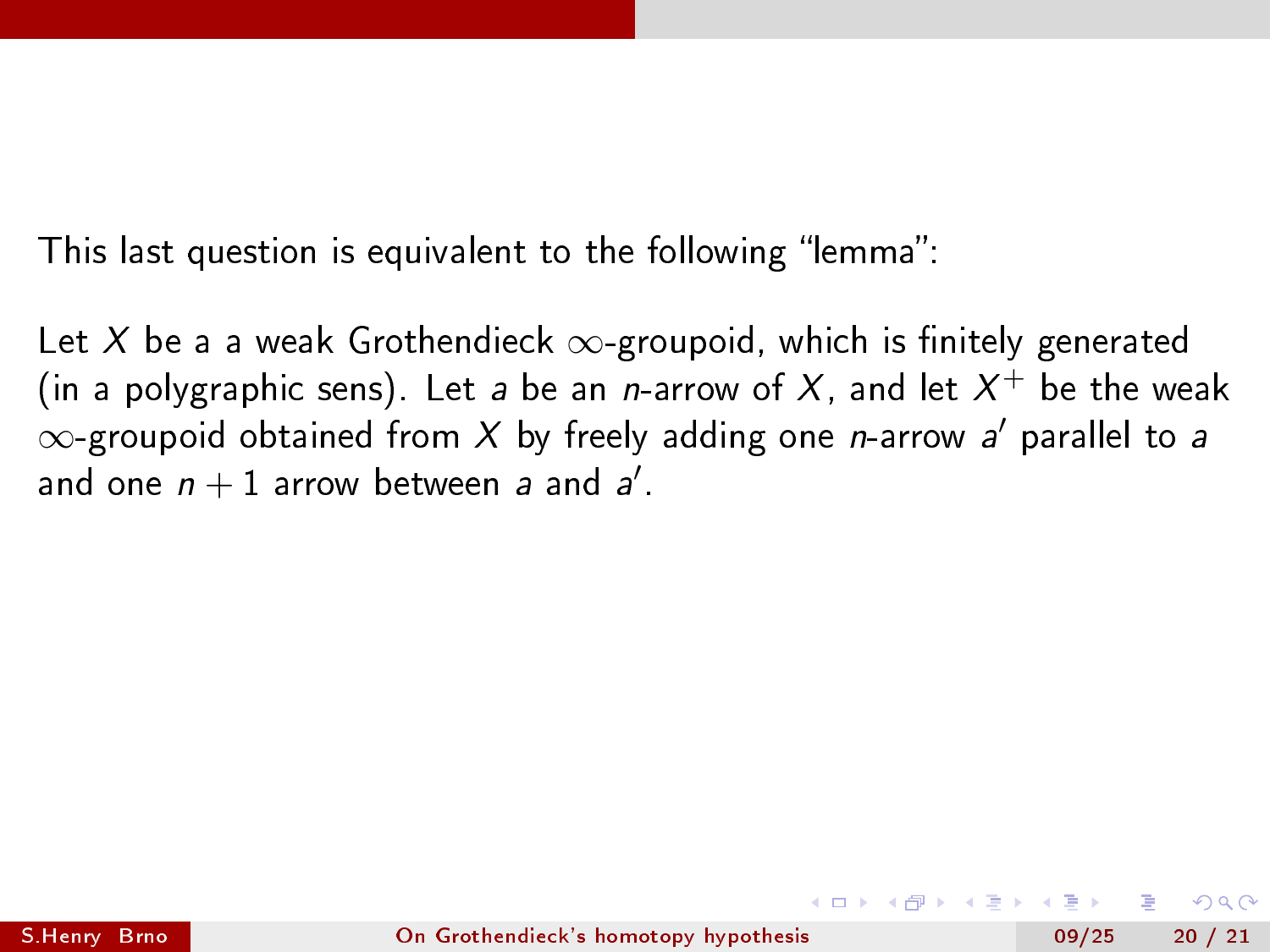Let X be a a weak Grothendieck  $\infty$ -groupoid, which is finitely generated (in a polygraphic sens). Let *a* be an *n*-arrow of  $X$ , and let  $X^+$  be the weak  $\infty$ -groupoid obtained from  $X$  by freely adding one  $\emph{n}$ -arrow  $\emph{a}'$  parallel to  $\emph{a}$ and one  $n + 1$  arrow between a and a'.

Then the natural map  $X \rightarrow X^+$  is an equivalence (a bijection on the  $\pi_n$  for all  $n$ ).

つへへ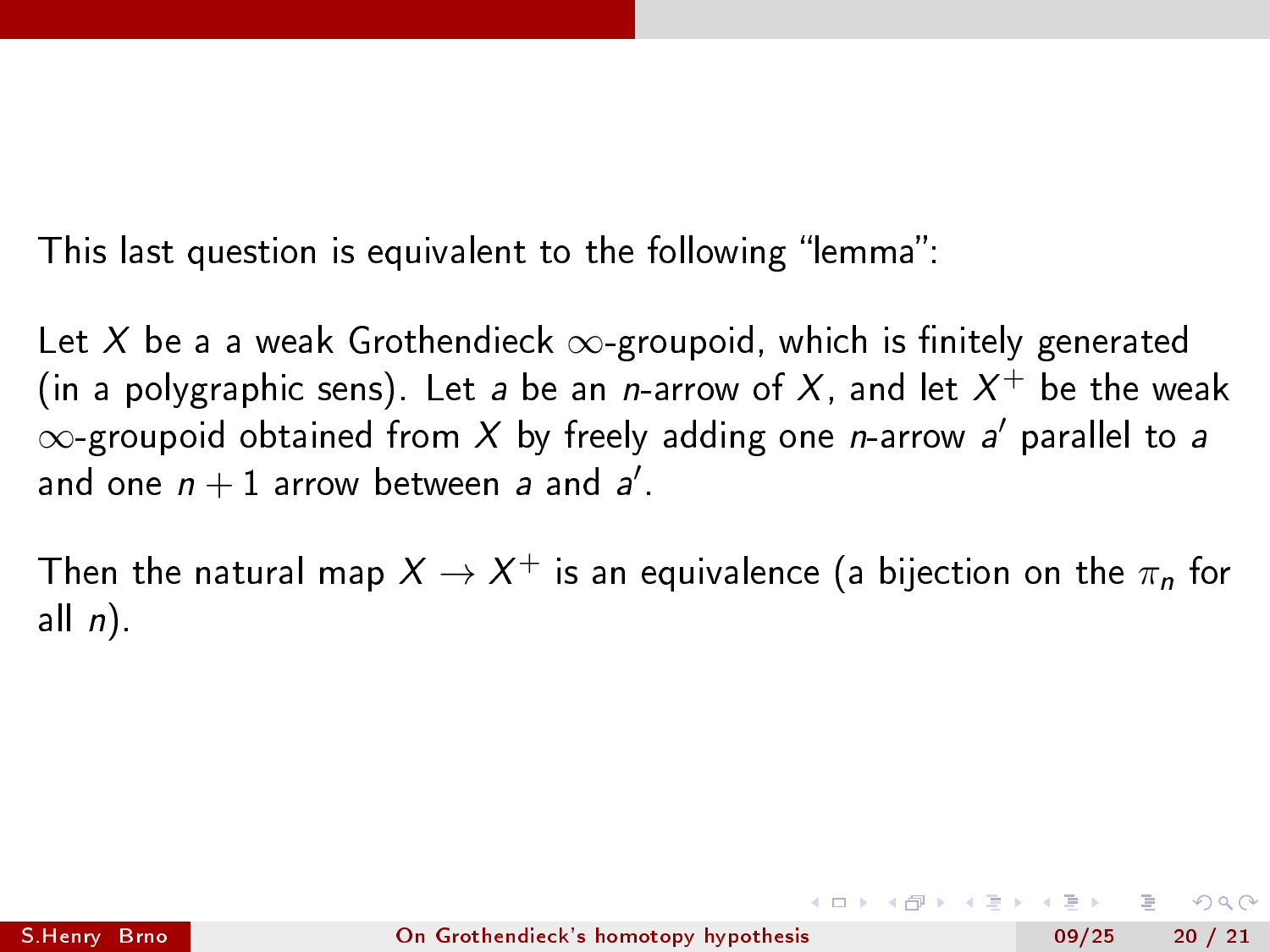## **•** Proving Grothendieck homotopy hypothesis ?

4 0 8

÷.

 $QQ$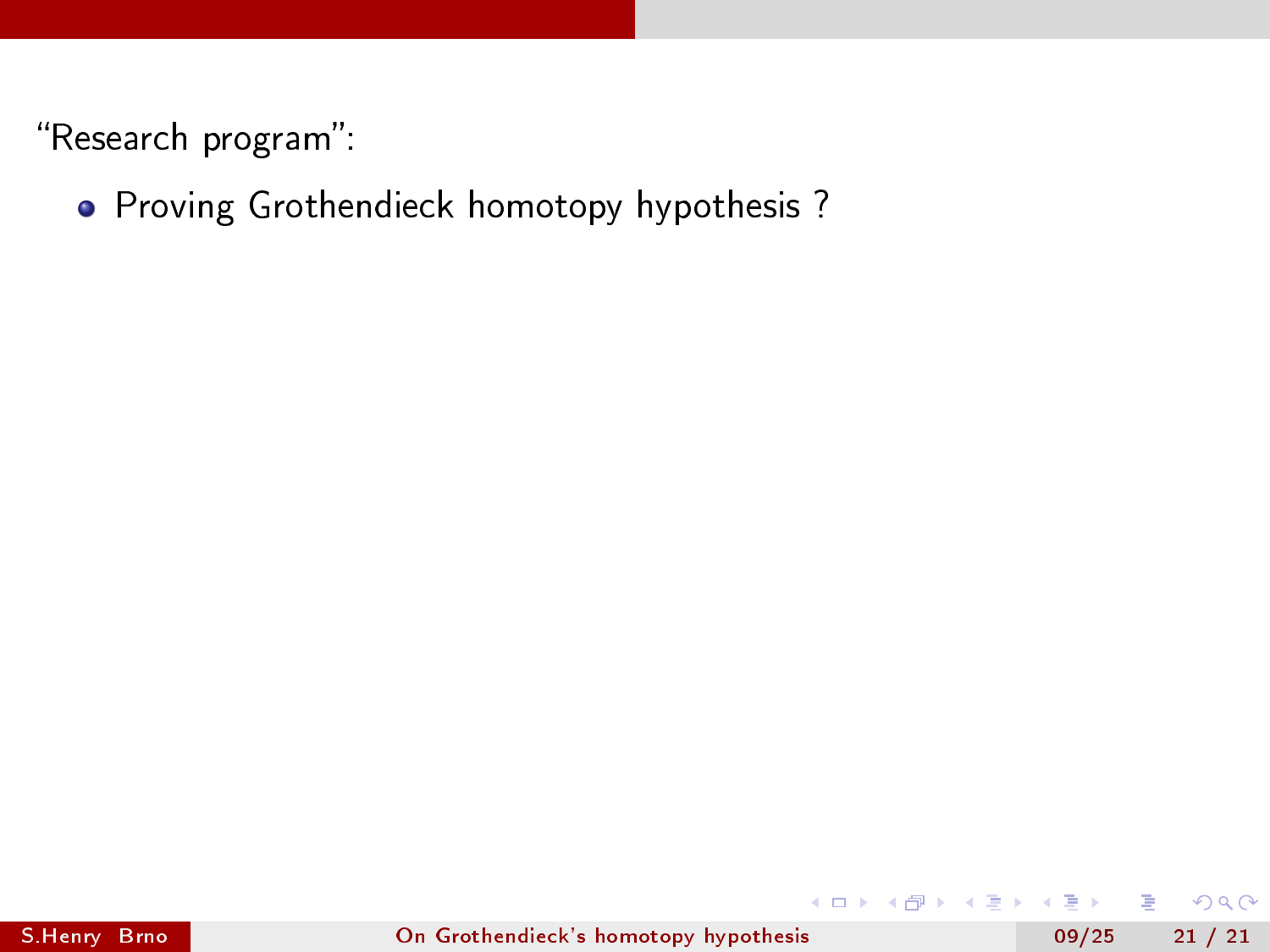- **•** Proving Grothendieck homotopy hypothesis ?
- $\bullet$  See to what extend one can study  $\infty$ -groupoids within intentional type theory.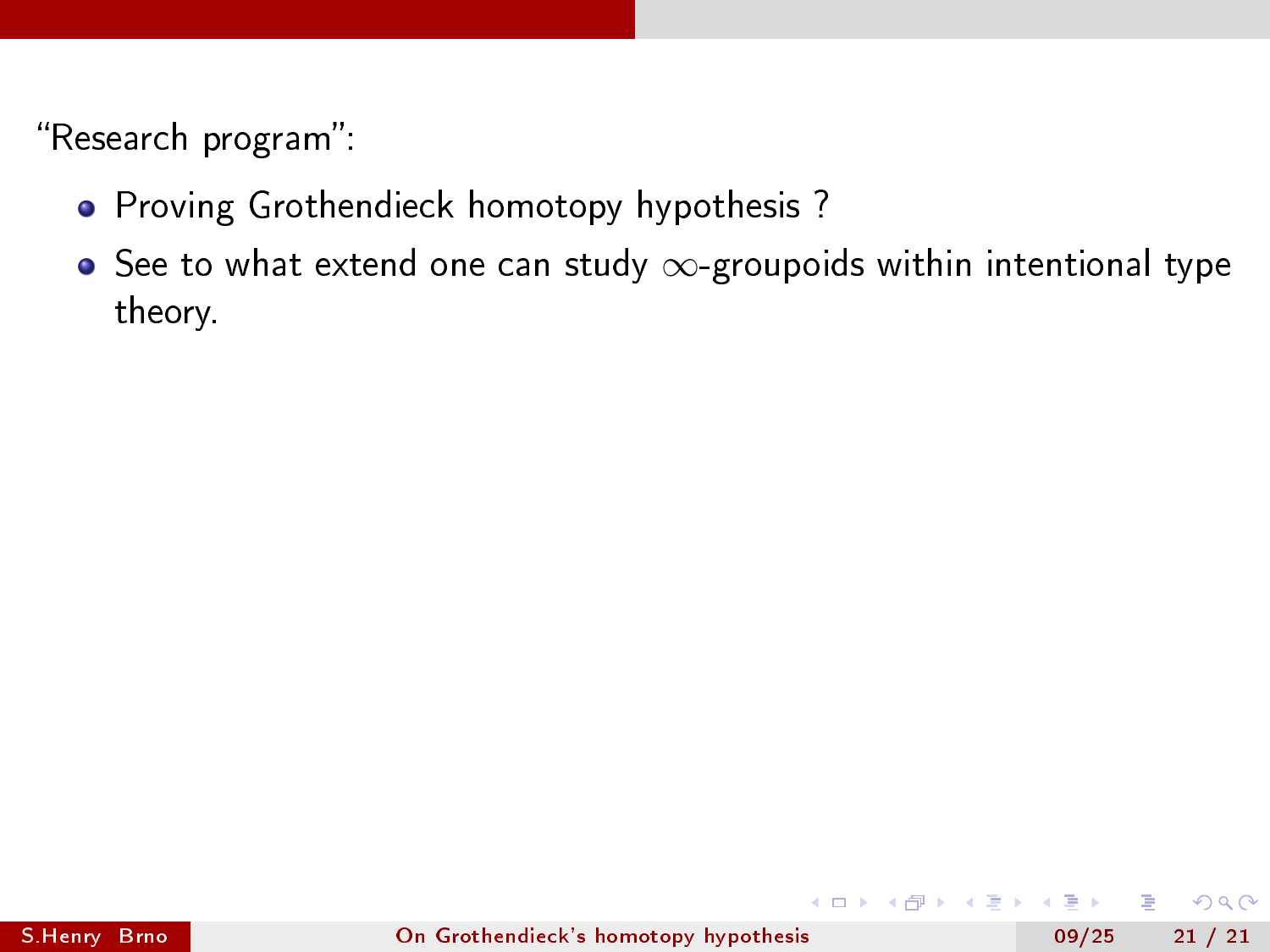- **•** Proving Grothendieck homotopy hypothesis?
- $\bullet$  See to what extend one can study  $\infty$ -groupoids within intentional type theory. One of the goal could be to see if one can produces a Univalent model out of a non-univalent model of type theory using a groupoids model.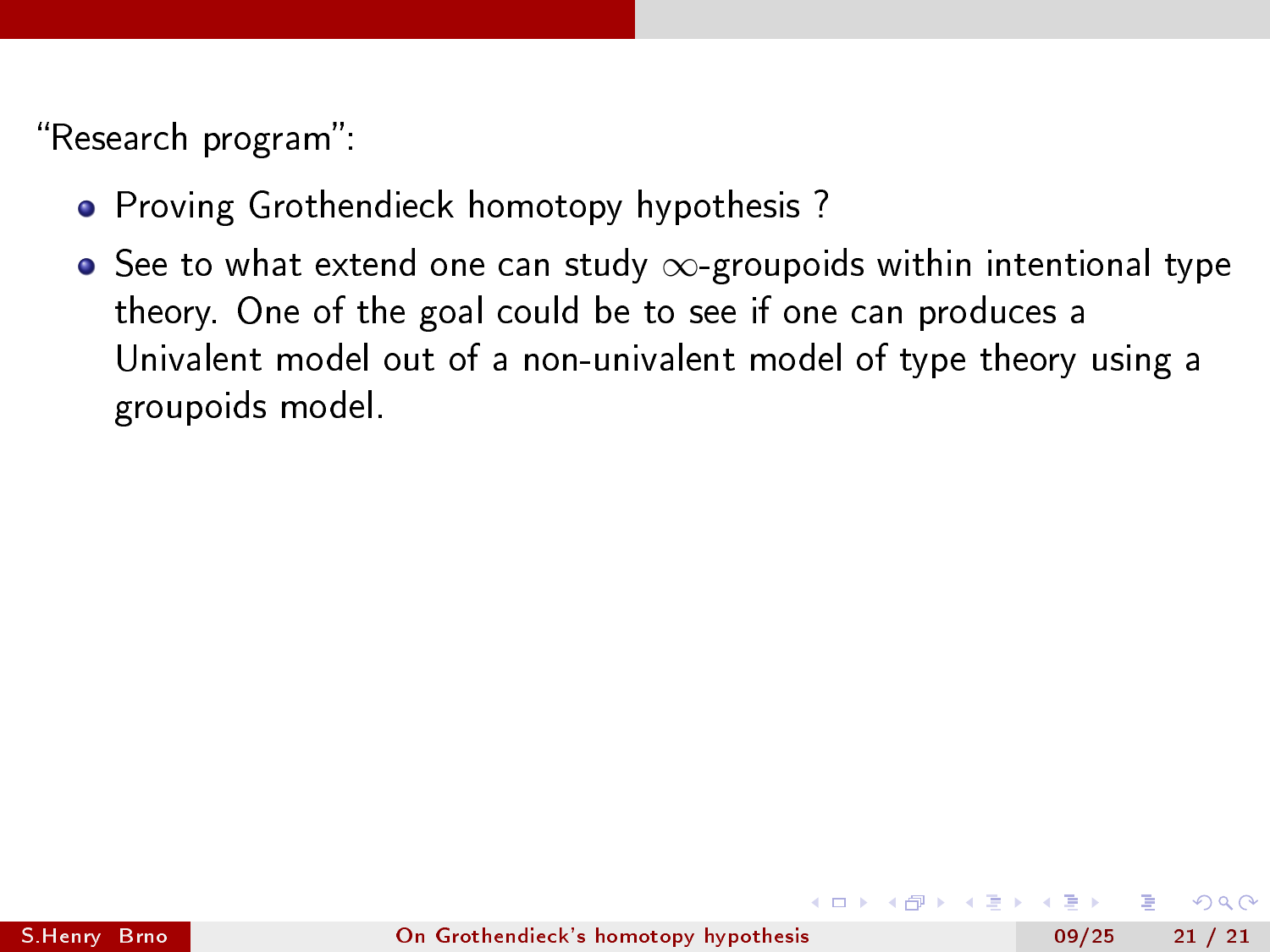- **•** Proving Grothendieck homotopy hypothesis?
- $\bullet$  See to what extend one can study  $\infty$ -groupoids within intentional type theory. One of the goal could be to see if one can produces a Univalent model out of a non-univalent model of type theory using a groupoids model. It would be better to do it in Coq/Agda.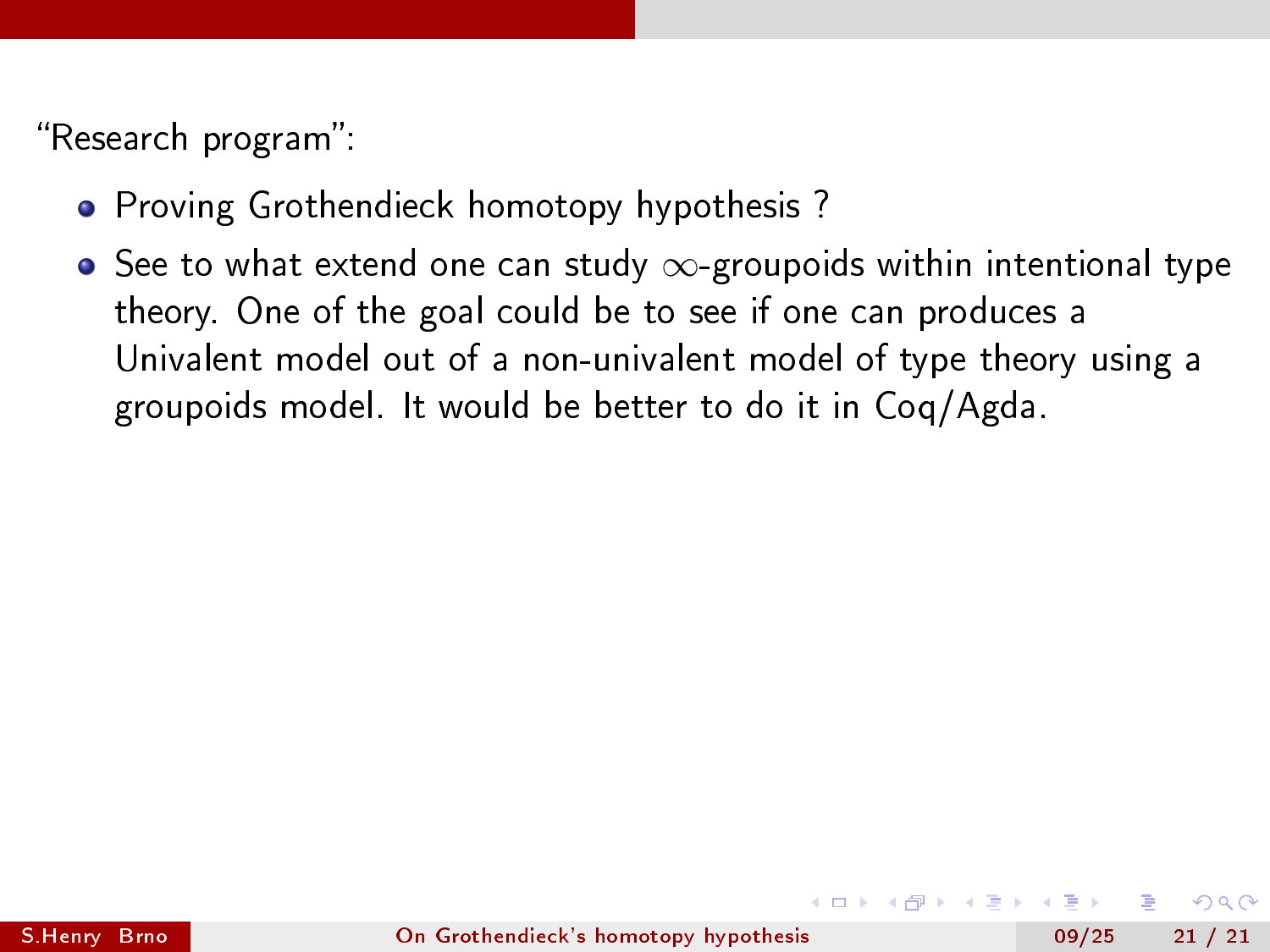- **•** Proving Grothendieck homotopy hypothesis?
- $\bullet$  See to what extend one can study  $\infty$ -groupoids within intentional type theory. One of the goal could be to see if one can produces a Univalent model out of a non-univalent model of type theory using a groupoids model. It would be better to do it in Coq/Agda.
- Study "constructive" homotopy theory from this perspective, in particular understanding "non-hypercomplete" homotopy theory.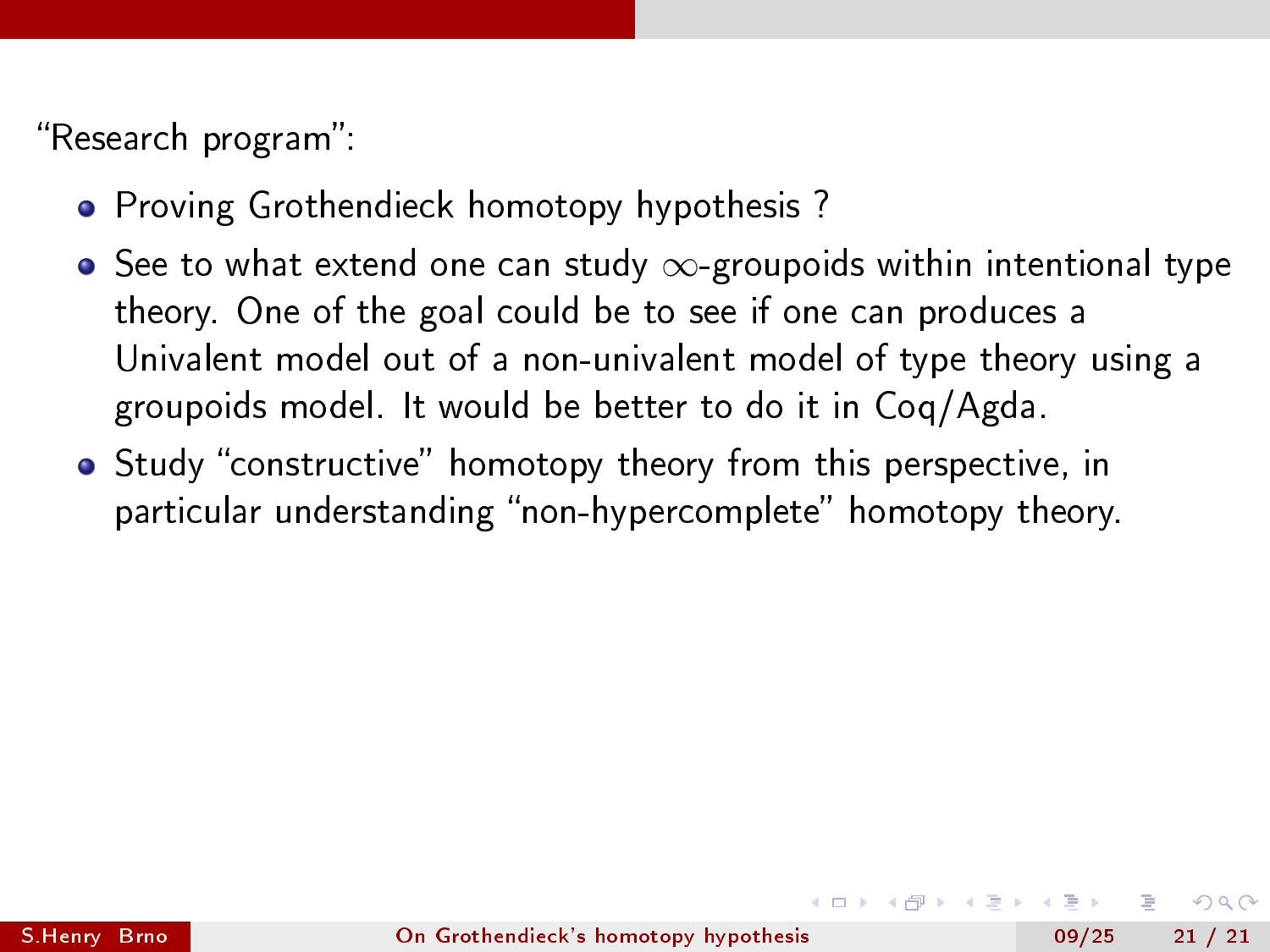- **•** Proving Grothendieck homotopy hypothesis?
- $\bullet$  See to what extend one can study  $\infty$ -groupoids within intentional type theory. One of the goal could be to see if one can produces a Univalent model out of a non-univalent model of type theory using a groupoids model. It would be better to do it in Coq/Agda.
- Study "constructive" homotopy theory from this perspective, in particular understanding "non-hypercomplete" homotopy theory.
- Extend this technique to study other type of Higher algebraic structures, the first candidates being spectra and  $(\infty, 1)$ -categories.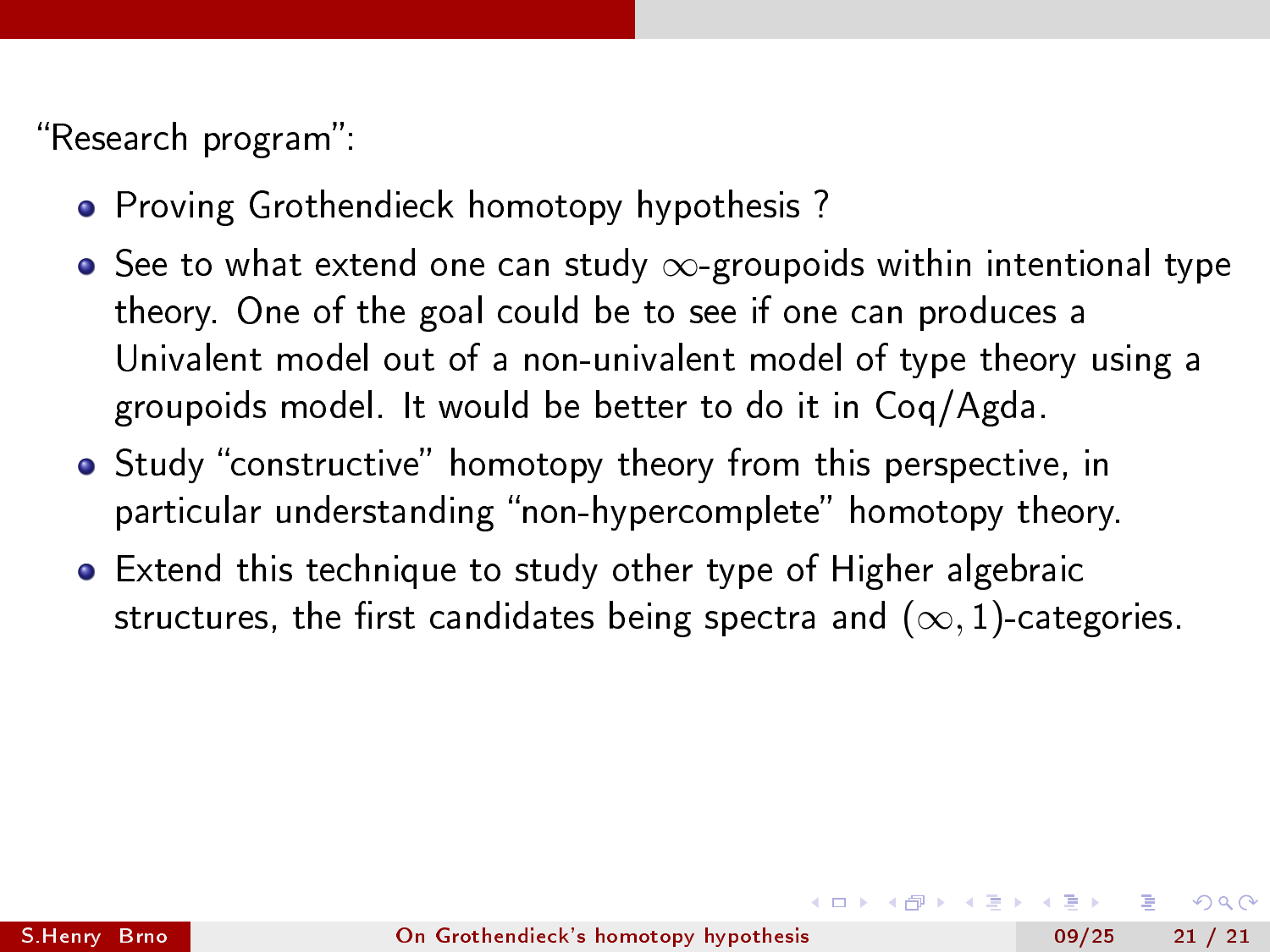- **•** Proving Grothendieck homotopy hypothesis?
- $\bullet$  See to what extend one can study  $\infty$ -groupoids within intentional type theory. One of the goal could be to see if one can produces a Univalent model out of a non-univalent model of type theory using a groupoids model. It would be better to do it in Coq/Agda.
- Study "constructive" homotopy theory from this perspective, in particular understanding "non-hypercomplete" homotopy theory.
- Extend this technique to study other type of Higher algebraic structures, the first candidates being spectra and  $(\infty, 1)$ -categories.
- Study "semi-strict models".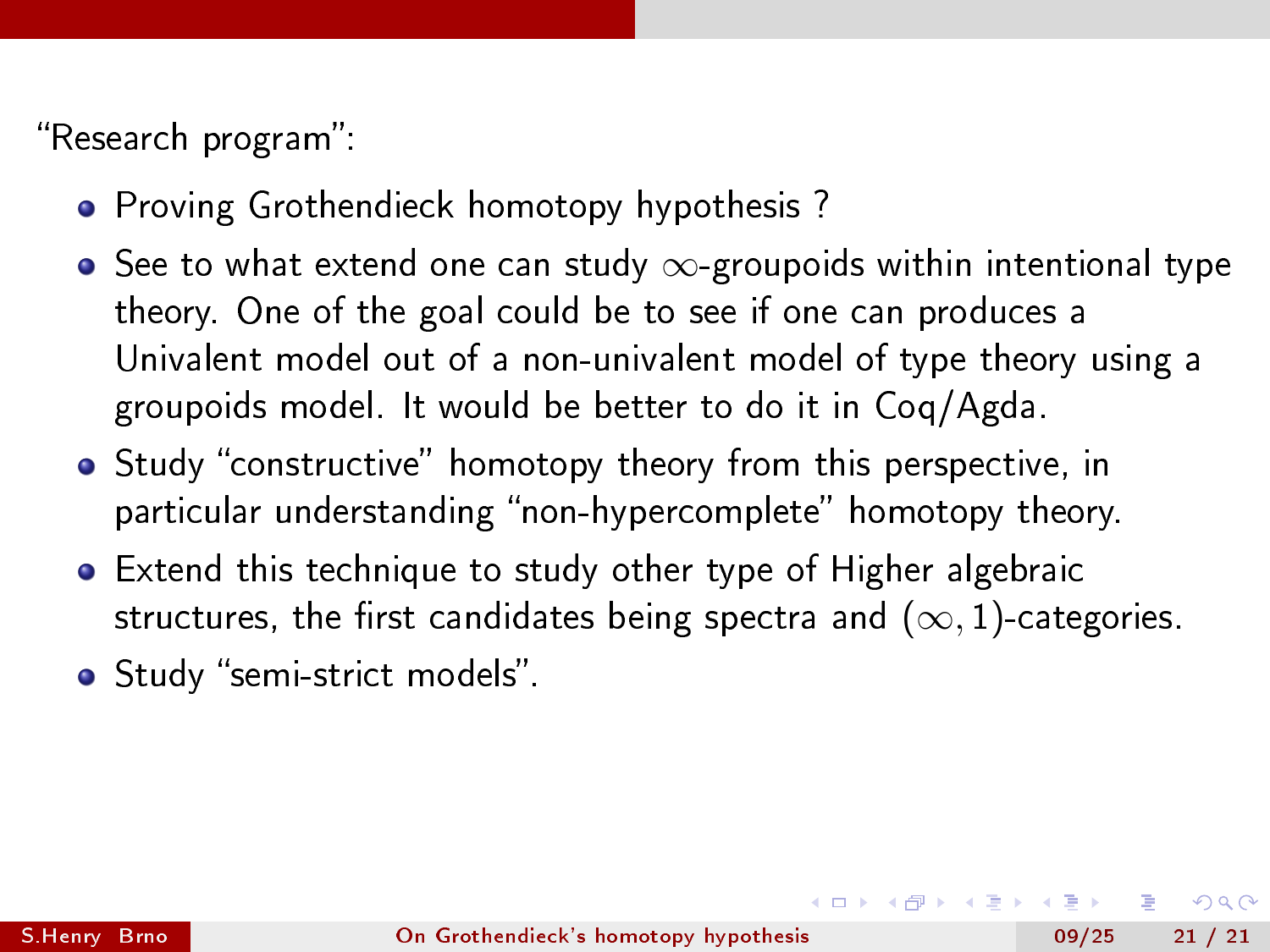- **•** Proving Grothendieck homotopy hypothesis?
- $\bullet$  See to what extend one can study  $\infty$ -groupoids within intentional type theory. One of the goal could be to see if one can produces a Univalent model out of a non-univalent model of type theory using a groupoids model. It would be better to do it in Coq/Agda.
- Study "constructive" homotopy theory from this perspective, in particular understanding "non-hypercomplete" homotopy theory.
- Extend this technique to study other type of Higher algebraic structures, the first candidates being spectra and  $(\infty, 1)$ -categories.
- Study "semi-strict models". (Simplicial sets,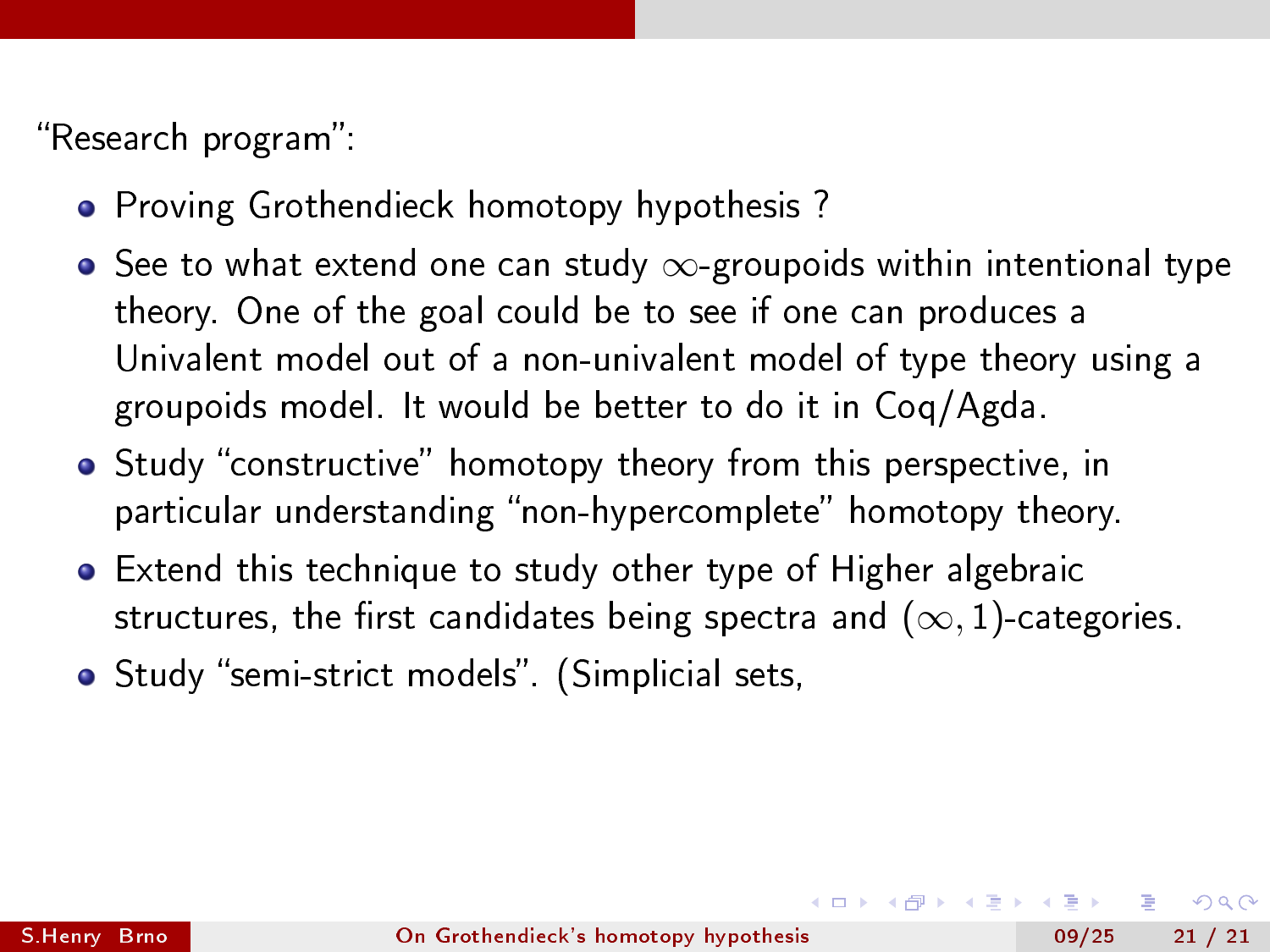- **•** Proving Grothendieck homotopy hypothesis?
- $\bullet$  See to what extend one can study  $\infty$ -groupoids within intentional type theory. One of the goal could be to see if one can produces a Univalent model out of a non-univalent model of type theory using a groupoids model. It would be better to do it in Coq/Agda.
- Study "constructive" homotopy theory from this perspective, in particular understanding "non-hypercomplete" homotopy theory.
- Extend this technique to study other type of Higher algebraic structures, the first candidates being spectra and  $(\infty, 1)$ -categories.
- Study "semi-strict models". (Simplicial sets, type theory with ordinary "non weak" identity type, ...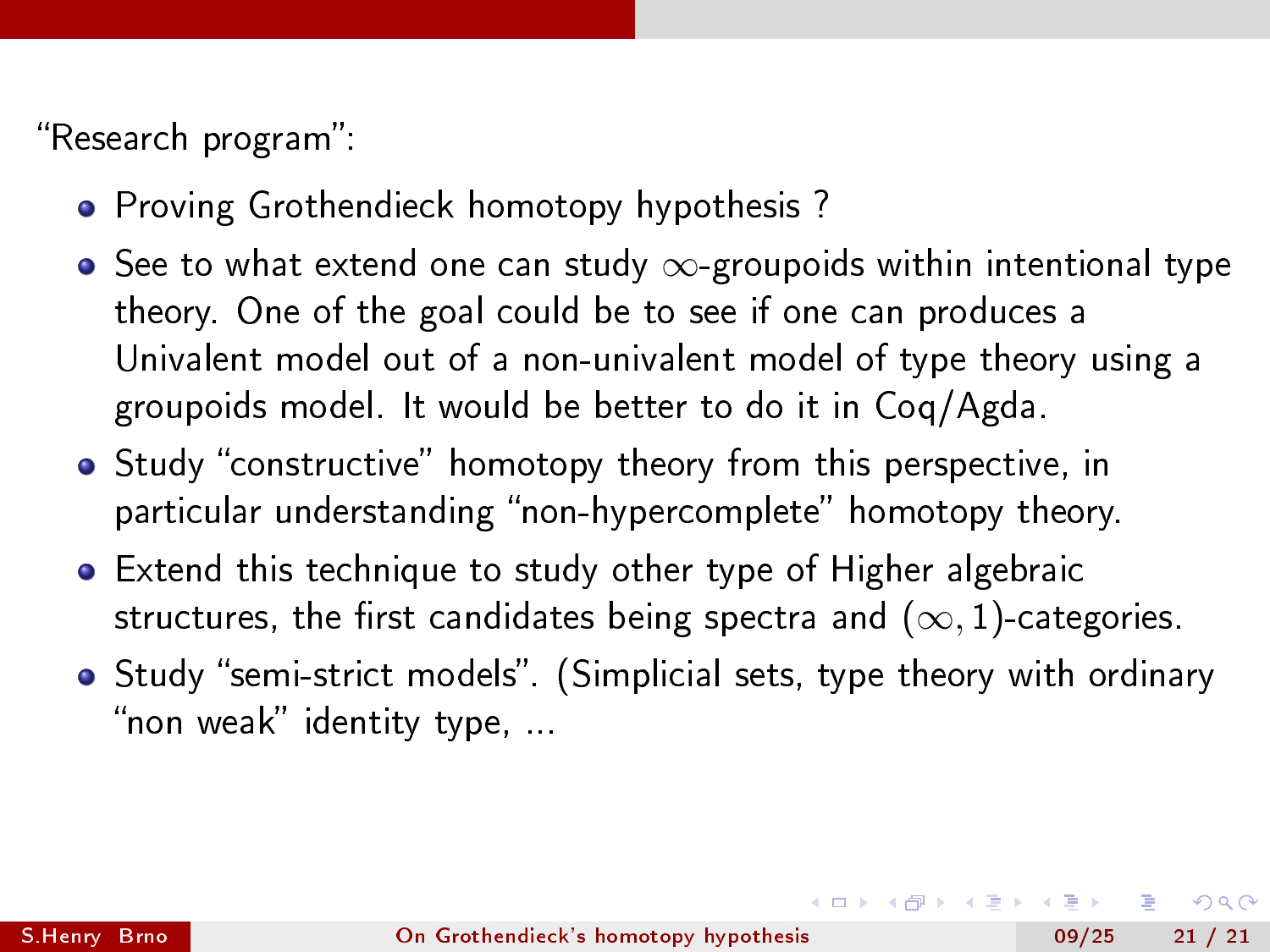- **•** Proving Grothendieck homotopy hypothesis?
- $\bullet$  See to what extend one can study  $\infty$ -groupoids within intentional type theory. One of the goal could be to see if one can produces a Univalent model out of a non-univalent model of type theory using a groupoids model. It would be better to do it in Coq/Agda.
- Study "constructive" homotopy theory from this perspective, in particular understanding "non-hypercomplete" homotopy theory.
- Extend this technique to study other type of Higher algebraic structures, the first candidates being spectra and  $(\infty, 1)$ -categories.
- Study "semi-strict models". (Simplicial sets, type theory with ordinary "non weak" identity type, ... C.Simpson's semi-strictification conjecture,

つへへ